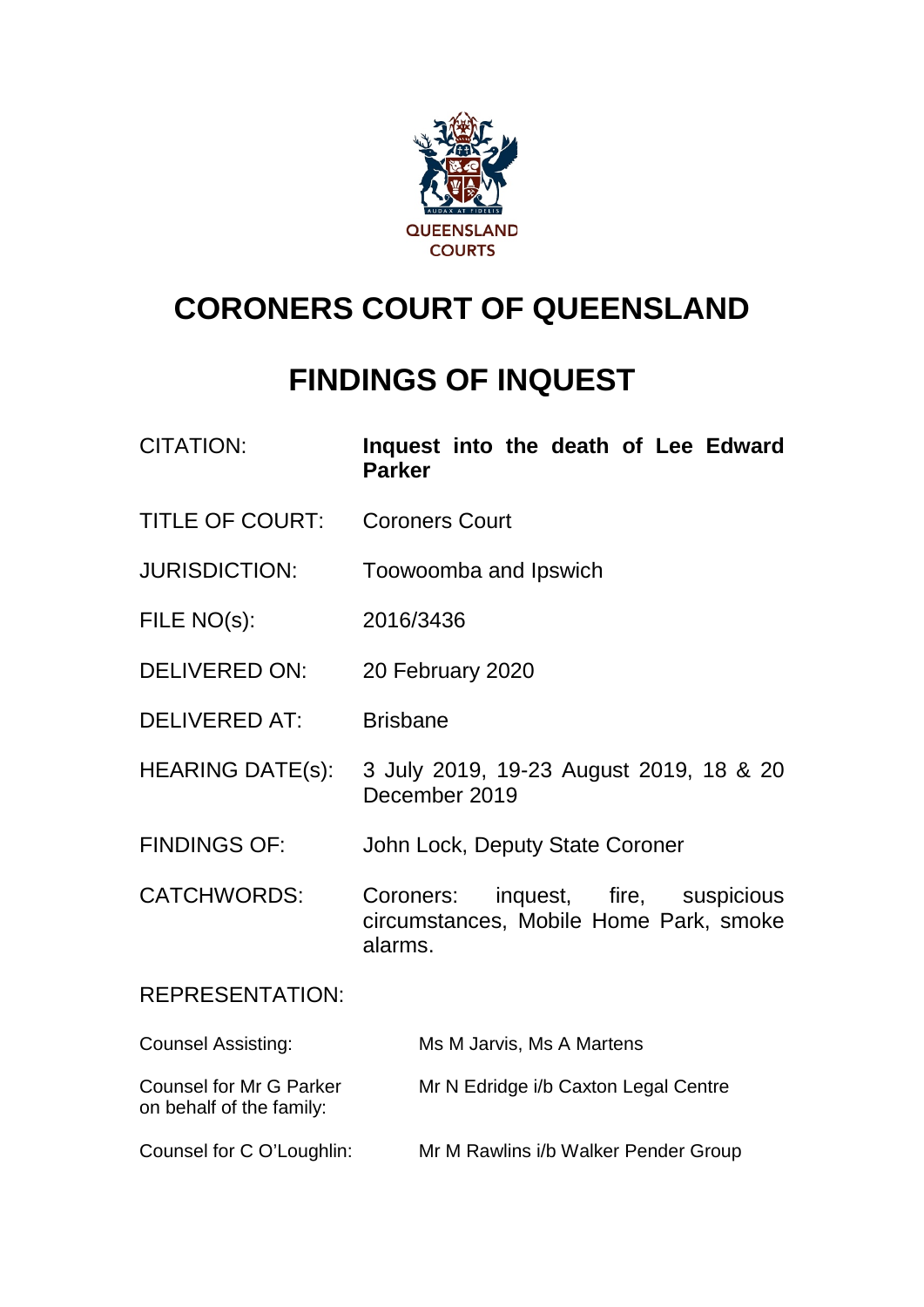# Contents

| Fire Investigation Report- Queensland Fire and Emergency |
|----------------------------------------------------------|
|                                                          |
|                                                          |
|                                                          |
|                                                          |
|                                                          |
|                                                          |
|                                                          |
|                                                          |
|                                                          |
|                                                          |
|                                                          |
|                                                          |
|                                                          |
|                                                          |
|                                                          |
|                                                          |
|                                                          |
|                                                          |
|                                                          |
|                                                          |
|                                                          |
|                                                          |
|                                                          |
|                                                          |
|                                                          |
|                                                          |
|                                                          |
|                                                          |
|                                                          |
|                                                          |
|                                                          |
|                                                          |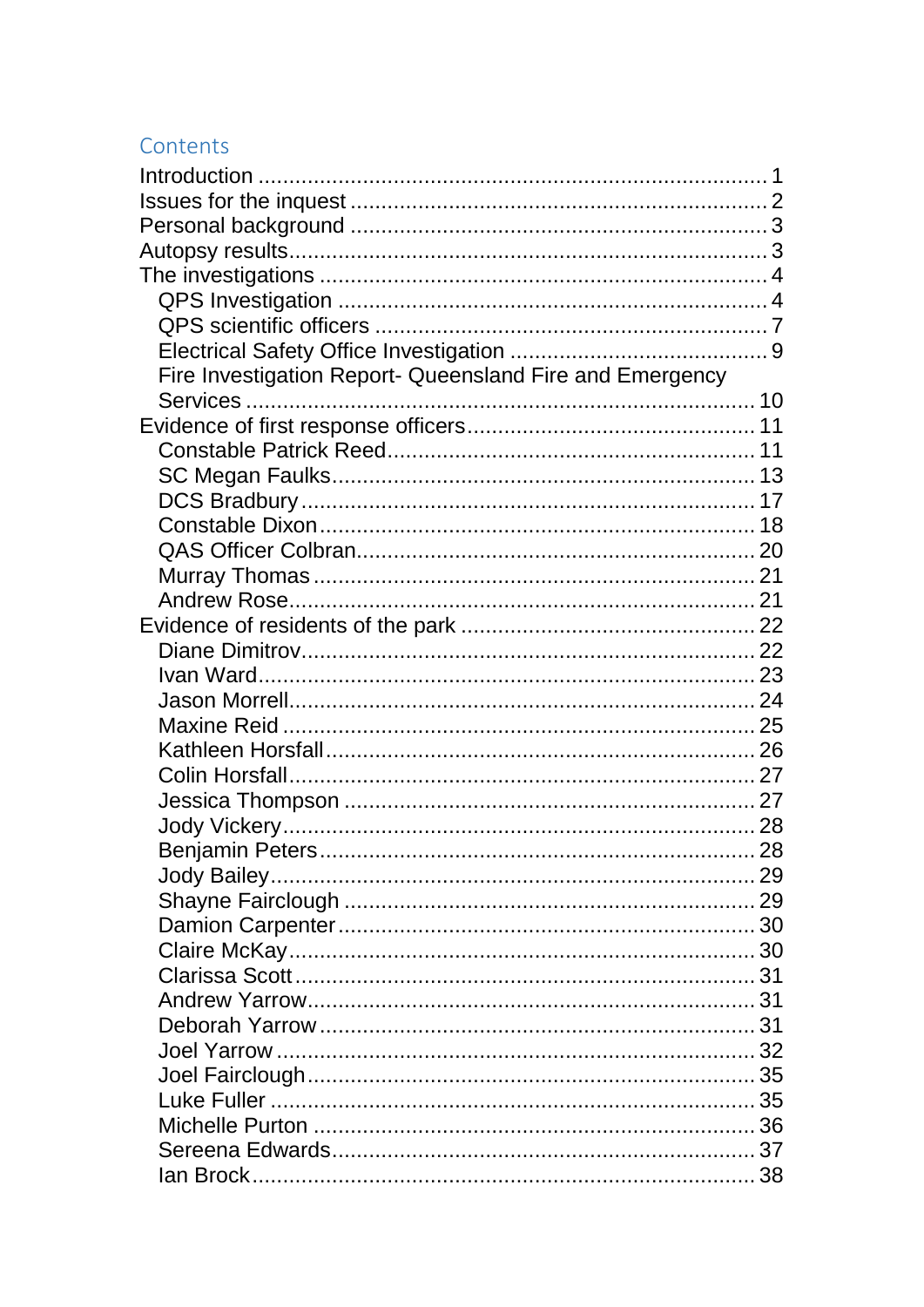<span id="page-2-0"></span>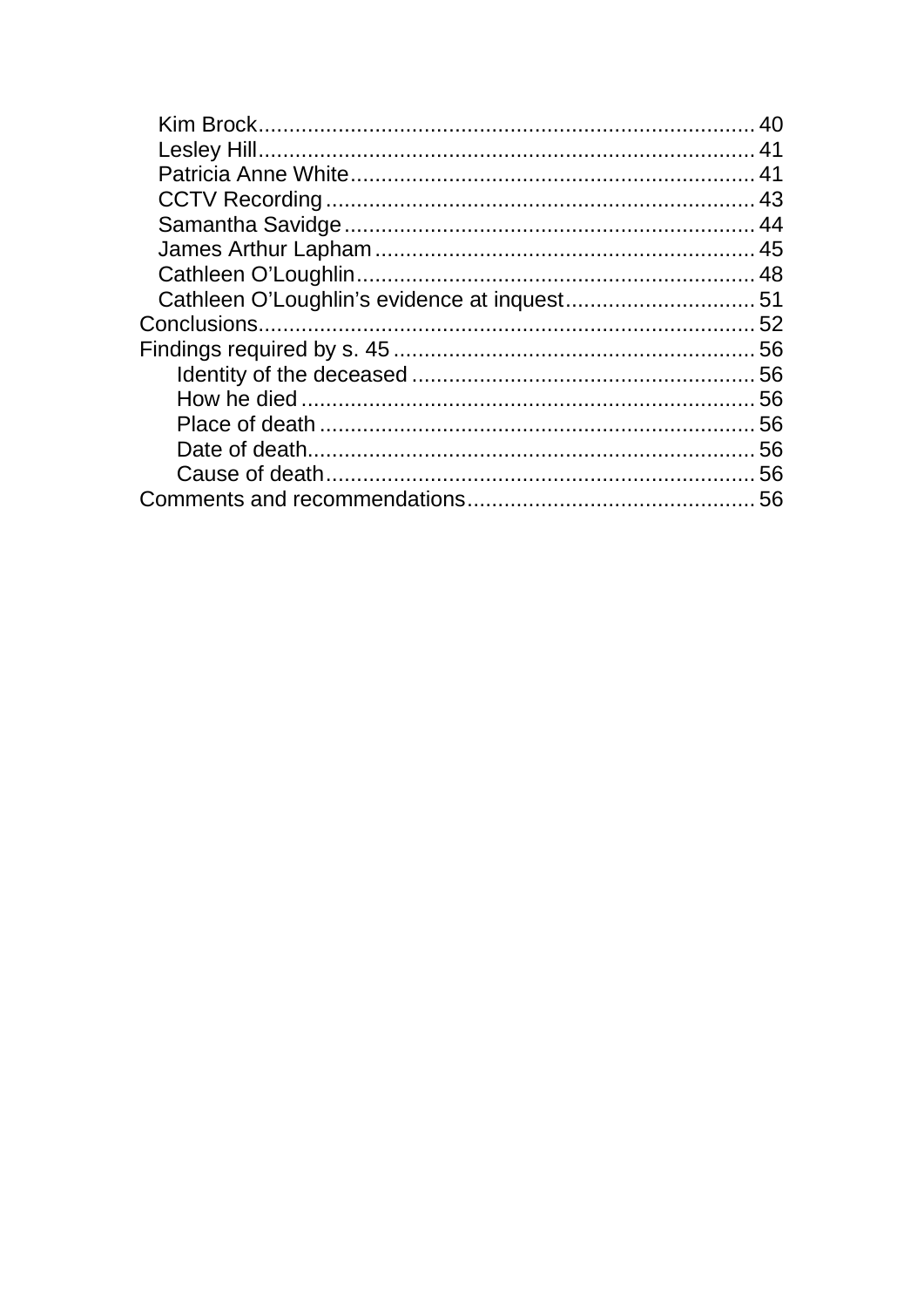# **Introduction**

- 1. Lee Edward Parker was aged 47. He had a background medical history of post-traumatic stress disorder, depression, hypertension, sciatica, obstructive sleep apnoea and other conditions. He was a smoker and known to drink alcohol heavily.
- 2. At time of his death he had been residing at the Atkinson Dam Caravan Park. On the night before and into the morning of his death, Lee and several other people had been consuming alcohol while seated around a bonfire.
- 3. On 19 August 2016, police and fire services were called to the caravan park due to a bus that had been converted into a dwelling being on fire. The fire had engulfed the bus. After it was put out, fire officers were able to enter and found Lee's body inside. Lee's remains were positively identified at autopsy, and his cause of death was found to be consistent with the effects of the fire.
- 4. Whilst police were trying to locate witnesses and identify persons at the location, police intervened between two females, being Cathleen Susan O'Loughlin (tenant) and a Kim Brock (Caravan site manager). Ms Brock was arguing with Ms O'Loughlin about the fire and was accusing Ms O'Loughlin of causing the fire. The two were name calling each other and both parties were separated. Police learnt the bus in question was rented by Ms O'Loughlin.
- 5. Police spoke to the occupant of the bus, Ms O'Loughlin in relation to the fire. She seemed to be heavily affected by alcohol at the time. This conversation was recorded by portable recording devices. Ms O'Loughlin stated that she had been drinking beers with others at the bonfire and that Lee had been flirting with her at the bonfire and that he was going back to her bus. Ms O'Loughlin could not provide a time of when she last saw Lee.
- 6. Ms O'Loughlin stated that she did not want any intimacy with Lee and that she went back to the bus to sleep but as she walked up the street in the caravan park, about 40 metres away from her bus, she saw the fire and started yelling 'fire' 'fire'. Other tenants from the caravan park then came out of their buses/van's/dongas and tried to assist with putting out the fire and a number of them called police and emergency services.
- 7. Ms O'Loughlin stated that other tenants told her it was her bus on fire and she got upset and distressed due to her cat being in the bus. Ms O'Loughlin is alleged to have stated she was not sure if Lee was still in her bus.
- 8. Police obtained versions from the witnesses who were on scene when police arrived. Police also conducted door knocks to ascertain further information in relation to this investigation. Police took statements from a number of persons including first response officers (in excess of 30). Police began investigating the fire as potentially suspicious and devoted significant resources to gathering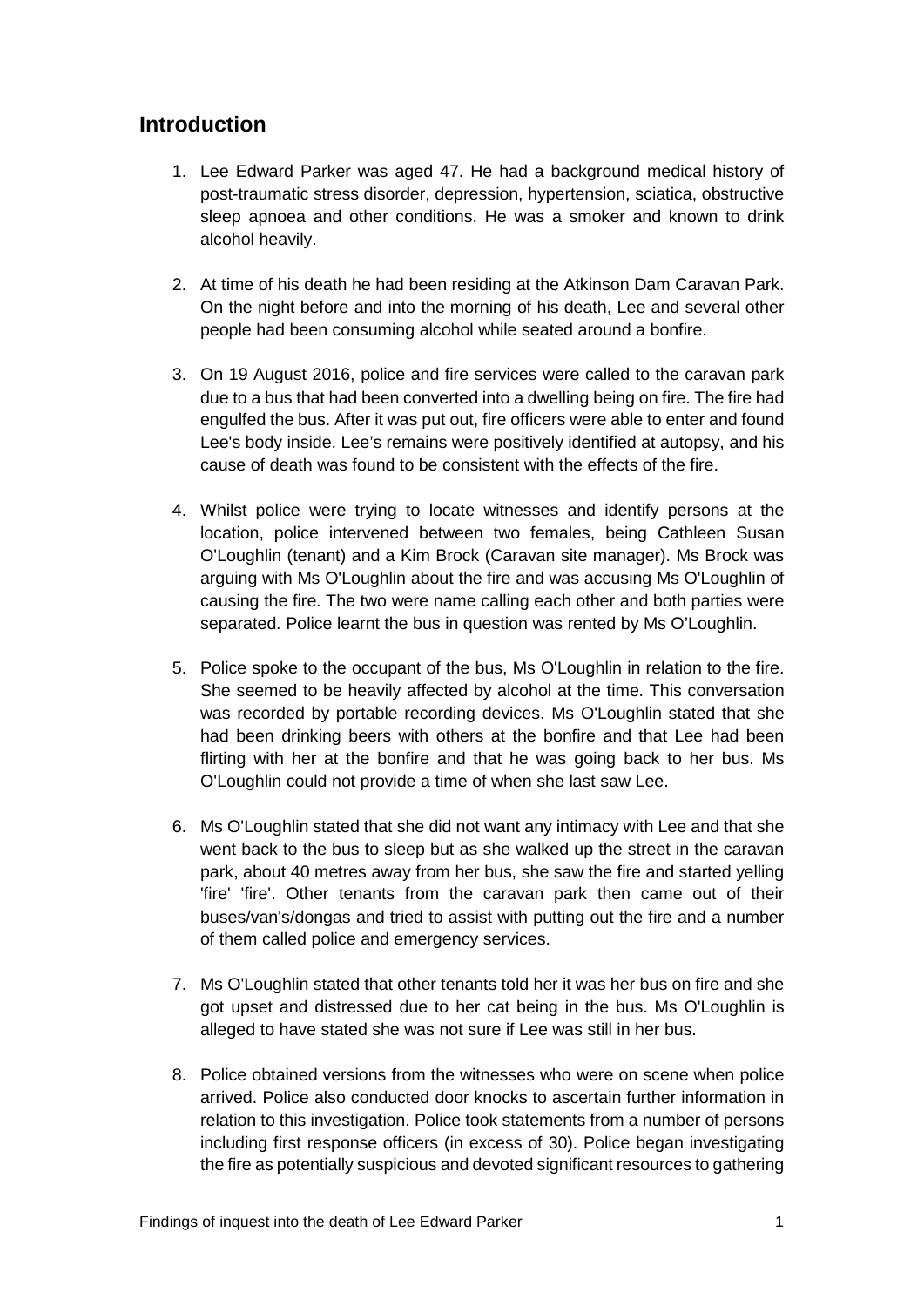evidence to inform the investigation. This included, three separate scientific reports as to a possible cause for the fire; one by a police forensic scientist, one by a fire investigations officer from Queensland Fire and Emergency Services and one by an inspector from the Electrical Safety Office.

- 9. Preliminary investigations revealed that a group of persons including Lee were all at the back of the caravan park consuming alcohol whilst seated around the bonfire. There were a number of conversations in relation to persons having sexual relations with each other whilst at the bonfire and Lee stated that he wanted to have sex with Cathleen. At one stage in the early hours of the morning on 19 August 2016, Lee has left the bonfire and walked in the direction of the main caravan park. After some time, the evidence suggested Cathleen has walked away from the bonfire for about 15 minutes and then returned. She was in the vicinity of the bonfire for some further time and then headed back to her bus and says she then saw flames.
- 10. The Queensland Police Service (QPS) submitted a report on the results of its investigation, with a recommendation that I consider whether an inquest would assist in providing further evidence as to what occurred at the Atkinson Dam Caravan Park on 18 and 19 August 2016, and to test the credibility and reliability of those who were present and witnessed certain events, both prior to and after the bus fire.

# <span id="page-4-0"></span>**Issues for the inquest**

- 11. Mr Geoffrey Parker, on behalf of his family including his four daughters, two grandchildren (Lee's son and daughter), Lee's ex-wife and Geoffrey's ex-wife, requested an inquest into his son's death. Mr Parker explained that he and the rest of Lee's family felt there were more contributing factors than just the fire that caused Lee to die.
- <span id="page-4-1"></span>12. The following issues for the inquest were determined:
	- 1. The findings required by s. 45 (2) of the *Coroners Act 2003*; namely the identity of the deceased, when, where and how he died and what caused his death.
	- 2. The circumstances surrounding the death and, in particular:
		- a) the chain of events leading to the fatal fire
	- b) the cause of the fire
	- c) any factors that may have prevented the deceased person from escaping the fire or otherwise contributed to his death.
	- 3. Whether there are any matters about which preventative recommendations might be made pursuant to section 46 of the *Coroners Act 2003*.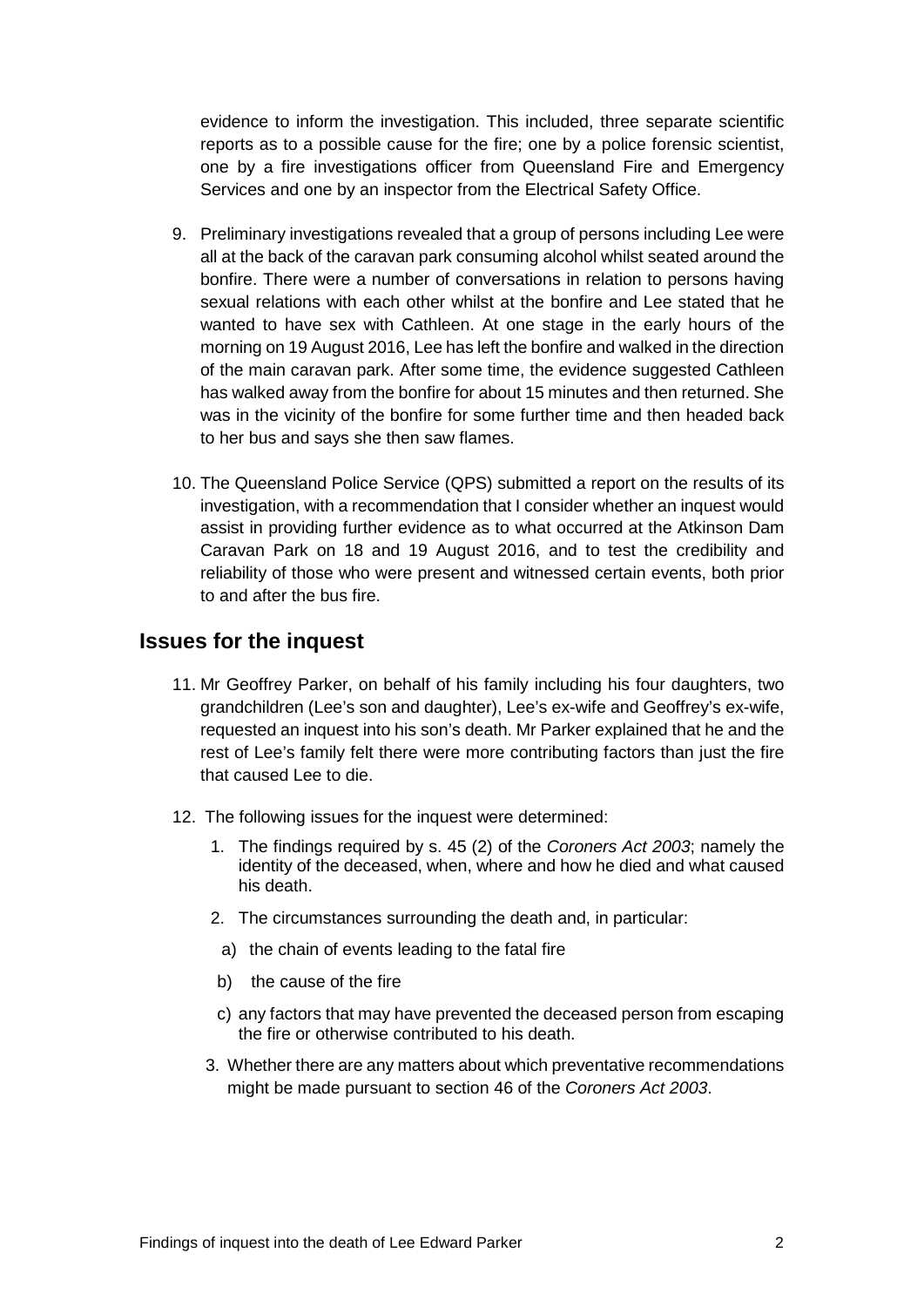# **Personal background**

- 13. Alexis Parker, Lee's youngest sister provided some background information concerning Lee Parker. His family included his two children, his parents and four sisters. He was a much loved uncle and great uncle to his many nieces and nephews.
- 14. Lee was in the Army for 17 years and reached a rank of Warrant Officer class II. He studied hard to further educate himself and was one of the youngest Warrant Officers appointed since WW11.
- 15. He married Janene whilst in the Army and they had two children Ashlee and Samuel. In 1999 he was deployed to East Timor as part of the United Nations Transitional Administration leading a Crimes against Humanity investigation team.
- 16. Lee was medically discharged from the Army in 2004 and began a long struggle with post-traumatic stress disorder (PTSD). He also sadly suffered the loss of some close friends he had served with due to suicide. This all took a toll on his marriage, which also sadly broke down.
- 17. Lee endured some extremely low times. Previously he was a disciplined person with a strong sense of purpose and direction in life, which PTSD had taken from him.
- 18. Eventually Lee entered into another long term relationship but when that ended he had nowhere to go and not wanting to burden his family moved to the Atkinson Dam Caravan Park. As Alexis stated he would never have been a burden on the family. This move was initially meant to be a temporary one but became long term when Lee began working there. The family acknowledge this work gave Lee a purpose again and kept him busy and useful by helping people.
- 19. Lee's death has created an enormous sadness and loss to his children, parents and other friends and relatives.
- 20. The evidence of the vast majority of the residents of the park who gave evidence described Lee in a highly positive manner due to the help he provided to many at the park and his friendliness.

# <span id="page-5-0"></span>**Autopsy results**

21. Dr Rohan Samarasinghe, forensic pathologist performed the post mortem examination. Due to the extent of the fire damage the pathologist was unable to comment about the presence or absence of external soft tissue trauma. An internal examination showed no obvious evidence of the ante-mortem history. There was no evidence of traumatic brain injury.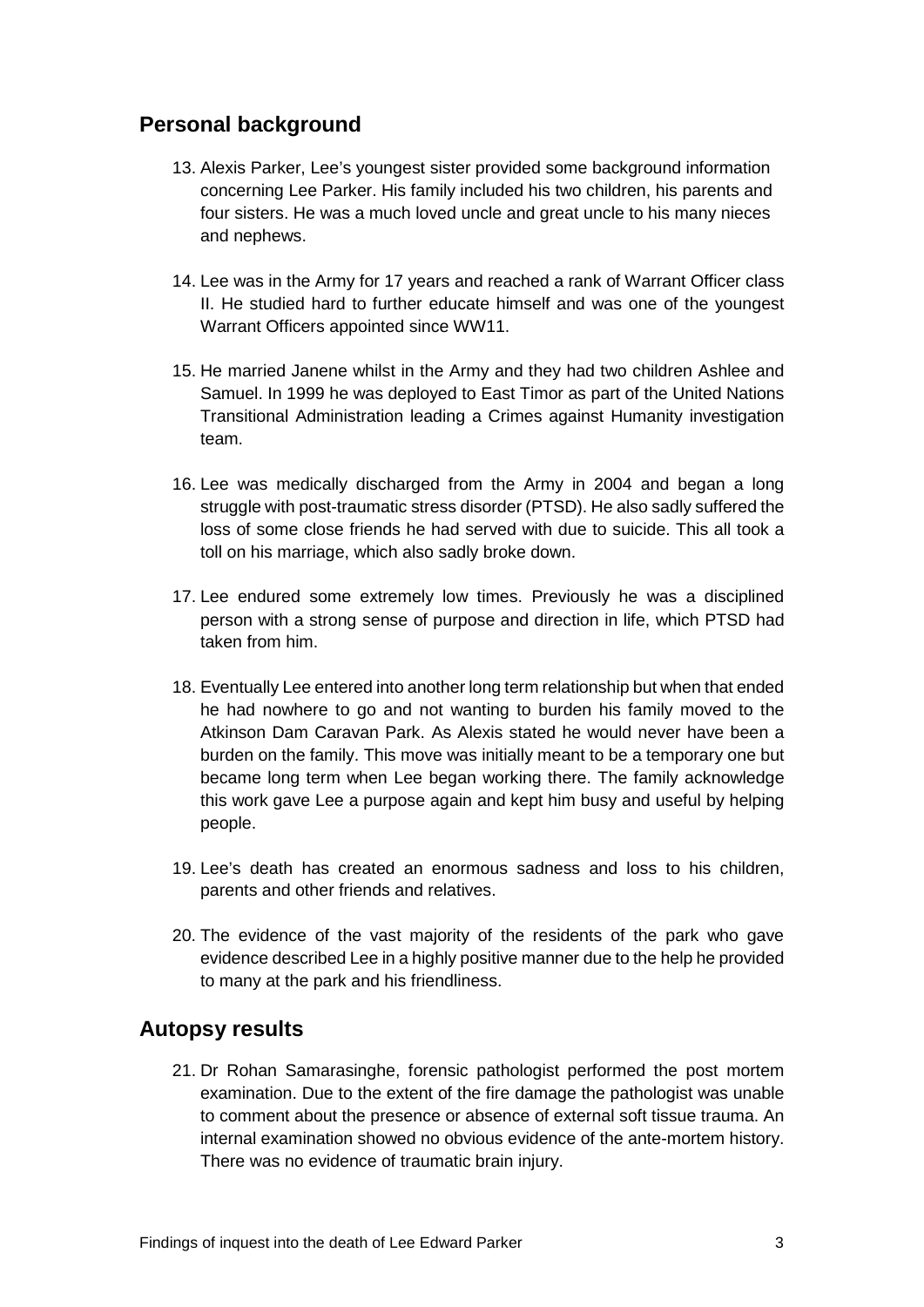- 22. There was evidence of smoke inhalation with the presence of soot up to the lower air passage within the lungs. This indicated he was alive at the time the fire started.
- 23. Toxicology testing revealed high levels of alcohol in the blood (0.158%) and in the urine (0.244%) consistent with a heavy alcohol intake. Carbon monoxide saturation was found well within the toxic range but below the lethal range. No other drugs were detected.
- 24. In summary, the forensic pathologist considered the evidence of smoke inhalation with the toxic blood level of carbon monoxide would indicate he was alive at the time of the fire starting.
- 25. Inhalation of the fire fumes would have rendered him unconscious and exposed to burns and other effects of fire such as hyperthermia.

# <span id="page-6-0"></span>**The investigations**

# <span id="page-6-1"></span>*QPS Investigation*

- 26. The investigating officer was Detective Senior Sergeant James Steginga and he provided a detailed report.
- 27. The death of Mr Parker occurred on 19 August 2016 at Site 12A of the Atkinson Dam Caravan Park, 545 Atkinson Dam Road, Coominya.
- 28. Lee Parker resided at Site 36. He assisted the owner of the caravan park in performing general maintenance within the caravan park.
- 29. Site 12A consisted of a decommissioned bus with an affixed annex on the passenger side and had been converted into a dwelling. Lee Parker's body was located lying on the floor at the rear on the passenger side with his head facing towards the front.
- 30. Initial identification was not able to be completed by normal means. Investigators had identified all other persons within the caravan park had been accounted for except for Lee Parker who had not been sighted. Medical records obtained by me noted a medical implant had been inserted on 12 February 2012. During the autopsy such medical device was found on the body. This had no identifying markers although the manufacturer indicated such items did not carry serial number or bar codes. Odontology testing was considered however the odontologist stated that due to the damage sustained to the deceased teeth, even if records were obtained a probable match only could be made using these. DNA samples were collected. As the investigating coroner, I accepted identification based on the above.
- 31. The investigation revealed that at about 04:00 hours on Friday, 19 August 2016, Queensland Fire and Emergency Services (QFES) received several triple zero calls from residents of the caravan park and a resident who resided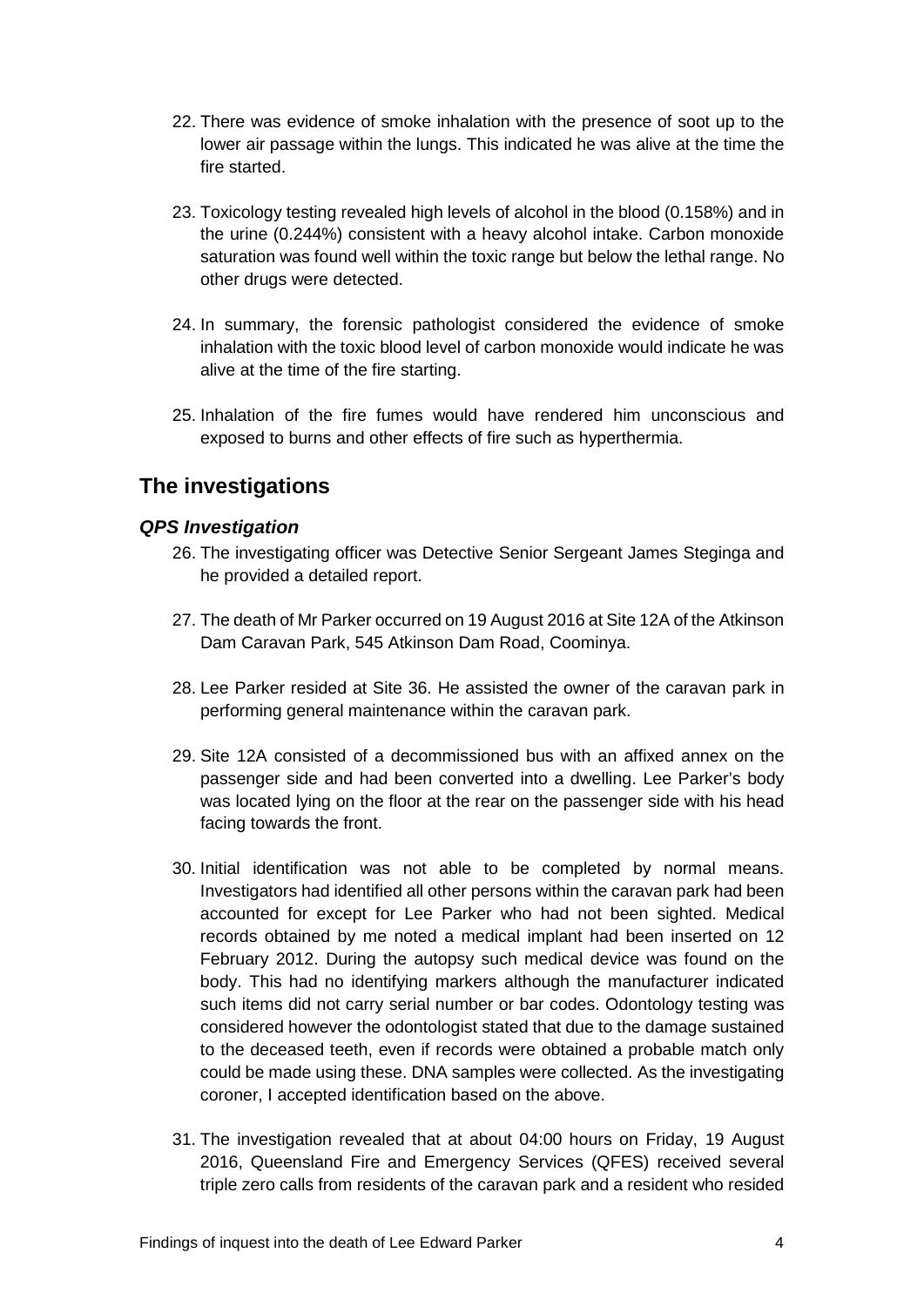across the road. The neighbouring resident, Kathryn Gow said she heard loud bangs coming from the caravan park. Other callers reported a bus to be on fire.

- 32. As a result of these calls QFES, Queensland Ambulance Services (QAS) and QPS were notified and units dispatched.
- 33. QAS were the first to arrive at 04:21 hours and assisted with scene management. At about 04:30 hours, three QFES units and one QPS unit arrived. QFES commenced fighting the fire externally. Due to the intensity of the fire, no internal firefighting or searching commenced.
- 34. Upon suppression of the fire QFES entry was gained and at about 04:52 hours one occupant was located deceased within the dwelling. A crime scene was declared and the area secured by police investigators.
- 35. Specialist Forensic Section Officers attended and completed the necessary forensic scene examinations. The body of Lee Parker was then removed and taken to the forensic service mortuary for an autopsy.
- 36. A doorknock of the neighbourhood was conducted by police detectives and those witnesses who had any relevant information subsequently provided signed statements to police. No CCTV footage of the actual fire was identified from the location although CCTV audio was provided by a resident, which contained relevant information.
- 37. Intelligence checks were conducted to identify the callers to 000. It was established there were four confirmed calls made. The first call made was by an unknown male, with a second unknown male also speaking on the phone. Both males requested the fire service attend the caravan park and both indicated there were possibly two people in the bus. Both were unsure on how the fire started. The second male indicated the call was being made on James Lapham's (the park owner) phone.
- 38. The third caller is confirmed to be Kathryn Gow. A fourth and final call is by an unidentified female who indicated a female has lit her own caravan on fire. A second female comes on the line, identified as Ms Brock who confirms that Cath O'Loughlin lit her own van and she has mental health issues. She was unsure if there was anyone inside.
- 39. Ms O'Loughlin was interviewed by detectives under caution.
- 40. In his conclusions DSS Steginga stated the circumstances of the night and morning are confirmed up until Lee's departure from the bon fire. It was reasonably suspected this occurred in the early hours of 19 August 2016. Lee had been consuming alcohol with Chris Collins for most of the day as they cleaned out a storage container and placed unwanted items on the bonfire. The bonfire was over 200 metres from where Lee was located deceased.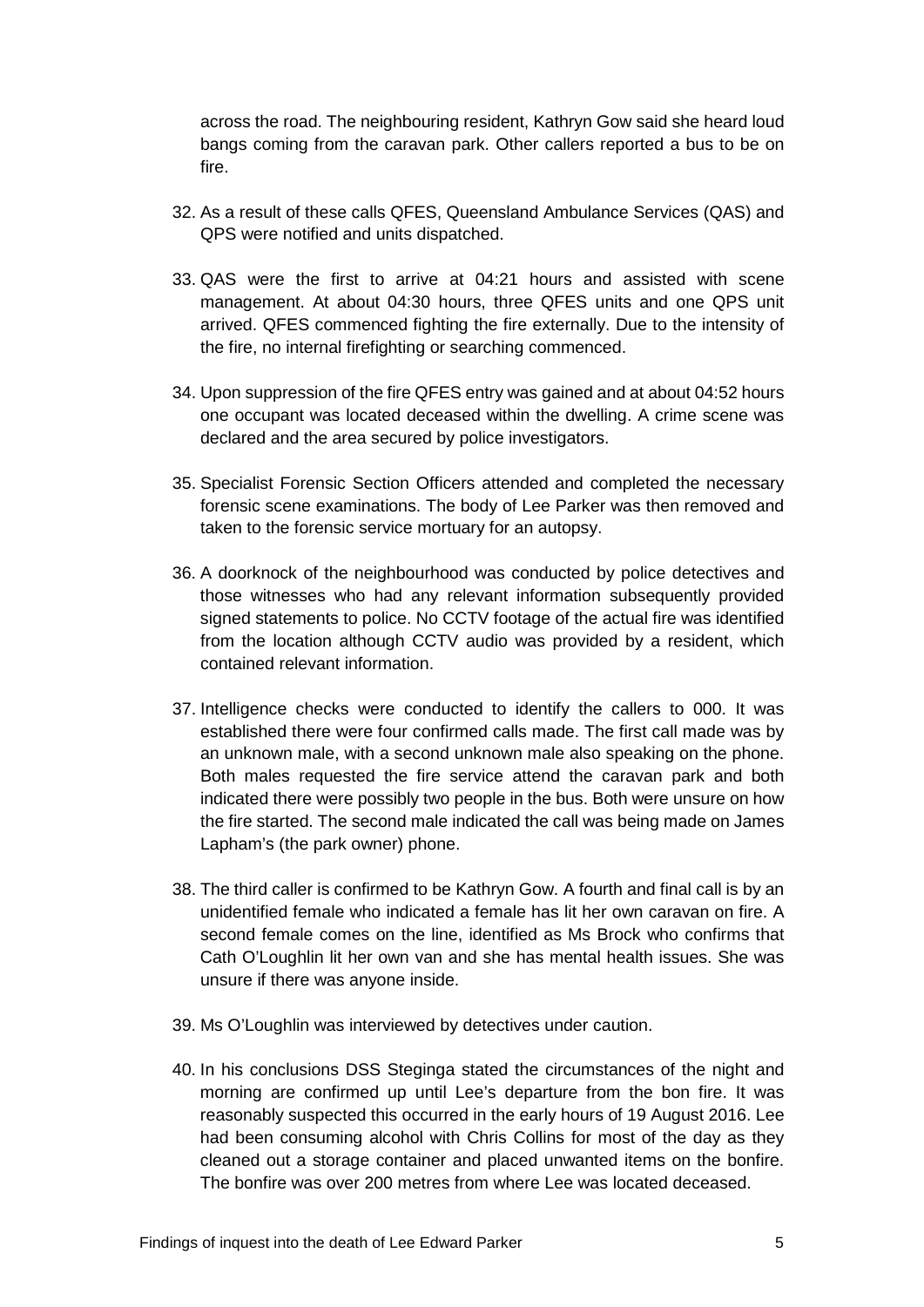- 41. It was confirmed Lee and Chris Collins travelled to Lowood at about 21:00 hours and returned to the bonfire. Further people attended including Ms Brock and Ms O'Loughlin. Some other people came and went including Jordan Brock and Ian Brock.
- 42. It was further confirmed Lee and Ms O'Loughlin participated in highly sexualised flirting with Ms O'Loughlin exposing her breasts and Lee asking her for sex. During the evening Ms Brock received a number of calls from a person confirmed to be Jody Vickery. At one point Lee and Mr Vickery argued and threatened each other but the call was terminated.
- 43. Lee was seen to be very intoxicated and was observed to fall over and fall asleep. Sometime after 01:00 hours and according to Mr Collins around 03:30 hours Lee left the bonfire and walked away. Ms O'Loughlin, Ms Brock and Mr Collins remained.
- 44. At 03:40 hours Benjamin Peters hears banging on his door. He hears a female voice say *"it's the police, open up".* Peters went to the door and recognised a new resident carrying a walking stick who attempted to push past him and asked *"Where does Chris and Maxine live".*
- 45. Ms Brock and Mr Collins say they left the bonfire in an effort to hide from Ms O'Loughlin, firstly hiding in a shipping container and then at the office. Mr Collins say they last saw Ms O'Loughlin at 03:45 hours. When back at the office Mr Collins saw a glow coming from the caravan.
- 46. DSS Steginga stated it was the initial belief of investigators that Ms O'Loughlin had lit the fire based on the evidence given to them by witnesses Brock, Hill, Horsfall and Thompson and supported to some extent by Ward and Dimitrov. At the scene Ms O'Loughlin admits to knowing the deceased as Lee and that he had been at her bus prior to the fire. Ms O'Loughlin refers to Lee on multiple occasions, heard by civilian and emergency service witnesses as being 'Chris' brother'. It was also identified that Ms O'Loughlin was in possession of Lee's keys. Ms O'Loughlin in her interview with detectives denied knowing Chris's brother's name and denies he had been in her bus. It was further noted through the interview, that Ms O'Loughlin indicated she observed the fire from the bonfire location, however witness Morrell observes a person he later identified as Ms O'Loughlin walking away from the bus moments before Mr Morrell heard a loud explosion and seeing the fire. Finally, Ms O'Loughlin cannot account for Lee's keys being in her possession.
- 47. Since reviewing the witness evidence and subsequent follow-up enquiries, DSS Steginga was of the view the evidence provided by the witnesses is unreliable, based on a few factors. It was noted the alleged admissions heard at the time are different, although the witnesses were altogether, with some of the versions since altered greatly as to what was originally said and have become more specific with detail on location. Maxine Reid now recalls Ms O'Loughlin admitting to lighting the fire, although she failed to disclose this in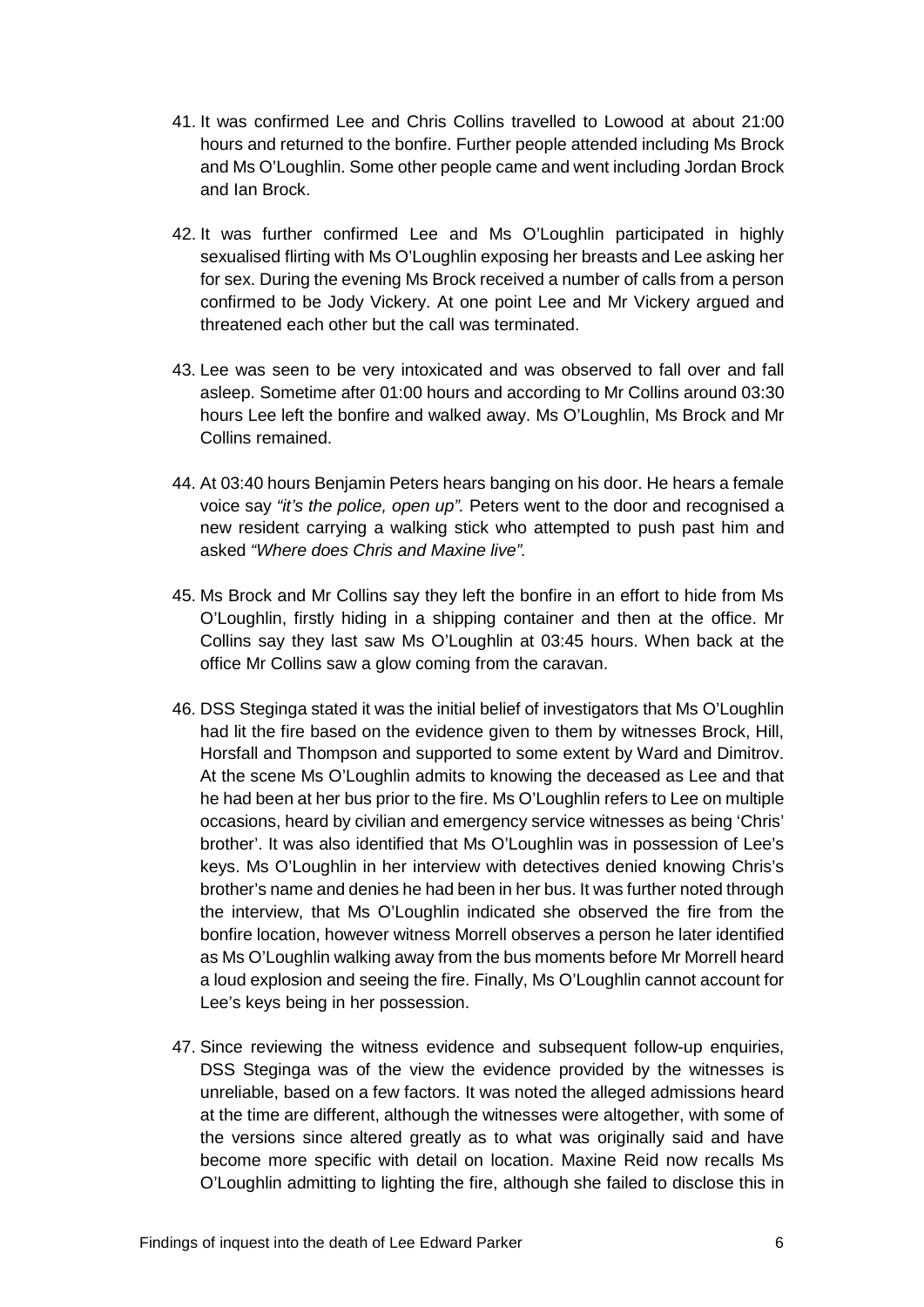her original statement. DSS Steginga was of the view that conversations throughout the caravan park may have influenced witnesses' recollections of the events both at the time of their original statements and upon follow-up. Those who hear a female indicate she lit the fire, cannot identify who made the statement. This belief is further supported by forensic experts who cannot identify the exact causation or seat of the fire. Another issue identified is timing and DSS Steginga stated it cannot be certain as to when Lee or Ms O'Loughlin left the bonfire or how long before the fire Ms O'Loughlin was seen. It is uncertain as to why Ms O'Loughlin now retracts her statement regarding her knowledge of Lee being in her dwelling along with being in possession of his keys.

48. DSS Steginga requested I consider whether an inquest would assist in providing further evidence of what occurred and further consider the credibility and/or reliability of all of the persons that may have been present.

# <span id="page-9-0"></span>*QPS scientific officers*

- 49. Sergeant Diane Howard is a forensic scientist with the Scientific Section of the Major Crime Unit. She has completed the Fire Scene Examination training program and has degrees in a Bachelor of Science and a Master of Forensic Science and undertakes examination of fire scenes to determine the area of fire origin and assisting in determining the cause of the fire. She attended the scene on 19 and 20 August 2016.
- 50. Electricity was connected to the bus at the time of the fire via an extension cord from an external fuse box. There was no gas supplied to the dwelling. Access to the bus could be gained via a front door located on the front western side of the bus. Sgt Howard stated the fire pattern suggests the front door was closed during the fire. There were dual opening doors at the rear of the bus. The construction of the double bed, bed frame and shelf above the bed appeared to prevent these doors being used to access the living space of the bus. Oxidisation on the doors indicated the doors were closed during the fire. The windows to the northern, eastern and southern sides of the bus were heat affected and sooted on the inside surfaces indicating the windows were closed during the fire. The windows on the western side of the bus were destroyed and a determination of their positioning during the fire could not be made.
- 51. Lee Parker's body was located at the back western side of the bus wedged between the metal frame of the double bed and rear side frame of the bus.
- 52. The body presented in the pugilistic attitude. The body had extensive heat and fire related injuries resulting in no skin or clothing remaining.
- 53. The most predominant fire damage to the external portions of the bus was the passenger side (western), which also comprised a fabric awning. Fire damage inside the bus was extensive with the most predominant fire damage towards the front passenger western side.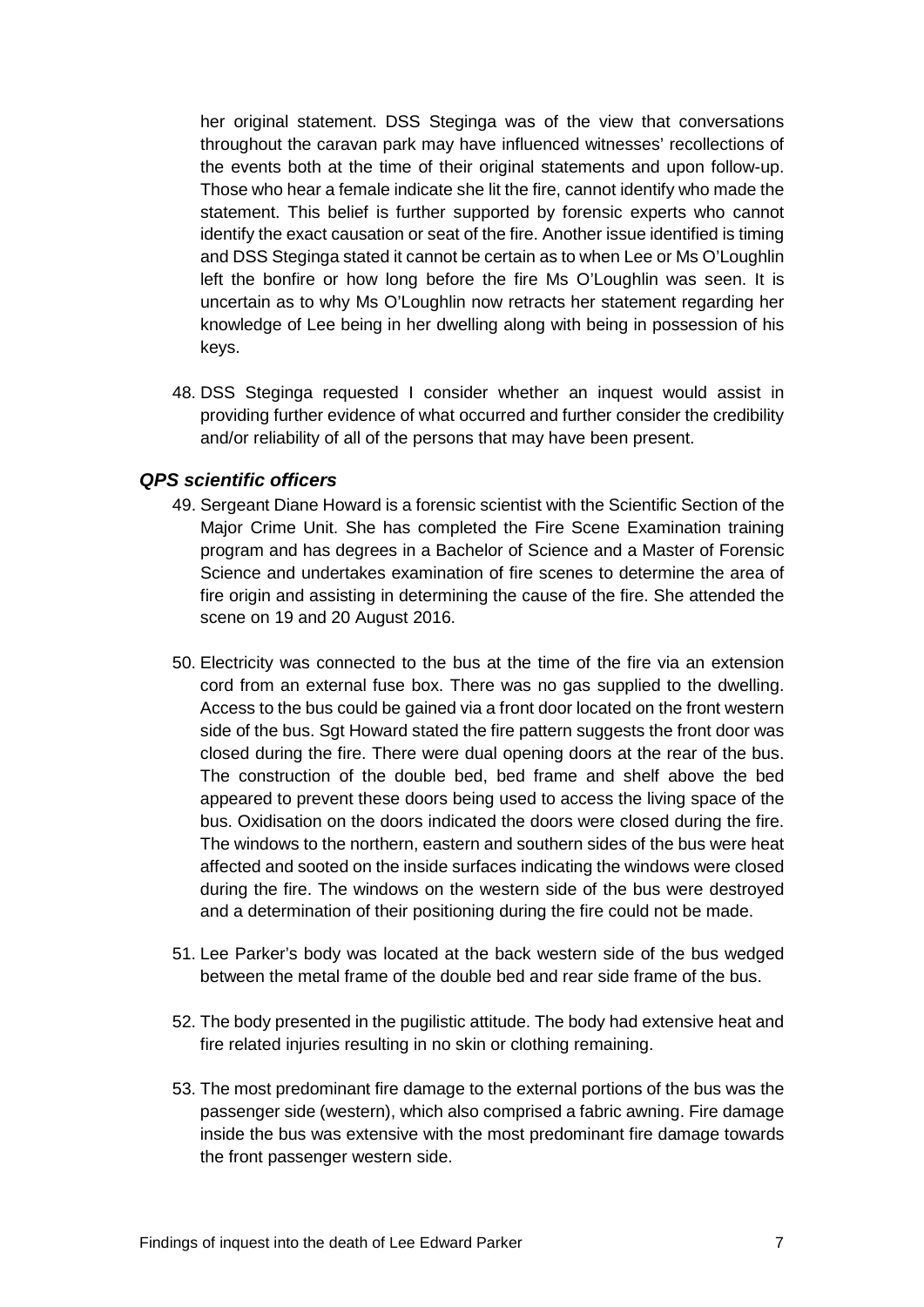- 54. A wardrobe, bench seats and table, which were originally positioned on the passenger side of the bus were fully consumed. A pile of fire affected fabric, which included a purple blanket and a multi-colour rug were positioned adjacent to the driver's side seat and just to the left of the door. The purple blanket was on top and was folded. Removal of the blanket and rug revealed purple patterned carpet floor covering. Testing of various debris samples of material taken from the bus, including the blanket and purple carpet, by QPS forensic scientist Jane Churchill confirmed there were no ignitable liquid residues identified.
- 55. Sgt Howard opined there are three possible reasons for not finding any ignitable residue. Firstly, it may be there were no ignitable fluids present; secondly, they had all been consumed in the fire; or thirdly they were not present on the samples tested.
- 56. A fuse board from inside the bus did not contain any liquid residues and was tested by the Electrical Safety Office (ESO) and was found not to be a cause of the fire.
- 57. Based on the analysis of fire patterns observed at the scene Sgt Howard concluded the area of origin was the inside front passenger western side.
- 58. As to the cause of the fire Sgt Howard stated the first fuel ignited was not able to be confirmed. Gas was not connected to the bus. The weather was said to be fine at the time of fire outbreak. No items of an overtly spontaneous, combustible or self-heating nature were located. Spontaneous combustion/self-heating was not considered a plausible cause.
- 59. Electricity was connected to the bus. The lighting, switches and power point were severely damaged. Remnants of electrical items were located towards the front of the bus including a heater, toaster, kettle and USB charger. The occupier of the unit Ms O'Loughlin stated in a record of interview that a heater was placed on a table located to the western passenger side of the bus. Ms O'Loughlin claimed the heater was not turned on but it may have been plugged in. Only one heater was located in the bus and the damage was extensive and there were no internal workings capable of being tested. Sgt Howard could not rule out the heater as being contributory.
- 60. Sgt Howard stated the bed mattress was not as damaged as would be expected if it was the origin of the fire.
- 61. The front western side of the bus contained no electrical items except the external case of a heater. Electrical contribution could not be completely excluded, however no supportive fire patterns were observed, nor any electrical wiring or appliance remains that indicated an electrical outbreak of fire.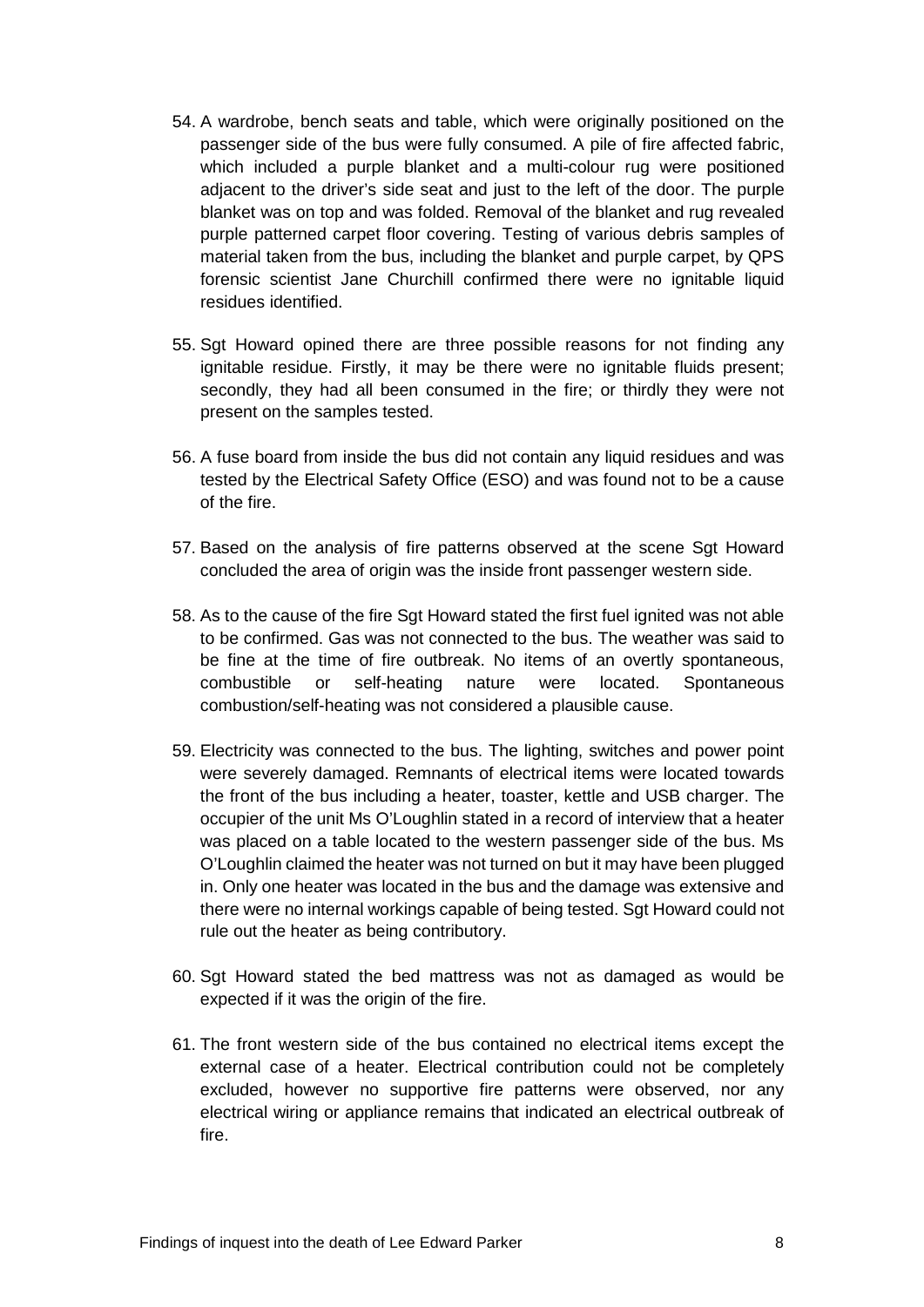62. Sgt Howard was of the opinion fire outbreak due to some form of human involvement, either accidental or deliberate, could not be eliminated and is the more plausible cause of the fire.

# <span id="page-11-0"></span>*Electrical Safety Office Investigation*

- 63. Reg Neil of the ESO was requested by QPS to examine a number of samples including a bank of circuit breakers and a caravan socket inlet connected to an extension cord. The request was to examine for any adverse electrical activity and provide other relevant information. The orientation of the socket outlet, conductors, switchboard and extension lead were known from photographs supplied from the fire scene by QPS.
- 64. Power to the converted bus was supplied from a metered 15A power point in a switchboard protected by a 16A rated safety switch. The extension cord was connected to the home via a caravan inlet socket. The length of the surviving yellow extension cord measured 2.4 m. The caravan inlet was identified as a design that is superseded and includes non-insulated live pins not manufactured under the Australian Standards since 2005.
- 65. An internal examination of both the inlet and socket revealed signs of adverse electrical activity on the active pin of the caravan inlet and the active contact on the extension lead socket. Examination of an imprint of the plug pin in the melted plastic in the socket shows the final resting place of the active pin slightly lower than the arc points on the contact and plug pin. This tends to support the likelihood the plug pin subsequently moved down in the course of the fire. The plastic around the active pin and socket contact is melted but not burned.
- 66. Mr Neil stated the arc damage on the inlet pin and socket contact could be attributed to two possibilities, but the precise time of this occurrence could not be determined. The arc damage could be from foreseeable misuse or damage caused by the incorrect removal or incorrect insertion of the extension cord into the inlet socket. Alternatively, a parting arc occurred at the time of the fire as the inlet assembly and extension cord socket melted upon exposure to radiant heat or direct flame contact and the electrical connection became loose, with the poor connection leading to high resistance and subsequently arcing.
- 67. The internal anchor of six circuit breakers was also examined. Examination of the eight contacts on the breakers revealed no evidence of any adverse electrical activity.
- 68. Mr Neil concluded the patterns of fire damage to the rear of the caravan socket outlet was consistent with external heat. However, it cannot be confirmed that evidence of electrical activity on the active inlet pin and socket contact occurred at the time of the fire. The absence of evidence of electrical activity found on the remains of the six circuit breakers provided and the fire patterns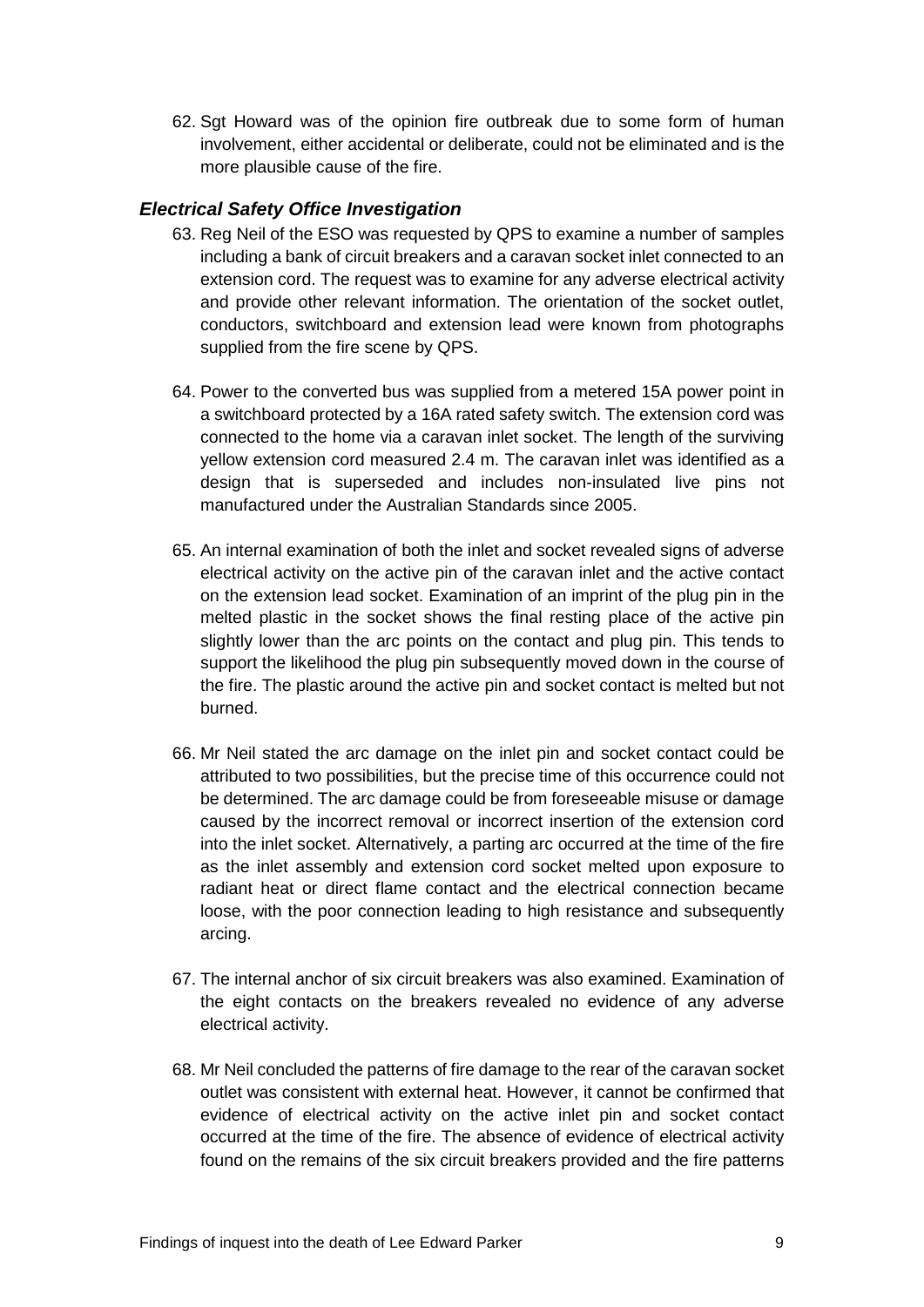and damage to the caravan inlet and immediate surroundings mean the samples provided can be eliminated as a source of the fire.

# <span id="page-12-0"></span>*Fire Investigation Report - Queensland Fire and Emergency Services*

- 69. The QFES investigation was carried out by Mark Boreham. QFES found that Lee was located at the rear of the bus. The bus was immobile and used as a permanent residence within the caravan park. The engine was not operational and the on board fuel tanks were empty. The bus was connected to 240 volt power supply.
- 70. The first 000 call was made at 04:05 hours. The first crew arrived at 04:30 hours and the fire was under control by 05:33 hours.
- 71. Based on the observed fire-related damage and directional fire travel indicators, the fire initially started within the western side of the bus and/or the eastern side of the annex. Convective heat rises has projected radiated heat and direct flame contact towards the roof of the bus and annex. The canvas annex would have failed early in fire development due to its combustible nature.
- 72. As the fire continued to develop, flames and concentrations of heated smoke particles would have been projected laterally within the upper sections of the bus and radiated high concentration of heat in all directions onto the internal contents.
- 73. The combustible contents of the annex were ignited from radiant heat or flaming drop-down materials emitting from the bus, or were first in the sequence of ignition.
- 74. The continued accumulation of both fire and heated smoke particles within the bus has increased the temperature of the interior contents where the emitting flammable vapours/gases reached their auto ignition temperature (the lowest temperature at which a combustible material self-ignites) or were ignited by the flaming combustion within the compartment.
- 75. The developing fire continued to escalate and was directed laterally through the bus, projecting the fire northerly and southerly.
- 76. The investigation was unable to determine the exact area of origin of the fire. The investigation was unable to identify an exact source of ignition. The investigator was unable to discount energised electrical items, smoker's material or the use of a portable/introduced ignition source as a source of ignition. The washing machine in the annex was discounted because it was not connected to a source of electricity.
- 77. The observed fire debris on the bus and annex did not indicate the presence of unusual or suspicious fuel loading. This does not exclude the introduction of ignitable fluids.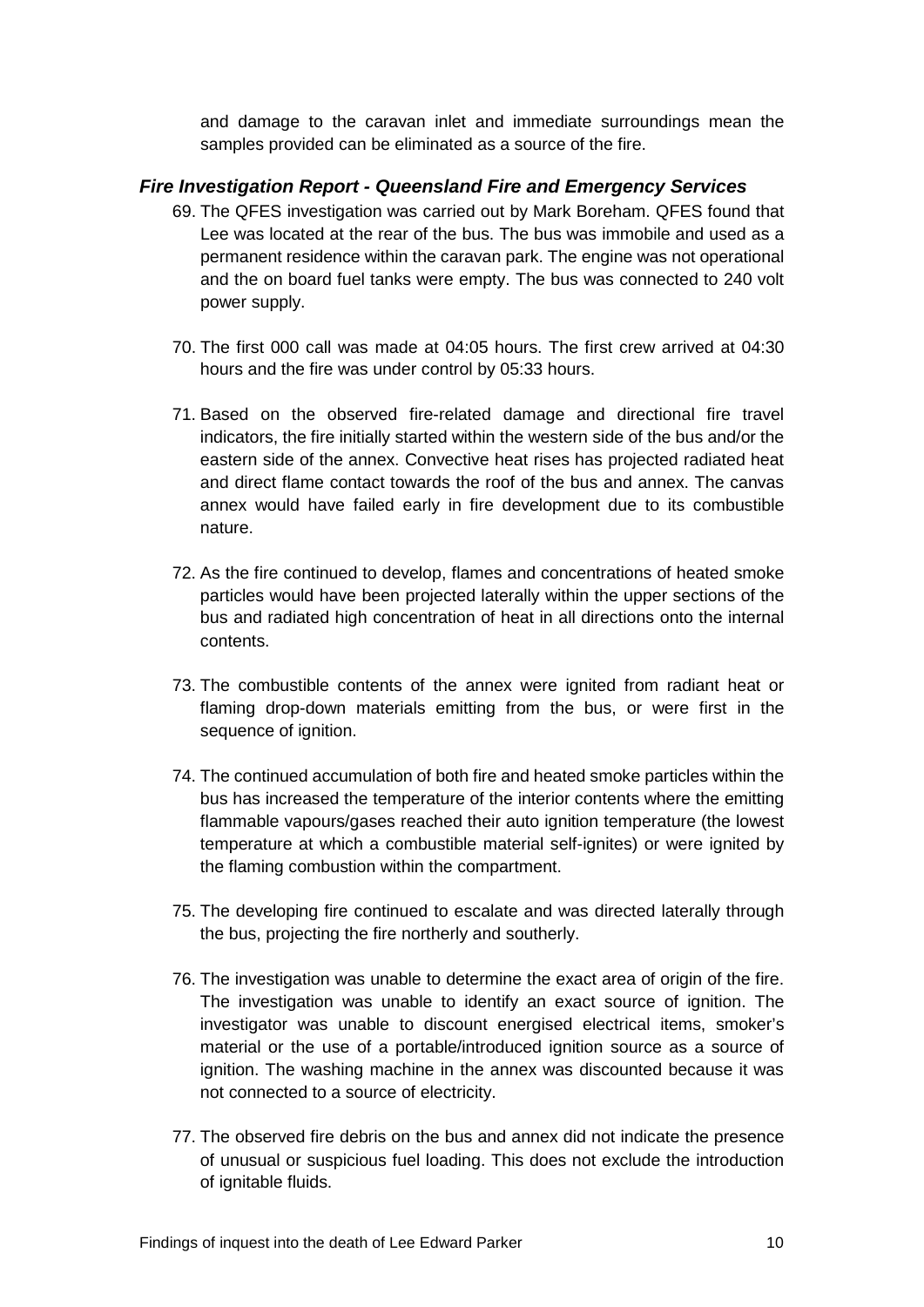- 78. Given the absence of conclusive ignition sources, the investigator was unable to categorically rule out human intervention, either accidental or malicious.
- 79. In his conclusions the investigator stated in addition to the time taken for this fire to be discovered, the fire had burned for a duration of at least 25 minutes prior to suppression intervention. The prolonged period of fire activity combined with the high external fuel load in the annex has resulted in a high degree of damage sustained to the western side of the bus.
- 80. James Lapham observed all contents of the annex and the northern portion of the bus interior to be on fire upon his attendance. He also stated he recalled seeing the purple paint intact at the rear of the bus with all the exterior aluminium cladding intact and no visible fire projecting through the western side of the bus.
- 81. The investigator stated the degradation of the aluminium cladding on the western side of the bus extends below the level of the bus floor indicating exposure to direct flame contact and a high intensity heat emitting below the level of the bus floor. Due to the level of degradation sustained to the bus by fire, the investigator was unable to determine if the fire had initiated in the annex or the observed damage to the contents in the annex is a result of ignition from a fire propagating in the bus.
- 82. Within the bus the remains of several severely fire damage electrical components and the associated wiring were recovered during a search of the fire debris. At the time of the investigation it was not possible to confirm which items were, or were not energised due to the high levels of degradation by fire sustained to all items in this area.
- 83. QPS sampled multiple locations across the site and seized the electrical switchboard for forensic assessment. The internal linings used throughout the interior of the bus are observed to have been extensively consumed throughout and likely to have contributed to the fire intensity and subsequent damage.
- 84. The observed fire debris in the bus and the annex did not indicate the presence of unusual or suspicious fuel loading. This does not exclude the introduction of ignitable liquid.
- 85. Given the absence of conclusive ignition sources, the investigator was unable to categorically rule out human intervention either accidental or malicious.

# <span id="page-13-0"></span>**Evidence of first response officers**

# <span id="page-13-1"></span>*Constable Patrick Reed*

86. Constable Patrick James Reed attended the scene as a first response officer from Karana Downs police station. He arrived at approximately 04:20 hours.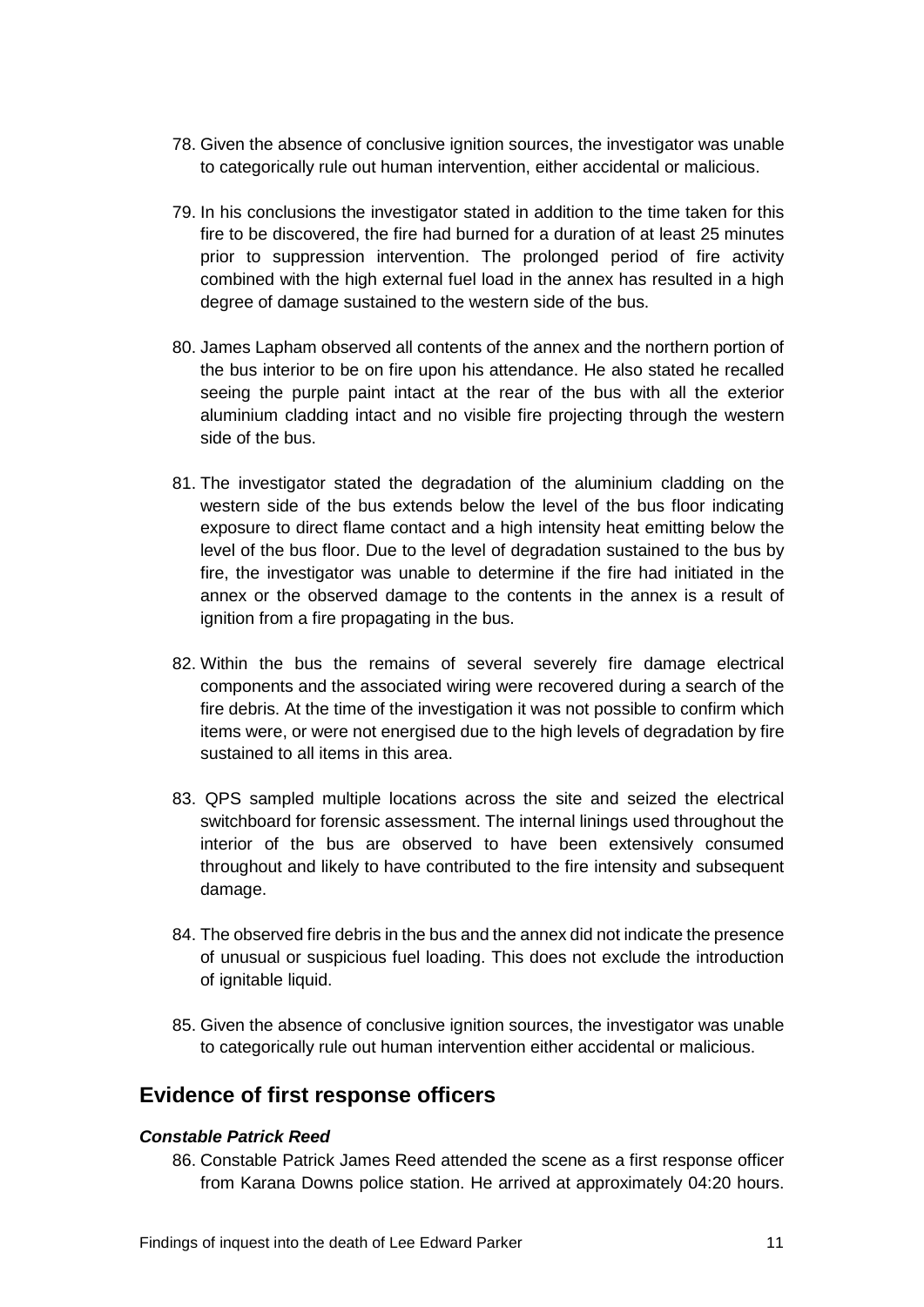Other police were ahead of him and QAS and QFES were already present. By this time QAS were aware that a body was located in the burnt out vehicle.

- 87. It was at this point when Constable Reed was talking with ambulance officers that he could hear an argument between two ladies next to a fence approximately 15 metres from where he was standing. He observed a female he now knows as Cathleen O'Loughlin and another lady he only knows as Kim. His partner Senior Constable Faulks later told him Kim was one of the caravan park managers. He could hear the argument getting louder so he and his partner went over and separated them. He could not make sense of how the argument started but Ms O'Loughlin kept saying to him that Kim had called her a "cunt" and was blaming her for the vehicle fire.
- 88. Constable Reed said both Ms O'Loughlin and Kim appeared affected by alcohol. Ms O'Loughlin's speech was slurred and he could smell alcohol on her breath. Ms O'Loughlin was wearing a crochet blanket and had a handbag. During this altercation Ms O'Loughlin threw a large set of keys to him which he caught. He recalls asking her several times who owned the keys and Ms O'Loughlin kept saying they belong to "Eddie" who was a "Clinger". He later found out that Eddie was a man who dressed as a woman and was a resident at the caravan park.
- 89. Ms O'Loughlin stated the keys were for Eddie's car that she had used earlier that day. Constable Reed stated he later found out from Eddie the keys did not belong to him. SC Faulks also saw Ms O'Loughlin throw a set of keys to Constable Reed. She also recalls her saying the keys belong to Eddie who was the "Clinger" of the caravan park. She later understood this term was based on the TV television show "Mash" where one of the characters was named Clinger and he dressed in female clothes. SC Faulks later asked Eddie about the keys and he stated they were not his and he had already got his keys back. This conversation is recorded in SC Faulks digital recording.<sup>1</sup>
- 90. At this point his partner SC Faulks went and spoke with CIB and he activated his electronic recorder whilst waiting with Ms O'Loughlin. Constable Reed stated in evidence her emotional state was up and down and at one point she could speak reasonably and at other times she was loud and off topic. Constable Reed told the court his job at the time as instructed by detectives was to be with her and listen but not to gather evidence. They were standing only a short distance from the bus. She was preoccupied about her cat.
- 91. At one point in the conversation Ms O'Loughlin stated without any prompting *"but there was a man on my bus tonite".* Later in reference to her cat she said *"That's all I need to know, alright. (crying) That's all I care about. He can burn everything else you know. She's the only family I got".*

 $\overline{a}$ 

<span id="page-14-0"></span><sup>1</sup> Exhibit 3.1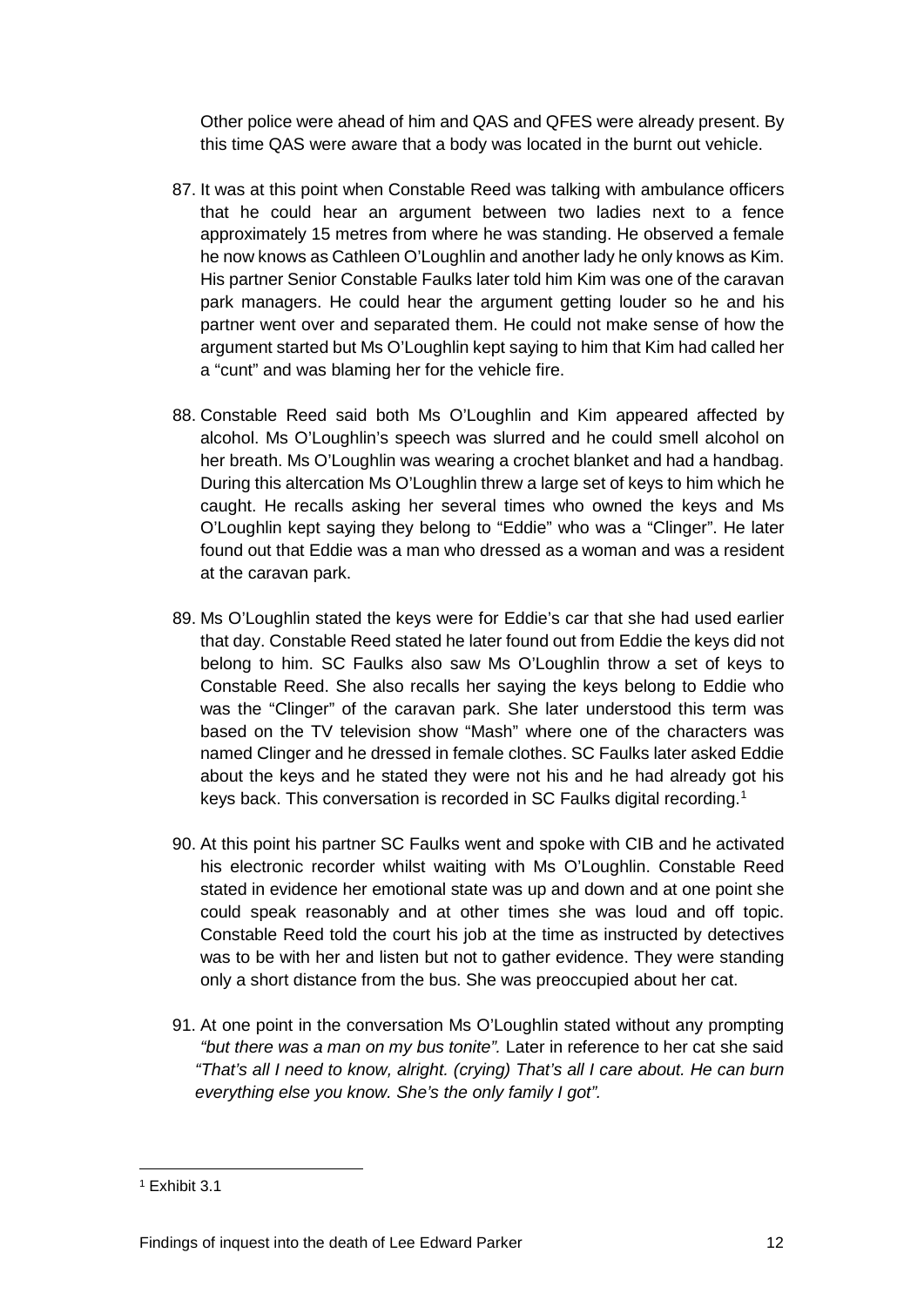- 92. At another point Ms O'Loughlin is heard to say "*And he was entering my bus last night. Right. And he's gone astray. Now his brother is Chris. Chris, I'd trust him with my life. He's here somewhere. Alright. You hunt down Chris and like, but this other bloke. Find Chris and you'll get the brother. Alright. If he's done it, he's up shit creek. I'll put him behind bars that's for sure, (ui) cunt. Never, I don't even know the bloke but I'll put him down, I'll tell you that. Why don't you guys come out here with a six pack. Don't look, don't look so serious. Can someone smile please".*
- 93. In relation to Lee she is recorded as saying "*I knew (?) he was going to go over to my place, right, last night. But I'm not into having fuckety-do-da's anymore, alright, I'm over it. Had a gutful of them. Abusive men in my life.'*
- 94. Later Ms O'Loughlin was taken by CIB to assist in enquiries and Constable Reed continued with crime scene duties.

# <span id="page-15-0"></span>*SC Megan Faulks*

- 95. Senior Constable Megan Faulks was in the presence of Constable Reed when she observed a verbal argument between Cathy and Kim where Kim blamed Cathy for lighting the fire. She had activated her digital recorder.<sup>[2](#page-15-1)</sup> She stated that Cathy was telling her that it was her bus that was on fire and the other lady was calling her names like "cunt" and accusing her of starting the fire. Both of the women smelled of alcohol and Ms O'Loughlin was heavily affected by alcohol and was unsteady on her feet, her speech was slurred and she kept repeating the conversation over and over.
- 96. In the course of the conversation Deborah Yarrow gave SC Faulks an account of first becoming aware of the fire. Ms Yarrow describes Ms O'Loughlin saying she was not sure if Lee got out, and there might be a dead body in the bus.
- 97. In this same group conversation Maxine Reid is reported as saying she heard Cathleen O'Loughlin screaming out "fire, fire". Ms O'Loughlin also was reported as saying "*Chris's brother in there"* over and over. Maxine Reid stated she was trying to calm her down. Ms Reid was asked who Chris's brother was and she said it was Lee although they were not brothers. During the conversation Kim Brock describes Ms O'Loughlin as 'just nuts' and says she asked Chris to have a drink with her, has kissed Chris, then last night Lee was saying to Ms O'Loughlin 'want to fuck me'. She says Cathleen said "*yes I do"* but that she had kissed Chris the other night and Ms O'Loughlin was saying she felt really bad for Chris. Then when Lee left we had to hide from her. 'Not the full quid'. 'Days of our lives'. She is reported as saying Lee said like *"fuck Chris, Chris do you mind if I fuck her".* Chris told Lee he didn't care.
- 98. SC Faulks asked Kim Brock if she has a bit of conflict with Ms O'Loughlin. Ms Brock replied replies "*no, 'just what she's done tonight'*. SC Faulks asks what Ms Brock thinks Ms O'Loughlin has done and Ms Brock *replies 'Burnt her own*

<span id="page-15-1"></span><sup>2</sup> Exhibit 3  $\overline{a}$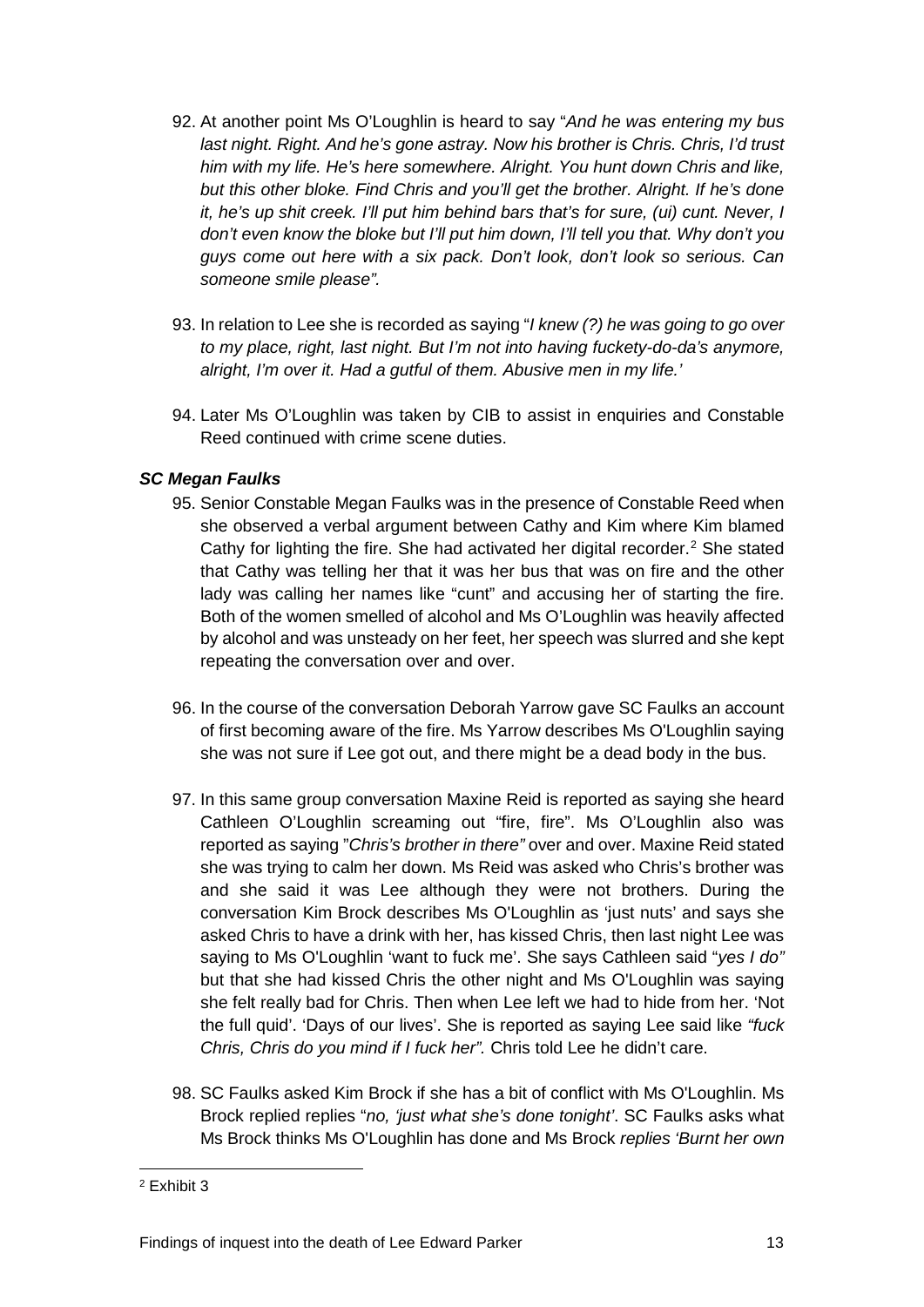*bus down, because she hated her accommodation, she felt isolated, she didn't know what to do, she was promised a toilet and a shower and she didn't get any of that, everything that happened tonight with Lee and Chris'.*

99. Cathleen O'Loughlin then tells SC Faulks the following:

*O: They said 'it's your bus'. I just went into instant shock – like 'what? what?' – like [sigh]. But Chris' brother Lee was heading down there. F: How do you mean he was heading down there?*

*O: Well,he thought he was in for a bit but he wasn't.*

*F: Oh ok.*

*O: Cause I'm not like that.*

*F: Oh ok. So where was he heading from?*

*O: The bonfire.*

*F::How did you know that he was heading to the bus?*

- *O: Oh he was just like you know flirting with me and stuff like that.*
- 100. Cathleen O'Loughlin calls out to 'James' and a male voice is heard talking with her, as follows:

J: *Were you in your bus when the fire was alit [sic]?*

*O: Do you know where I was? Bonfire.*

*J: Yeah but you'd left there by then.*

*O: Yes.*

*J: So had you gone back to your bus…*

*O: Do you know who went up there? Lee.*

*J: Ok. And had you gone to your bus when it was alight?*

*O: No. I was sitting at the bonfire with Kim and she was on the switch (?).*

*J: Just that you told someone that you thought you lit it with the heater, and then you said you lit the carpet.*

*O: No. No heater on, and I came straight through, and I saw a flame. When I left that bonfire, I was screaming 'fire, fire, fire'. Do you'd think I'd do that to my own place?*

*J: I don't know. I'm just trying to find out where Lee is. That's what's important.*

*O: He went there.*

*F: How do you know he went there?*

*O: Because he was going there.*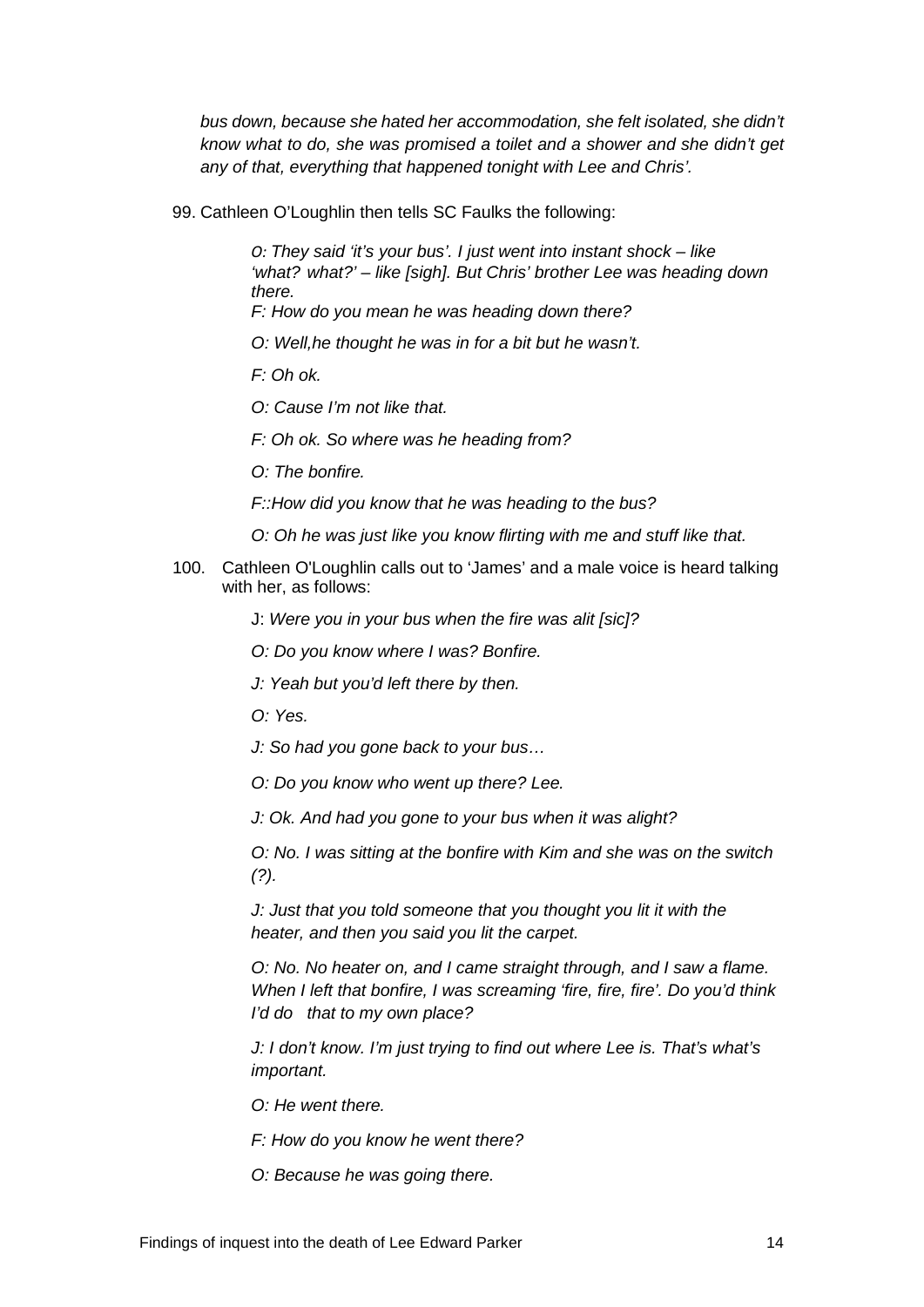*F: Were you going together?*

*O: Nuh. But he thought he was in for it but he wasn't gonna get any. He was getting nothing from me. I'm not a one night stander.*

101. SC Faulks asks about who was at the bonfire. Cathleen O'Loughlin says Kim, Lee and Chris. Ms O'Loughlin then says:

> *O: Chris is a trustworthy bloke, and Lee is his brother. And so, he thought he was coming up to my place, for a good time. F: Chris or Lee? O: Lee. Which wasn't gonna happen. F: How did you know that he was thinking that? O: Cause he was like, flirting with me. You know. F: How was he flirting? O: like, you know, do you wanna, whatever. F: Ok. And he was saying words was he? O: Yeah. I thought matey, I'm not really into one night stands, you know, but he disappeared, ok. And um.*

102. SC Faulks then asks:

F: *When you left the bonfire, where were you going? O: Home F: Who was left behind at the bonfire when you were going home O: Kim, but she had turned, her personality turns when she drinks more F: Who else was with Kim? O: Kim and Chris F: They were the two people left there O: Yeah. Cause Lee is Chris' brother, right. I like Chris, but, look, I'm not into relationships with anybody. O: Was there some sort of kissing?* 

- *O: When?*
- *F: With Chris?*

*O: Well not last night. A couple of nights ago. He offered me some marijuana, and I don't smoke that.*

- *F: Did you actually get back to your bus?*
- *O: Nah. As soon as I left that bon, that fire, I saw flames, I saw, I'll show you, do you want me to show you?*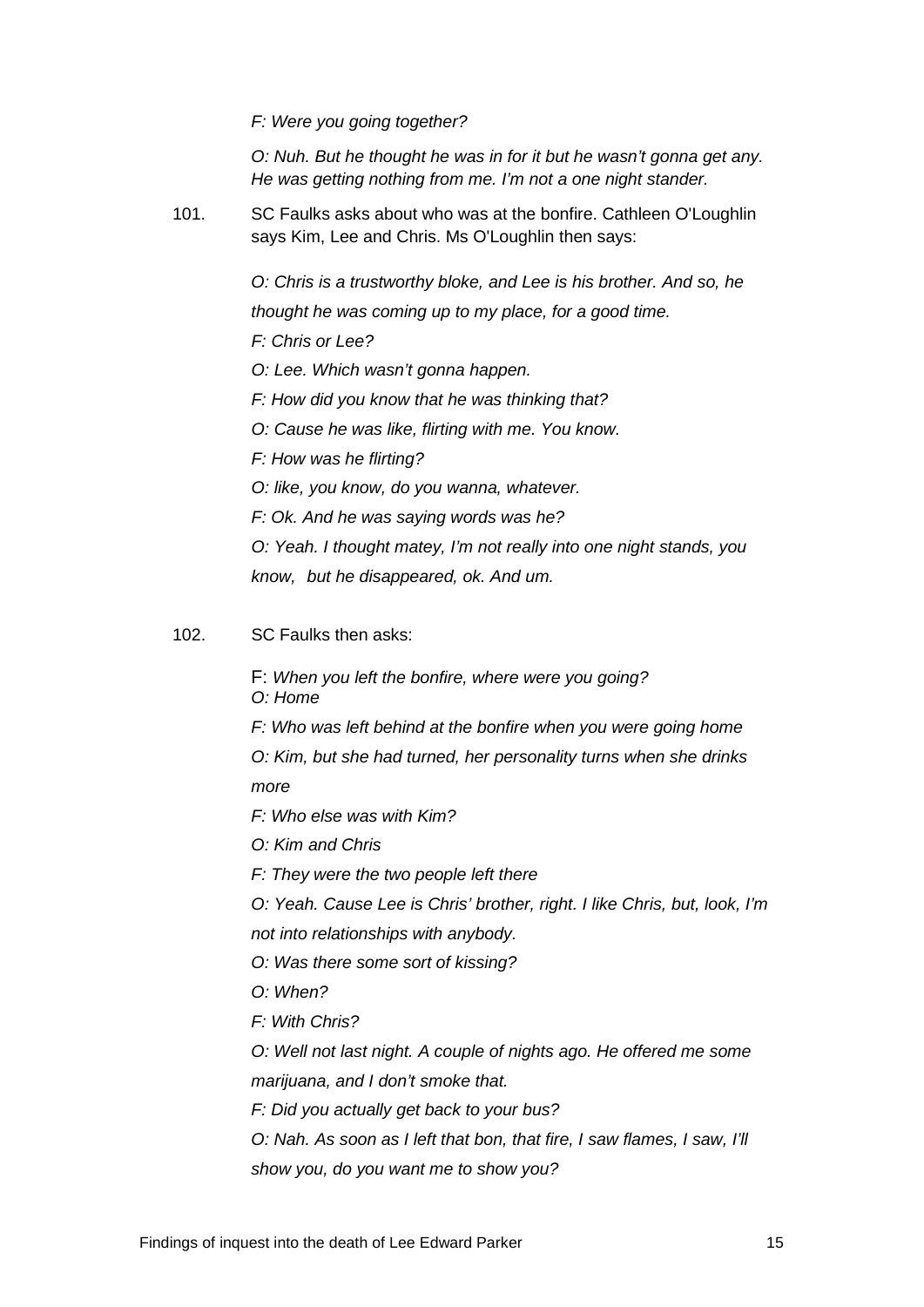*F: No it's ok, cause you said you didn't want to have a look again. We'll just wait here.*

103. Cathleen O'Loughlin then describes seeing flames from behind some trees. She says:

> *O: As soon as I started walking up, I was screaming fire. Didn't know (?) it was my bus. I was screaming fire at the top of my lungs. Fire. Didn't know it was (??) my fucking bus, thank you James, for no fire alarms.*

*F: So from when Lee left the bonfire, had you seen him again after that?*

- *O: Nah.*
- *F: Ok.*
- *O: Nah.*
- *F: Ok.*

*O: And behind my door, like, because Jacob had arrived into the park, right? I didn't trust him very much because he's a junkie, right? And I had actually tied bells to the back of my door.*

- *F: Oh so you could hear.*
- *O: Yeah. If anyone come in. Because I wasn't going to be there, see?*
- *F: So when you left your bus, was it locked?*
- *O: There's no lock.*
- *F: It doesn't lock?*
- *O: It doesn't lock.*
- *F: So you don't have a key?*
- *O: Nah.*

104. Later Ms O'Loughlin says*; O: Yeah well that Lee, disappeared. Alright. And he was heading down towards my bus. F: Did he say that's where he was going? [Possibly a non-verbal response by O'LOUGHLIN] F: So if you knew he was going there, why did you go, if you didn't want any hanky panky? O: I didn't really. I just sorta sat around the fire. I was quite comfortable there. I wasn't in a hurry. Nah. Oh fuck off. You know. I don't swear but [laughs]. Oh let me have a cigarette please.*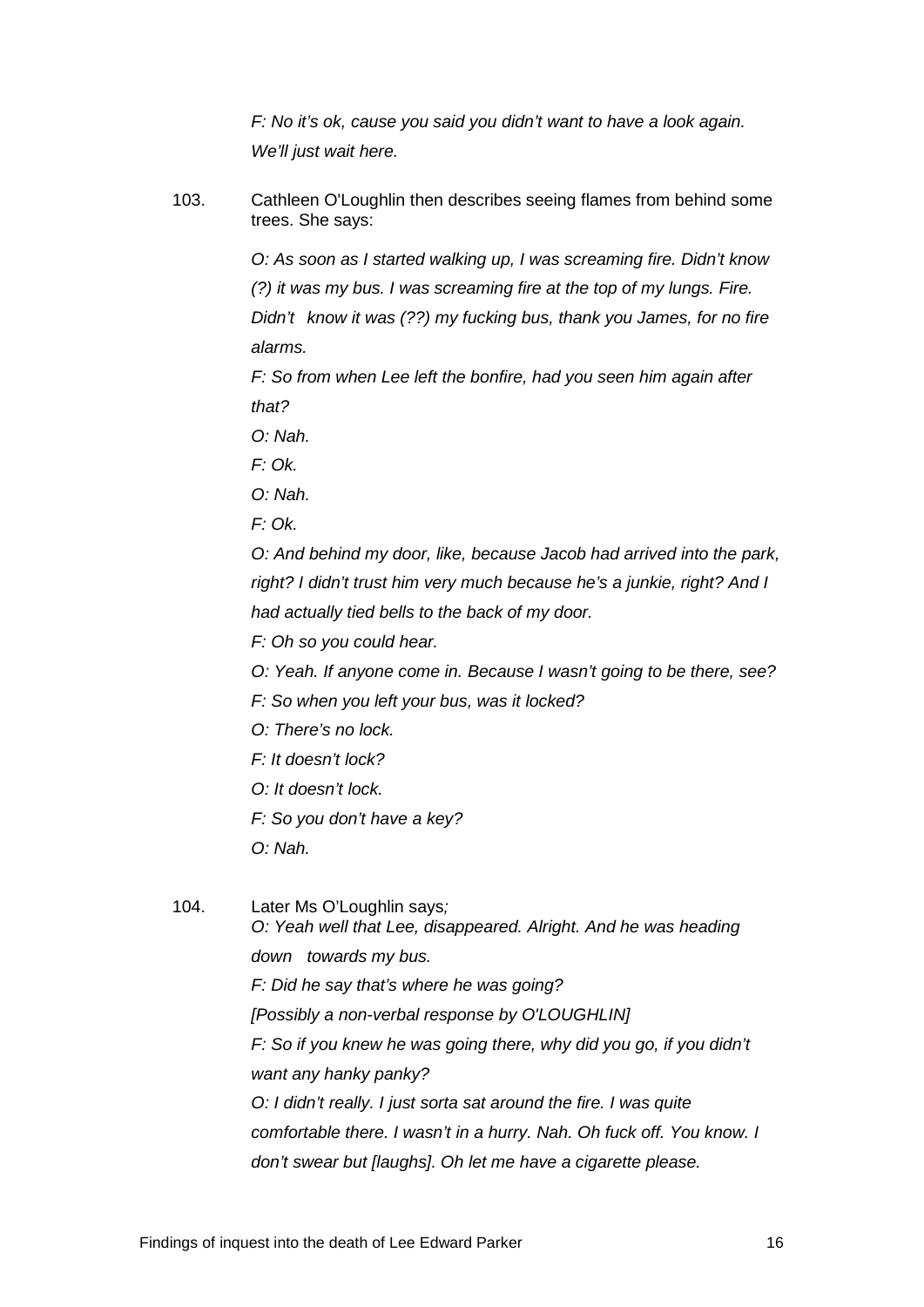105. At one point the following conversation took place: *O: I'd be dead inside there that bloke, if he did that to my van, I* 

*couldn't give a fuck. I hope he's dead inside.*

*F: Who?* 

- *O: That bloke that went in there. I couldn't give a fuck.*
- *F: Who do you think that is?*
- *O: That Lee.*

*F: So you hope a persons dead?* 

*O:I don't care. As long as my cat's alright. That man don't mean nothing to me anymore. I've been used and abused my whole fucken life.*

#### <span id="page-19-0"></span>*DSC Bradbury*

- 106. Detective Senior Constable Anthony Bradbury was made aware of the fire over the police radio and commenced heading to the area. On route he contacted Constable Ben Oldham who was on the scene and gave him advice in relation to securing the scene.
- 107. DSC Bradbury arrived at about 05:30 hours. After speaking to Constable Oldham he ensured a crime scene log had been commenced to record all persons that entered the scene. He spoke to Constable Kyle Dixon who was in the company of Cathleen O'Loughlin who he understood was the resident of the bus that had caught fire. He started recording his conversation with her.
- 108. During the course of the conversation Ms O'Loughlin was very up and down emotionally and concerned about her cat. She made reference to someone called Lee who was going down to the bus prior to her going there. She said she did not really know the guy and she was not into one night stands. At this point DSC Bradbury described her mostly sobbing about her cat. At times she would speak normally albeit justifying herself and then suddenly jump into another subject. He stated he found it difficult to get a lineal version from her.
- 109. Ms O'Loughlin went on to say she did not know what happened down there as she always puts her cigarettes out and there were no candles inside. She also mentioned that the last person in the van was Chris's brother Lee and went on to say she had only just met him tonight and said words to the effect *"if that bloke's been in my van and done something But like I only just met him, like he's not an enemy or anything like that.*
- 110. At one stage the manager of the park James Lapham approached and told Ms O'Loughlin he was looking for Lee. She told the manager that a few hours prior Lee had told her he was going to the van. She said she did not see him go in there but the van was easy to get into. The conversation was as follows: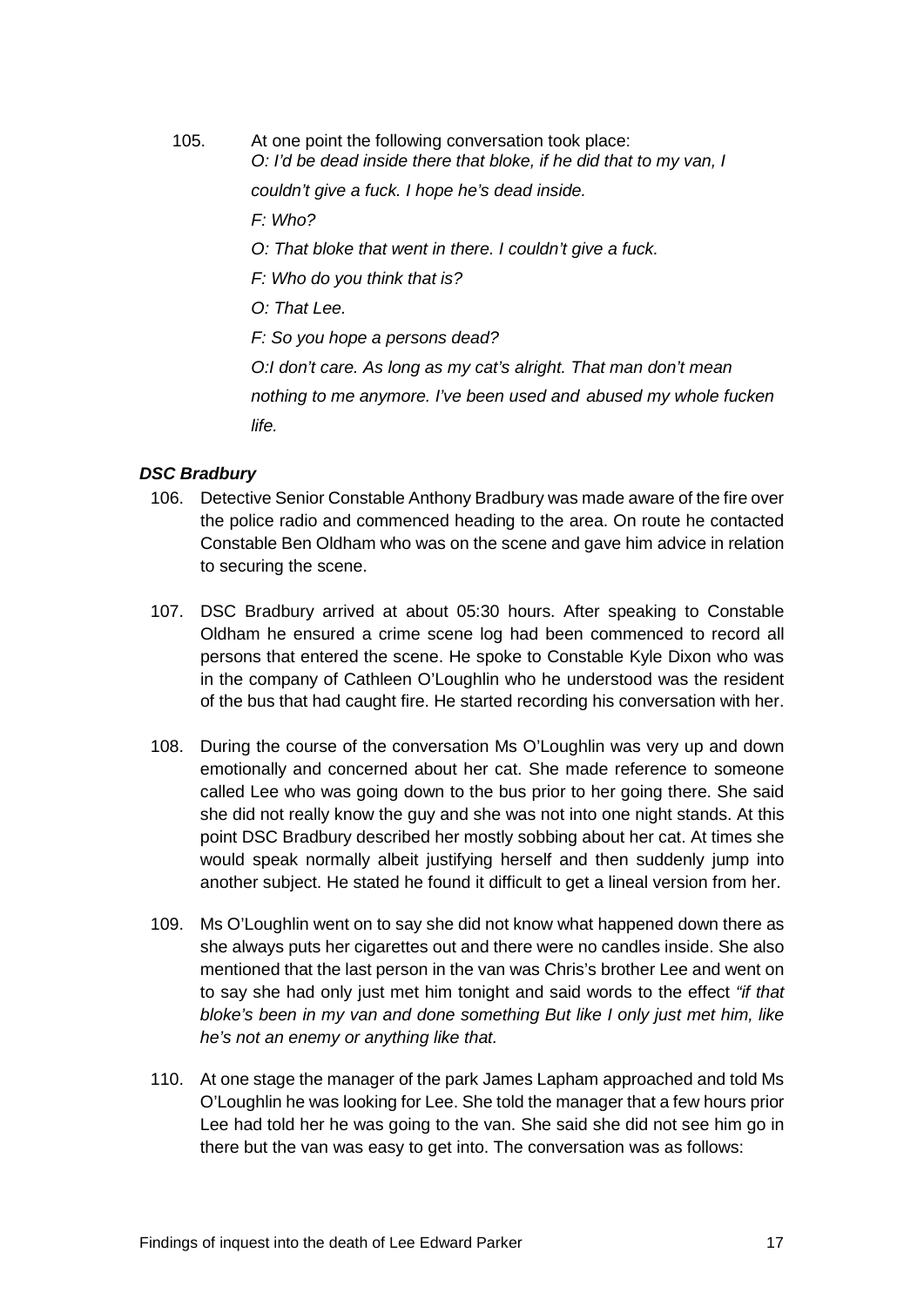*JL: Listen. You, Lee wasn't in your place was he?*

*O:Yes*

*JL :He was in your house*

*O :Yes*

*JL :Tonight? Okay. Whereabouts was he in your house?*

*O :I don't know*

*JL: So how do you know he was in your house?*

*O: Because he said he was going there*

*JL: Yeah, but you didn't, you never*

*O: But I wasn't going to have sex with him*

*JL: No, I don't care darling that's your business*

*O: No, but he was going in there and I had no heaters on*

*JL: Ok did*

*O: I had two lights on*

*JL: But did you see him in there at all?*

*O: No*

*JL So you didn't actually see him in there?*

*O: No but he disappeared for a good hour*

*JL: Did you say your place was locked though?*

*O :Yes*

*JL: So how*

*O: No no, it wasn't locked*

111. DSC Bradbury stated he remained with Cathleen O'Loughlin for some time and she continually talked about her cat and the lack of the fire alarms in the van. Whilst she was in his company he became concerned about her uncertain mental state and arranged for a support person to attend the police station and assist. He also observed that she had a large bunch of keys. He was later informed the keys belonged to the deceased person Lee Parker.

#### <span id="page-20-0"></span>*Constable Dixon*

112. Constable Kyle Dixon arrived in the company of Plain Clothes Constable Oldham at about 04:55 hours. He observed the fire was under control but firefighters were still working on the fire. He was told by a fire officer a deceased person was in the caravan. They declared a crime scene and setup police tape around the caravan site. QAS officer Peter Brown approached him and told him a colleague had heard from someone that the woman who lived in the caravan may have set the caravan on fire. He said her name was Cathleen and she wanted to go to hospital because she had chronic pain and had lost her medication. The QAS officer had told her it was not an emergency and she would have to attend her local doctor in working hours.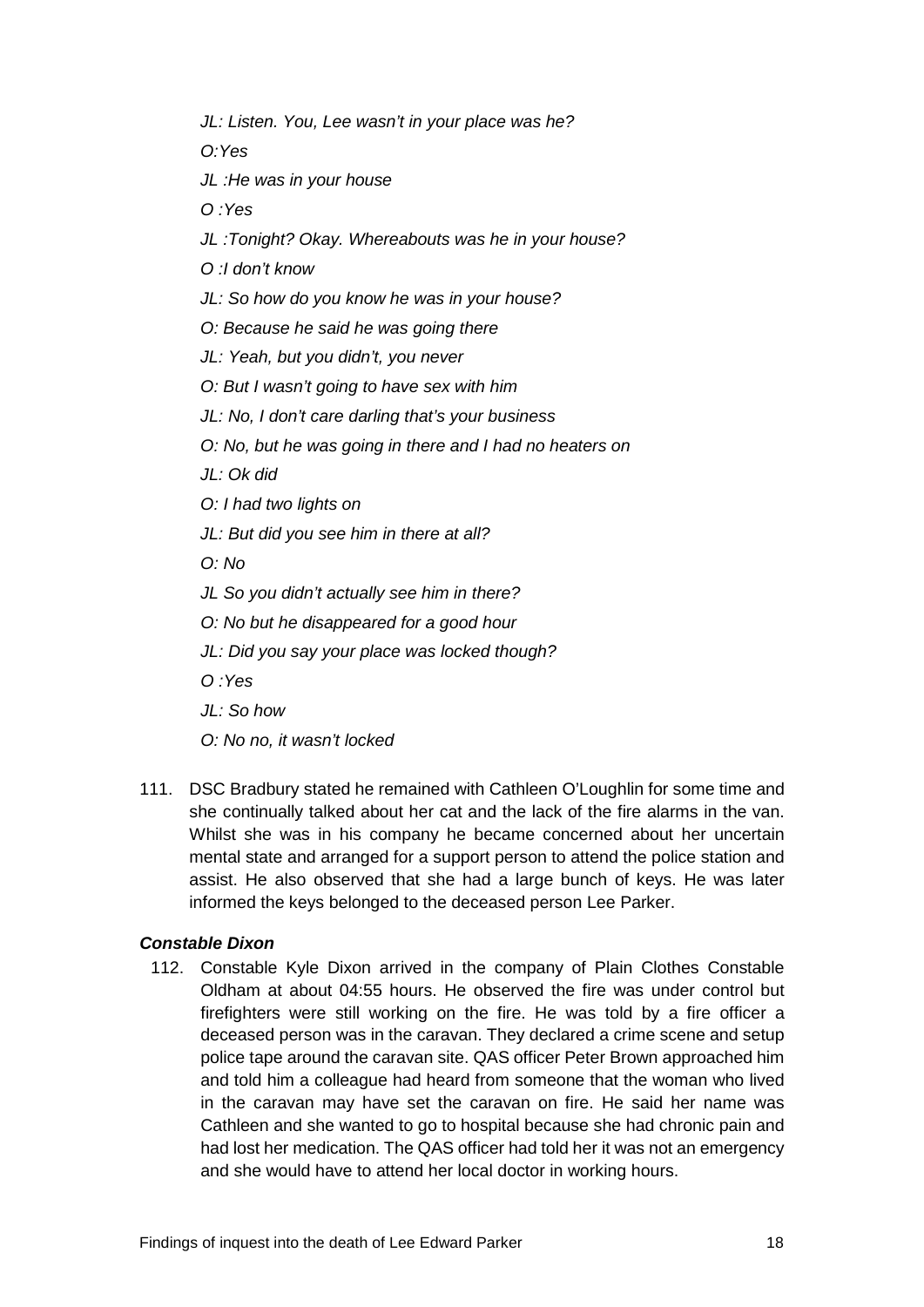- 113. Constable Dixon then activated his digital recorder and spoke to Ms O'Loughlin. She stated she was at the bonfire with Kim, Chris and Lee having drinks. She stated she lives in the burnt out bus and she had left it unlocked. She said the bus was in a poor state and she had raised the issue with the owner, James, that she was not happy about it. Cathleen stated when she was at the bonfire Chris had said to her *"I hear you invited Lee back to your place."*  Cathleen said to Chris she was not really into that and stated Lee headed off towards her bus. Cathleen then stated she had information to tell the police about a man in the caravan park who is involved in drugs. She also said Kim was trying to persuade her to take this bloke home with her and Cathleen said she was not really into that and did not want a one night stand. She stated she was heading home after the bonfire where she had been for some hours and on the way home saw the fire. She stated she saw the flames just after leaving the bonfire and started yelling out there was a fire. She stated this fellow Lee was going down to her place and she did not know him. Cathleen stated Lee had told her he was going down to have a good time with her. She said she told him she was not into that. She stated Lee had not been at the bonfire for a couple of hours. She said she had not left a heater on and could not believe it when she saw it was her place on fire.
- 114. In his statement Constable Dixon records Ms O'Loughlin said she left the bus unlocked when she left it however *"had propped something against the door to stop predators coming in"*. In evidence he agreed the actual recording was unintelligible at that point although he thought she had said "propped". At one point Ms O'Loughlin referenced the fact she had tied "bells" behind the door as a precaution because the door would not lock.
- 115. Constable Dixon stated it was difficult to maintain a conversation with her as she continually went off the topic and she appeared moderately affected by alcohol.
- 116. Constable Dixon also had a conversation with Ms Brock at the shop. He did not record this conversation but took notes in his QPS diary. At one point Ms Brock said that Chris, Lee, Cathy, Jordan and herself went to the bonfire. At about 01:25 hours she got a call from a private number. It was a male voice and he aggressively stated he wanted to speak to Lee. There were about five telephone calls. She recalls Lee was making ongoing sexual advances towards Cathy for hours. Cathy had allegedly kissed Chris and did not want to hurt Chris's feelings. Chris was saying that he did not give a fuck. Lee left the bonfire first but prior to that he had fallen over into a white tub as he was intoxicated. Around an hour to an hour and 15 minutes after the first telephone call, Lee got up and stumbled and walked off as if he was going to his home. Ms Brock said at this stage it was only herself, Chris and Cathy left. Her husband Ian had left some time in the period between the first telephone call and Lee leaving. She says she and Chris sneaked off into a container near the bonfire to hide from Cathy who was driving them insane. They stayed there for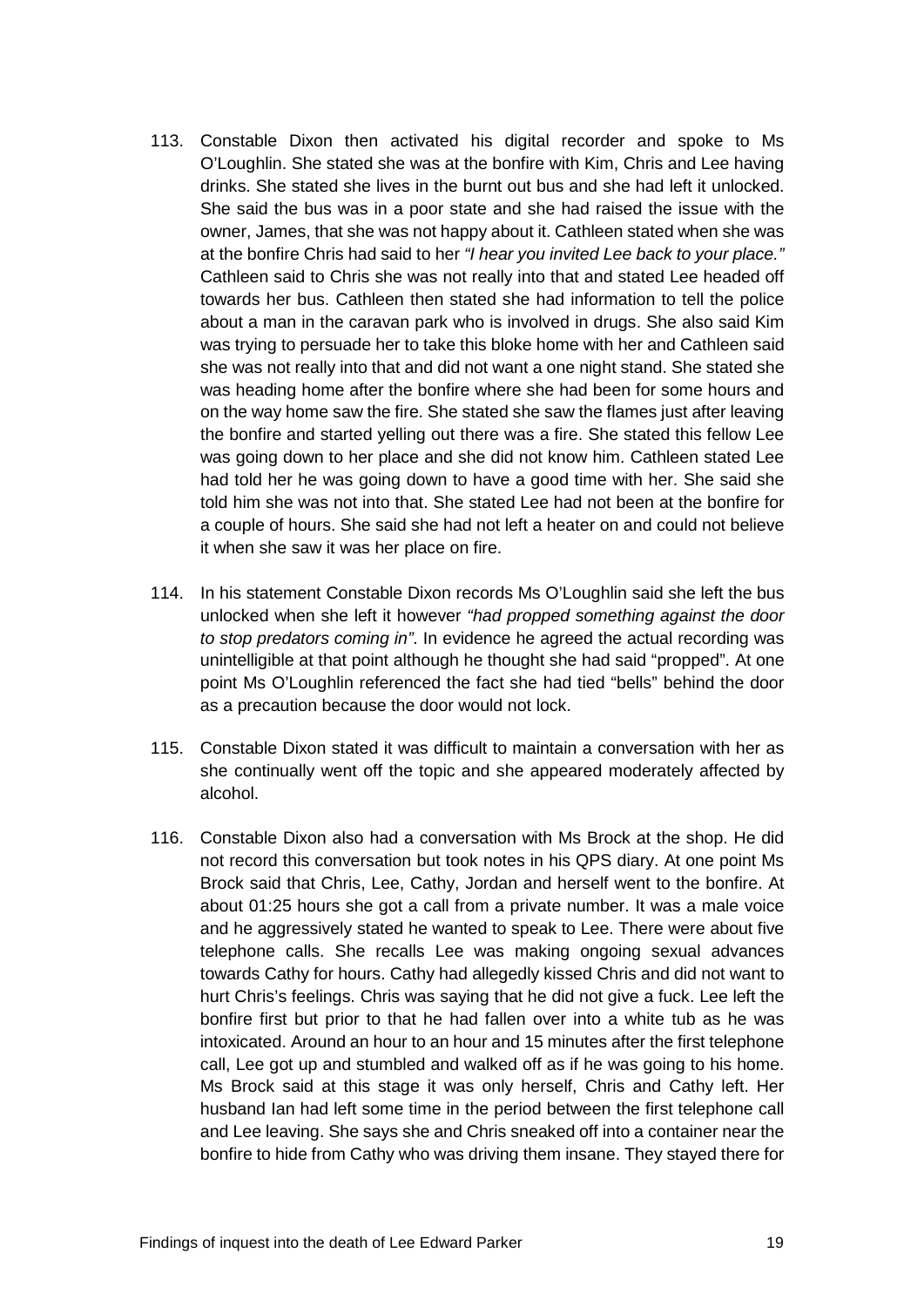30-40 minutes and then bolted from the container. They went back to the shop. Chris first saw the fire and raised the alarm.

# <span id="page-22-0"></span>*QAS Officer Colbran*

- 117. Shira-Lee Colbran is an Advanced Care Paramedic with the Queensland Ambulance Service. She and her partner Peter Brown arrived at 04:21 hours prior to QFES who arrived two-three minutes later. There were about 50 people standing together. Her attention was drawn to a lady who appeared to be quite upset. She was having a heated discussion with another lady who was telling her to calm down. It is likely this person was Kim Brock. Ms Colbran asked her what was wrong and was it her bus. The lady stated she was worried about her cat. Another lady came up and asked *"is Lee still in the bus?"* There was a pause before the lady said *"I do not know he could be".* She identified her name as Cathy. Ms Colbran suggested she take Cathy to the ambulance to check her over and she agreed.
- 118. A fourth lady came over (Ms Colbran later found out her name was Kim) and approached Cathy as they were walking to the ambulance. She yelled out *"you killed your cat you fucking cunt"*. Ms Colbran asked Kim to move away. She was close enough to Cathy to smell a strong smell of alcohol. Cathy stated she wanted to have a smoke and she was told she could not do so near the ambulance and she was to move away.
- 119. Ms Colbran asked her what happened. Cathy said *"this guy that I know came over earlier in the night. I think that he was after some sex but I am not like that, I am not a slut, I locked up the bus and the cat was inside and I have gone out for a little while. When I returned I found the bus was on fire."*
- 120. Cathy made reference to the stress of her mother's illness and having now lost everything in the fire. She wanted to go the hospital. Ms Colbran asked was it possible there was someone in the bus. Ms O'Loughlin said *"I do not know. I cannot remember if this guy left or stayed when I locked it up."* Ms Colbran said in evidence that in reference to "locking" Ms O'Loughlin said she had a key and she locked the bus door before she left. This was not something that is recorded in her statement.
- 121. Ms Colbran stated the lady named Kim came over and was speaking about the cat. Kim then said *"you do realise that you are going to jail today for what you have done."* Ms Colbran stated Cathy looked at Kim with a puzzled look and said she does not understand. *"What do you mean?"* Kim asked *"why did you set the bus on fire?"* Another lady came over and asked whether Lee was in the bus or was he out of it. Cathy said she did not know. Kim then said *"if I find out that you've killed him, I am going to fucking kill you".* Cathy and Kim then started having a heated argument. She asked her QAS partner Peter to speak to them as they were about to have a fight. Peter told her that they had found the body and that multiple people who were living in the caravan park had come up to him and told him that Cathy had set it on fire.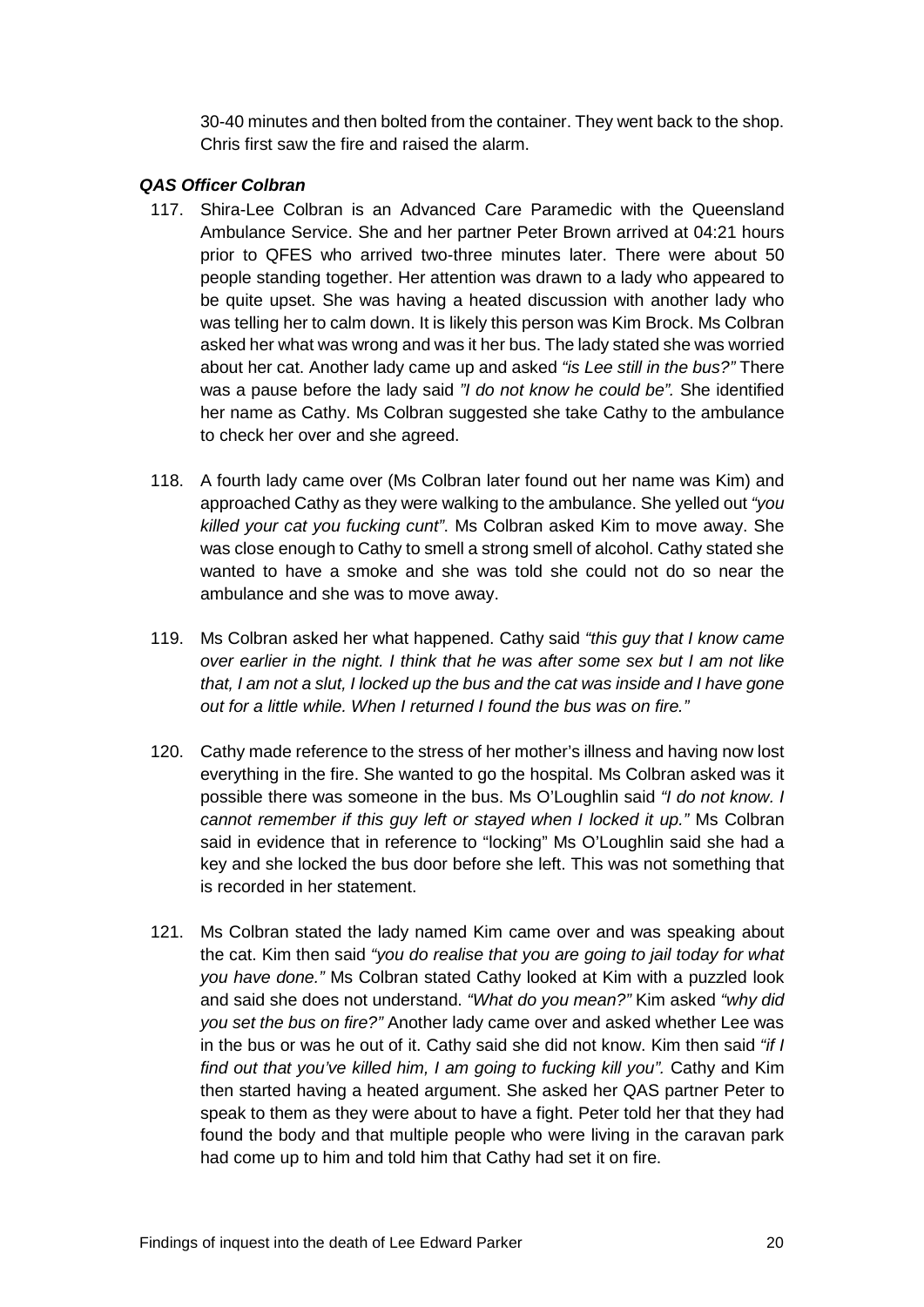- 122. Ms Colbran stated Ms O'Loughlin had not said in her presence anything referencing "Chris' brother" or that she had "lit the bus".
- 123. Ms Colbran made notes of her conversation in her electronic "Toughbook" device. A copy of the note was later produced by QAS and there does not appear to be a reference to a key although the substance of the conversation is otherwise recorded.

# <span id="page-23-0"></span>*Murray Thomas*

- 124. The QFES first response was carried out by Murray Thomas and his crew of the Lowood station. He noted the flames to be intense on the right hand side of the bus (as you are looking from front to back), which appeared to have been an annex type structure attached to the side of the bus. All windows on the annex side were burnt out as well as the aluminium panelling.
- 125. He stated in evidence the right hand side was more ventilated and there were no windows present. He described sounds made by window glass breaking as potentially loud enough that a lay person would think they may be gunshots.
- 126. He described a lady who he was informed was the occupier of the bus and he asked her if anyone was inside. She said *"I don't know, my cat is inside, I'm worried about my cat".*
- 127. The body was found at the right hand side rear of the bus. He had been told by firefighter Rose that the bus door was closed but not locked when firefighters entered the bus.
- 128. Mr Thomas stated in evidence there were no objects present that impeded access to the front door. He said they moved some beds away from the window area on the right side to enable hose access through the windows for firefighting purposes. He did not see evidence of any smoke alarms although the fire was very intense. The damage was consistent with a fire spreading from front to back.

# <span id="page-23-1"></span>*Andrew Rose*

- 129. Andrew Rose provided a statement. He was informed by officer Murray Thomas that someone may be in the bus. He put on breathing apparatus and took a charged hose line of water down the passenger side of the bus to do a rapid search and initial knock down of the fire. The fire was able to be quickly suppressed.
- 130. At one point he went to the entry door of the bus, which was located towards the front passenger side of the bus. He recalls being at the door of the bus and there being no issue or hindrance to him gaining access to open the door to enter the bus. He recalls nudging the door with his shoulder so he could access inside the bus.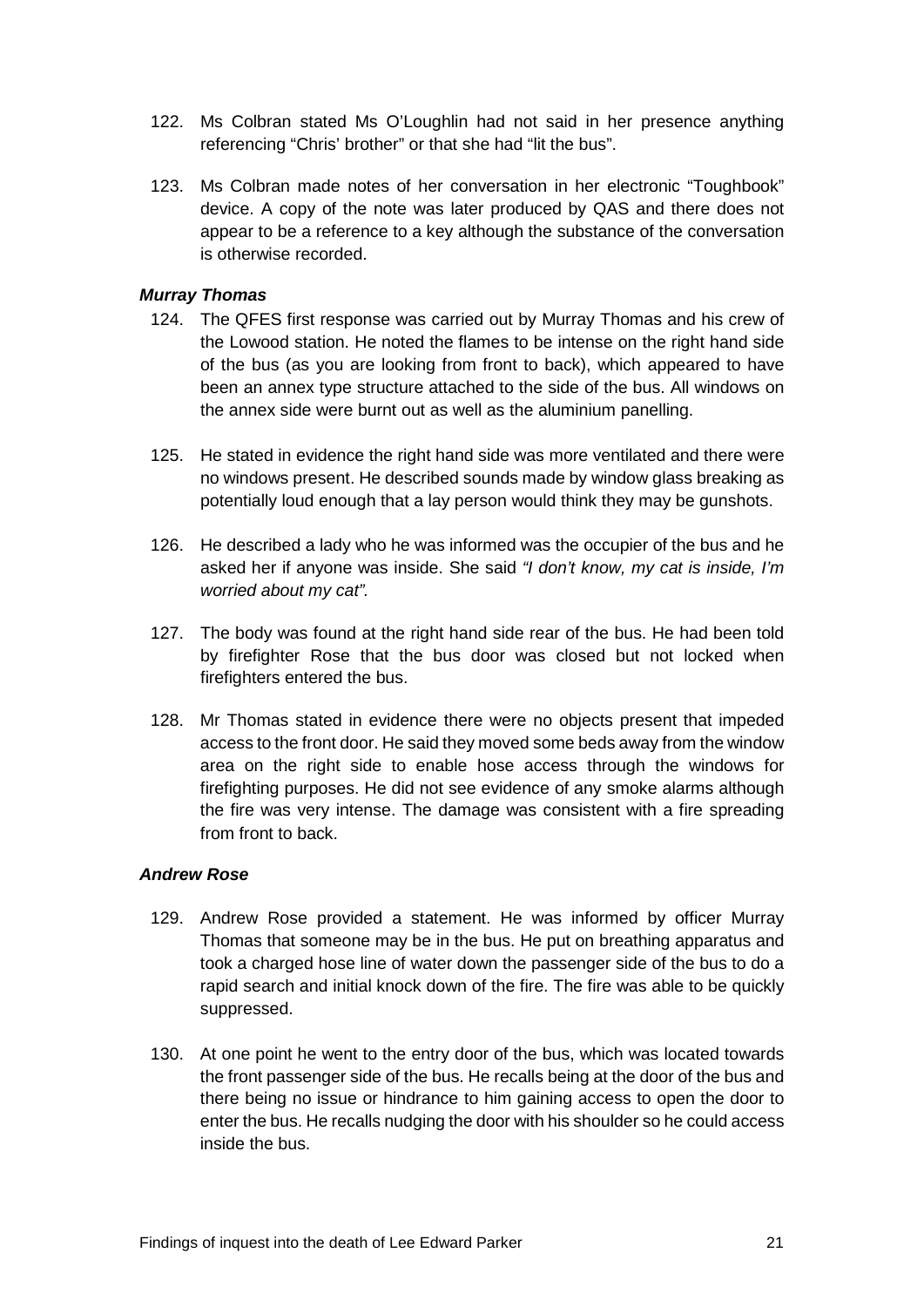131. He moved up the internal stairs with his hose line and was able to have a clear view internally of the front of the bus. He extinguished a few more hot spots further down the bus from near the driver seat area. He suspected the floor of the bus was structurally weakened by the fire so he went back outside. The wall panels of the bus were destroyed by fire and he was able to have a clear view into the bus. At one point he was assisted in moving some external garden structure away from the side of the bus and shortly after observed a deceased person lying against the passenger side wall, just rear of the rear axle.

# <span id="page-24-0"></span>**Evidence of residents of the park**

# <span id="page-24-1"></span>*Diane Dimitrov*

- 132. Diane Dimitrov has been a resident at the caravan park for four years. She described herself as a friend of Lee who was happy-go-lucky, dedicated and a hard-working person. She was aware James Lapham had helped Lee and Chris get back on their feet and Lee did odd jobs at the caravan park. She stated Lee and James Lapham were very close.
- 133. Ms Dimitrov stated was aware Lee had a problem with alcohol and could get argumentative when really drunk and she had heard from other people he would literally pass out. She had not seen Lee actually drinking and only the effect it had on him later on. She had not seen him drunk in quite a while since he had moved in with James.
- 134. Ms Dimitrov shared her van with a friend Ivan Ward. She was also caring for her then six month old grandchild.
- 135. At around 03:00 hours to 03:30 hours (having fed the baby) she was having a cup of coffee with her friend Ivan when she heard a male voice shouting "fight". Ivan said he was shouting "fire". Another resident started yelling that a bus was on fire. She went outside and saw flames coming from a bus behind their site.
- 136. She heard a female voice who was screaming and yelling very loud. She heard her say "*I lit the purple carpet*" and she was also saying something about her cat being still in there. She did not recognise the voice and did not know who it was that was shouting. By this stage all of the dogs at the caravan park were going mad.
- 137. Ms Dimitrov says by this time she had already gone to the premises occupied by the park owner James Lapham and believes she woke him as he came to the door with a towel wrapped around his waist. He looked startled.
- 138. Ms Dimitrov stated she has a very vivid recollection of the words *"I lit the purple carpet".* She stated she did not speak to anyone that night or otherwise leave her area given she had a baby in the van. She was focused on her place as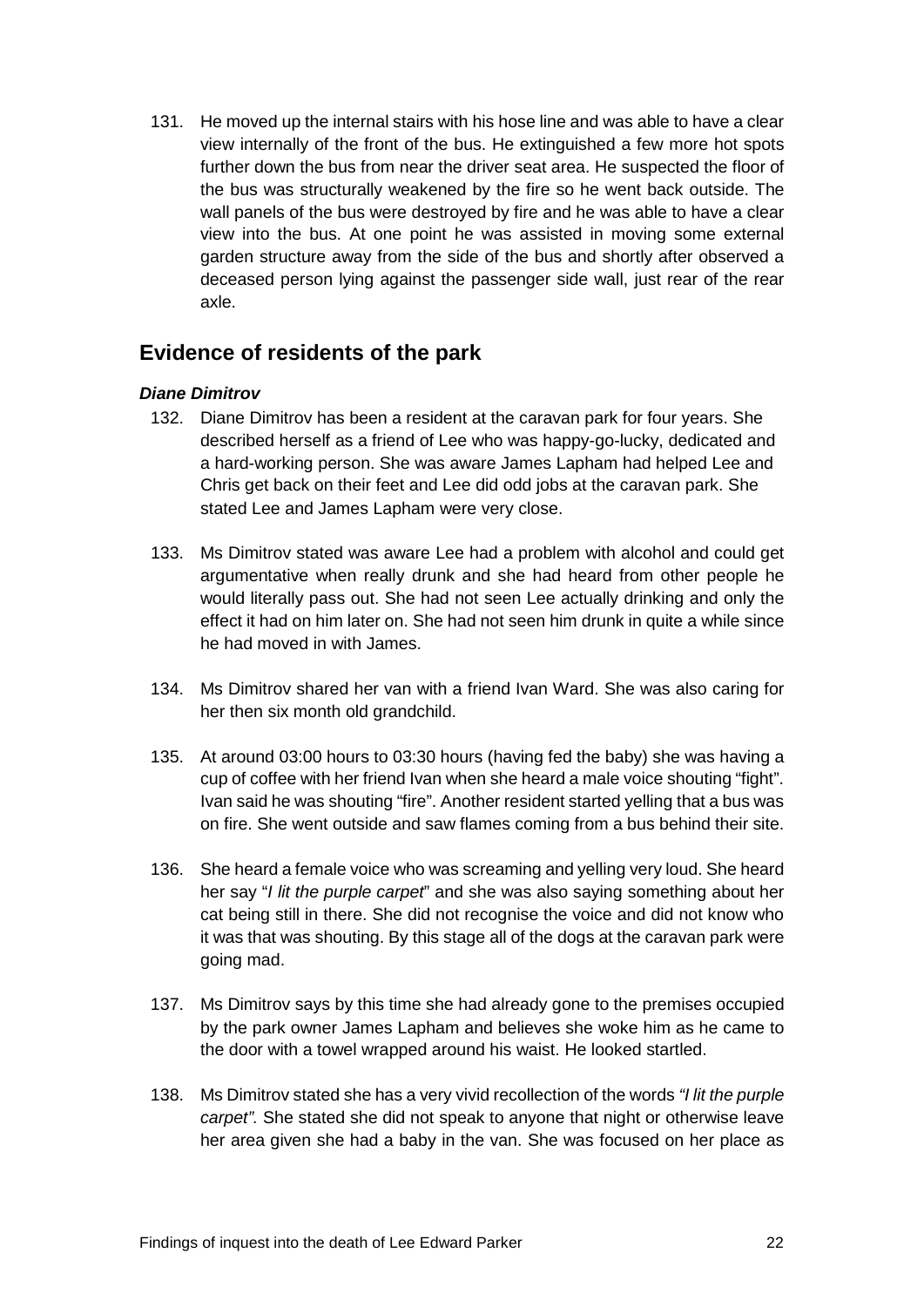embers were coming into her yard. She provided her statement to police the same day and had not spoken to anyone at the park about the fire.

139. In evidence she said there were lots of rumours going around and dismissed absolutely the suggestion Lee had an affair with James' wife Sam. She dismissed the suggestion James Lapham was somehow involved in the fire, because she had woken him up.

# <span id="page-25-0"></span>*Ivan Ward*

- 140. Ivan Ward lived in the same caravan as Diane Dimitrov. They were not in a relationship. He had known Lee Parker for two years and understood he was helping James Lapham with maintenance around the caravan park. Lee was living in the same residence with James and his partner Sam.
- 141. He states that around 03:30 hours he heard Diane get out of bed and so he did also and they had a cup of tea. He then heard a male person running down the road yelling out *"fire, fire".* He was heading in the direction of James' house and assumes he was calling out to get James' attention. This person did not go to James' house and instead Diane went over and he saw her with James who had a towel around him.
- 142. During all of the commotion he heard a woman screaming about wanting to get back in the caravan that was on fire. One of the things he heard her yelling out was that a heater had started the fire. However, in the next breath he heard her yell *"I lit the carpet on fire".* She sounded confused when she was saying these things because immediately after this she would say again the heater had started the fire. The woman kept on yelling until the ambulances arrived.
- 143. In his evidence at the inquest Mr Ward stated he wanted to amend his statement in that the woman had made reference to the carpet being "purple" so that he says the words were *"I lit the purple carpet on fire".* He was not sure why this was not in his original statement and may have not said this at the interview or police misunderstood. He is not able to read or write and his statement was read to him by police. He stated in evidence he was 100% certain the words *"I lit the purple carpet on fire"* were said.
- 144. He stated the woman did sound confused as she was going from saying the heater started the fire to saying she started the fire. These words were said by her before emergency services arrived. He recalls the front of the bus was on fire when he first saw it.
- 145. Mr Ward gave his statement the same day. He said he had not spoken to any one at the park about the fire. He had never been in the bus and was not aware of the colour of any carpet.
- 146. He was adamant the words were *"I lit*" and not *"it lit"*. He does not recall anyone saying "Chris' brother" and only that Lee was missing. He did not hear her say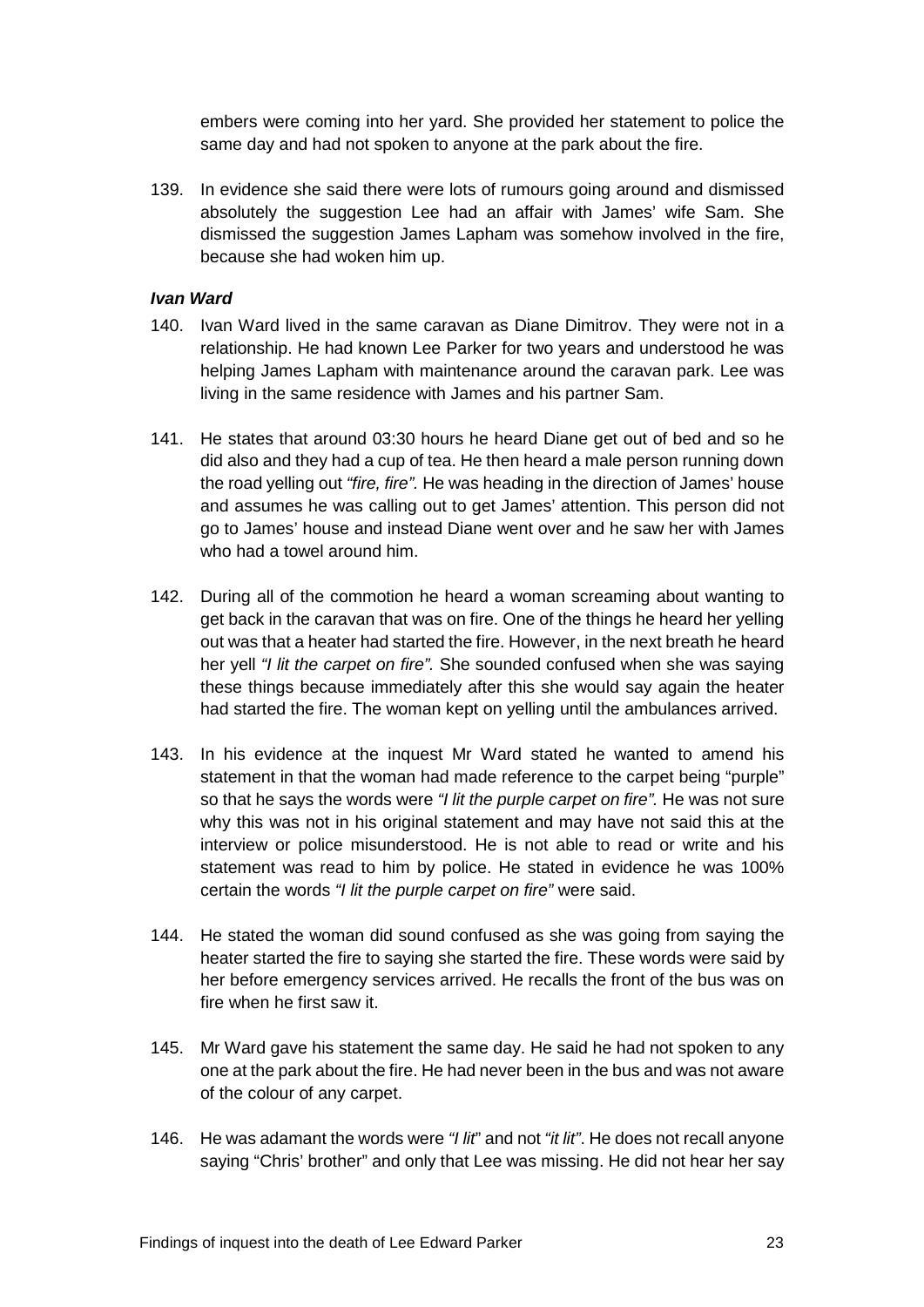*"I left the heater on it lit the purple carpet"* but agrees she sounded confused talking about the heater in one part and then saying she lit it in another.

# <span id="page-26-0"></span>*Jason Morrell*

- 147. Jason Morrell had been a resident at the caravan park for about a week. Mr Morrell is unable to read and write and was on a disability support benefit. He was asked by Counsel Assisting if he had difficulty with communicating and putting information together and agreed this was the case.
- 148. In his statement he set out that from about 8 to 9 o'clock he had been having a few drinks with his neighbour Maxine at her place next door. He then went back to his own caravan and looked at a DVD and fell asleep at around 11:30 pm. He woke up in the early hours of the morning. He decided to go to the toilet block. Whilst walking down the street he felt an impact on his left shoulder. A woman had been coming down the street the opposite way and she hit his left shoulder as she passed.
- 149. He went to walk on when the woman grabbed his left hand. He told her to let go of him. He could smell a lot of alcohol on her. She spat on his face. He reefed his hand away and walked on. He remembers the woman had a crochet blanket in her right hand. He then went to the toilet. As he left the toilet he heard an explosion. He looked up towards the purple bus and saw a ball of fire coming out of the bus. The flames were quite tall. The flames were coming out of the middle of the bus, not the front or back and coming out of the side of the bus closest to the toilet block. He saw a woman standing in between him and the bus. She was the same woman who had shoulder charged him earlier. She was not doing anything. She still had the same crochet blanket. He could see she was staggering around like she was drunk. He then ran back to his own caravan to get his shoes and a shirt and asked his partner to call emergency services. By the time he got back to the fire there were a lot of people hovering around and he saw James, the owner of the park, with a garden hose trying to put it out.
- 150. He saw his neighbour Maxine trying to calm the woman who he had seen earlier. He remembers this woman yelling out "*Chris's brother is in the bus, Chris's brother is in the bus"*. He also recalls a man who does not know yelling *"this is all your fault, this is all your fault, this is what you have done".* He recalls Kim, the park manager speaking to the woman and telling her she was no longer welcome in the caravan park.
- 151. He remembers at one point the woman turning towards him and smiling and saying *"shows over now".*
- 152. After the police arrived he remembers the woman having a bundle of keys in her hand and she was trying to give them to the police officer. He remembers the police officer saying he was not sure who they belong to and for her to hang onto them for now.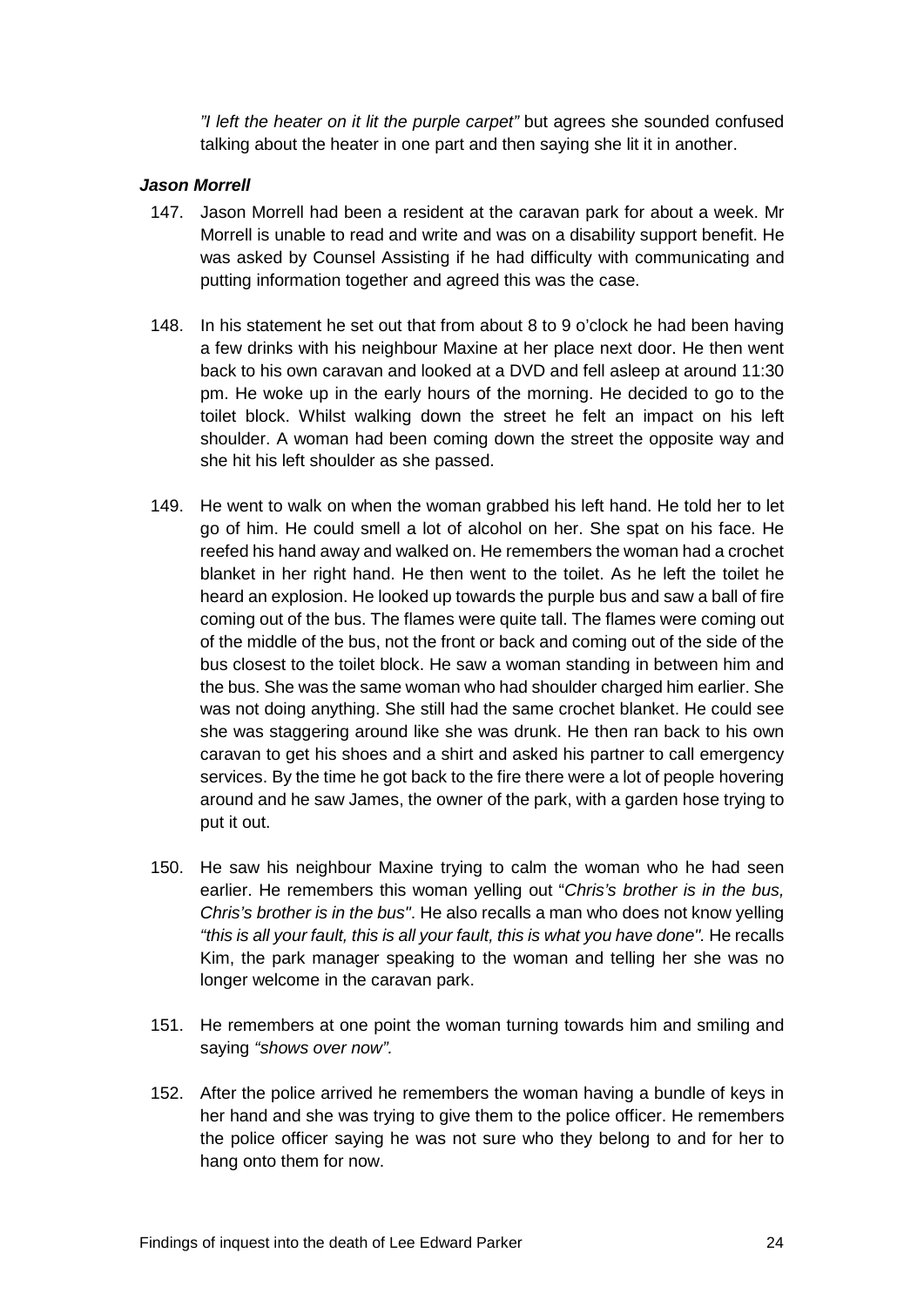- 153. In his evidence at the inquest Mr Morrell said he could also smell kerosene or unleaded petrol on her. He does recall her smelling of alcohol on her breath and kerosene on her hands. He said he forgot to tell police about this but was pretty confident he could smell kerosene on her hands when she brushed up against him.
- 154. He also stated in evidence he recalls the lady saying something about *"accidentally lit the mat"*. He was asked why this important information was not given to the police and he said he had a bad experience previously with police. He agreed it was important information but he was not thinking about all this when answering questions.
- 155. Mr Morell's statement also makes reference to his girlfriend Nikita as a defacto and a partner. In evidence he said she was not his defacto and she was just staying with him because she was going to be homeless.

# <span id="page-27-0"></span>*Maxine Reid*

- 156. Maxine Reid had been living at the caravan park since March 2016. She was caring for a number of her daughter's children. Her statement deals with her movements during the day and evening of 18 August 2016, none of which is controversial.
- 157. At around 04:00 hours she woke up to the sound of what sounded like cats fighting. She heard her oldest grandchild Byron get up and open the sliding door. She heard him run off and decided to go out herself and see what was happening. It was at this stage she saw a female she knew as Cathleen hobbling up the street screaming "fire, fire". She asked Cathleen what was wrong and she said there was a fire. Maxine says she tried to calm her down. Cathleen was saying it was her bus that was on fire. Maxine could see a glow coming from the front of the caravan park and as she walked closer she could see it was Cathleen's bus on fire.
- 158. Maxine says she saw a lot of people coming out from their vans and standing around. When she saw the bus it was completely on fire with flames coming out from all of the windows. She then heard Cathleen say *"my cat, my cat is in there".* Cathleen also said *"Chris's brother is in there, Chris's brother is in there"*. She kept screaming this. Maxine asked her if she was sure there was somebody in the van and she kept screaming *"Chris's brother is in there, Chris's brother is in there" and "my cat is in there, she is like my daughter".*
- 159. Maxine says she continued to try and calm Cathleen down but she could not and it was not until an ambulance arrived and one of the officers spoke to her that Cathleen managed to calm down.
- 160. Ms Reid provided her first statement on 19 August 2016. She provided a second statement in March 2018. In this second statement she says she remembers Cathleen screaming and shouting and Cathleen leant into her and mumbled in her ear *"I lit the blanket".* Ms Reid says she asked what blanket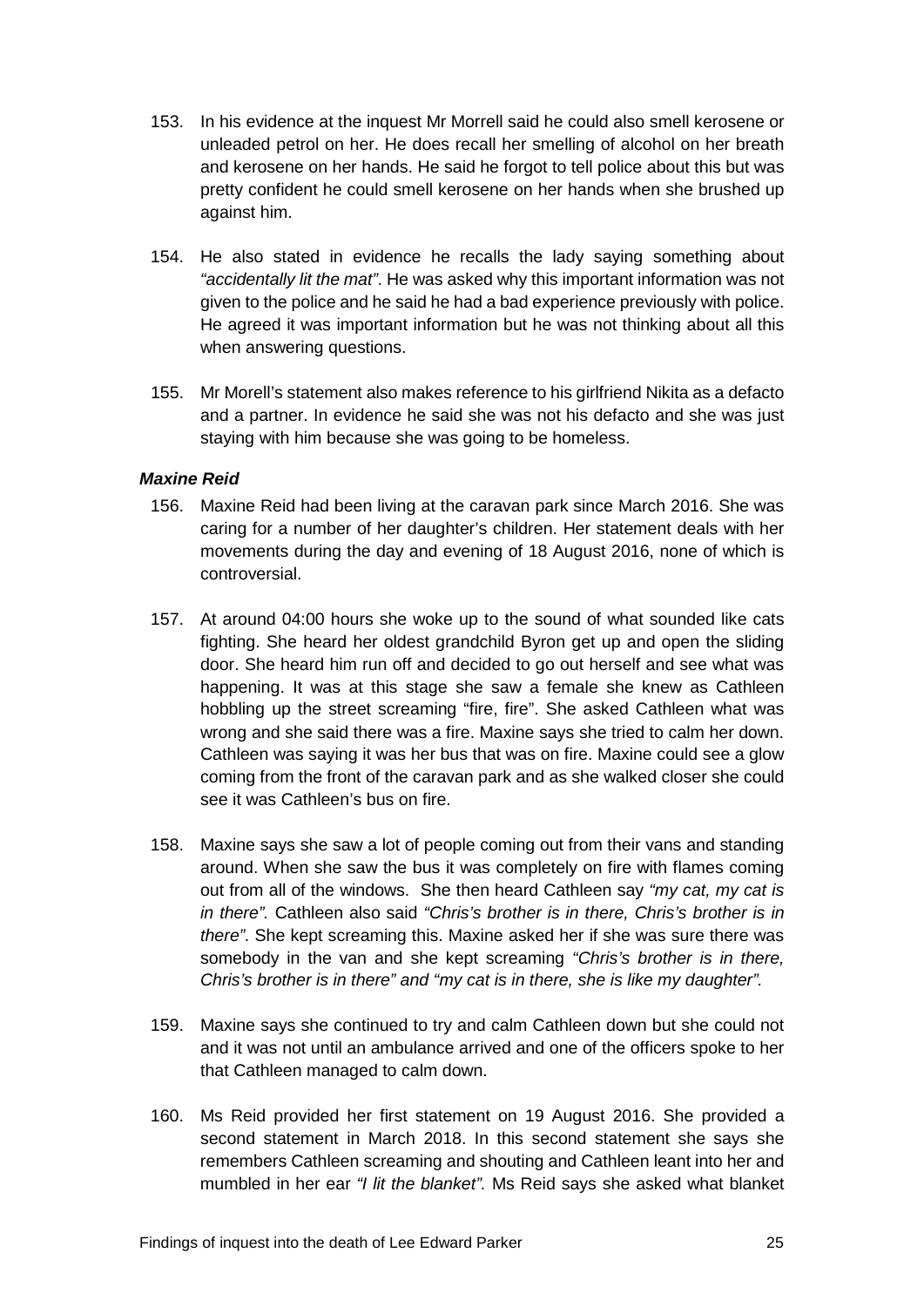and is not sure exactly what Cathleen said but it was either a pink or purple one. She also says Cathleen at one point stated "*I've got Chris' brothers keys".*

- 161. Ms Reid was asked why this significant information was not given to police on the day and she explained she overlooked it given the situation that day and on losing Lee who she was friendly with.
- 162. In her evidence at the inquest Ms Reid added to this information by saying Cathleen had mumbled in her ear *"I did it"* When she asked how, Cathleen said *"I lit the blanket and threw it and shut the door."* When asked why this was not in either statement Ms Reid conceded maybe her memory is failing or she added it in her own words. Cathleen was hysterical at the time. Ms Reid is certain she spoke about a blanket. She recalls smelling alcohol on her but nothing else such as kerosene.
- 163. Ms Reid had been inside the bus in question before Cathleen took up occupation and she said the bus had a purple interior and the carpet was a purplish speckle colour.

#### <span id="page-28-0"></span>*Kathleen Horsfall*

- 164. Kathleen Horsfall stated she knew Lee well and he and Chris helped her a lot and were like brothers to her.
- 165. In her statement to Police she recalls waking up at around 03:30 hours on 19 August 2016. She heard a man screaming there was a fire. She looked out of her window and could see a bright yellow colour and smoke. She and her husband then went outside and walked to where the fire was. The fire was well lit.
- 166. She saw Kim with a lady she had not seen before who had a multi-coloured crochet shawl wrapped around her. Kim was hysterical and she tried to calm her down. This lady said *"I deliberately lit the bus".* The female then said *"oh my God, Chris's brother is in there".*
- 167. Kathleen was friends with both Lee Parker and Christopher Collins. She said *"Chris does not have a brother*". The lady then referred to the tall boy and Kathleen said that was not his brother but his best mate. The lady then spoke about her cat being in there too.
- 168. She recalls a number of people being upset and approaching the lady like they wanted to punch her.
- 169. In a further conversation she had with DSS Steginga she says police told her Lee was murdered by associates of James Lapham and this was confirmed as Lee did not have smoke on his lungs and was dead before the fire started. At the inquest she said she was told this by Chris and Lee's girlfriend. She maintained she was present when Cathleen said "*I lit the fire".*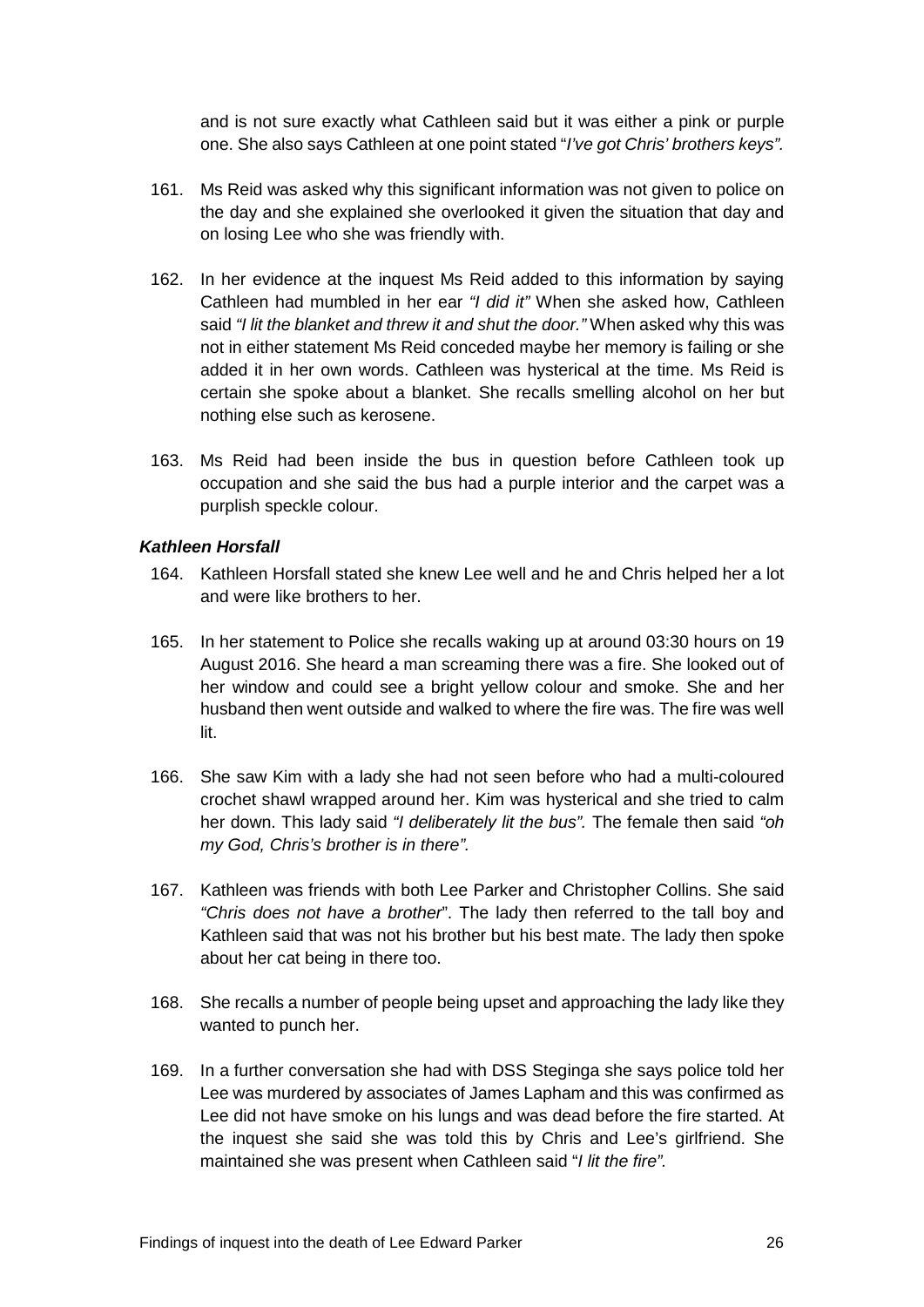- 170. In her evidence before the inquest Ms Horsfall spoke about Josh Lapham threatening her after the earlier fire six months previously saying she would be next. She said whoever killed Lee put him into the wrong van. Lee's van was apparently next to it. She said for the first time that the lady in question said *"I deliberately lit the bus".* It was put to her by Counsel Assisting she did not hear this statement but she maintained she did.
- 171. Later in her evidence she suggested Josh (James Lapham son) and Adam (a friend of theirs) were somehow involved although no evidence was proffered in this respect. She said she did not think Cathleen did it. She was asked if she saw Josh and Adam that morning and she said they were not there at the time of the fire but came later that morning.

# <span id="page-29-0"></span>*Colin Horsfall*

- 172. Colin and his wife had been a resident of the caravan park for about two years. He recalls Lee as a happy go lucky man who did odd jobs around the park.
- 173. He recalls that about 04:45 hours on 19 August 2016 he was woken by his wife Kathleen who told him there was a fire in the park. He told her to call emergency services and he raced out in the direction of the flames. He saw a female jumping up and down and shouting fire and pointing to where the fire was. By this time the fire had fully involved the bus.
- 174. At one point he remembers there was a female standing near the fire. He remembers her saying her cat was in there. In his evidence he recalls someone saying *"Chris' brother is in there".* He was not sure if it was the female he saw first or someone else.
- 175. In a later conversation he had with DSS Steginga he claims he heard Cathleen say *"I lit a pile of clothes in the centre aisle of the bus".* He later stated he could not be certain who said those words and it may have been from someone else.

# <span id="page-29-1"></span>*Jessica Thompson*

- 176. Jessica Thompson was a resident at the park and considered Lee to be the nicest most cheerful man she knew. He was very kind to her daughter.
- 177. She woke around 04:00 hours to a woman yelling out *"fire, fire".* Her neighbour Maxine walked past and said it was up there. She walked out and could see flames at the end of the park. At first someone mentioned it may be one of her friends but when she attended she could see it was another residence, which was totally engulfed in flames.
- 178. She could hear a woman say "*My cats inside. She is all I got she is like my daughter".*
- 179. The ambulances arrived and she heard the woman say *"Chris's brother is in there. Chris' brother is in there. My cats in there. I lit the fire".*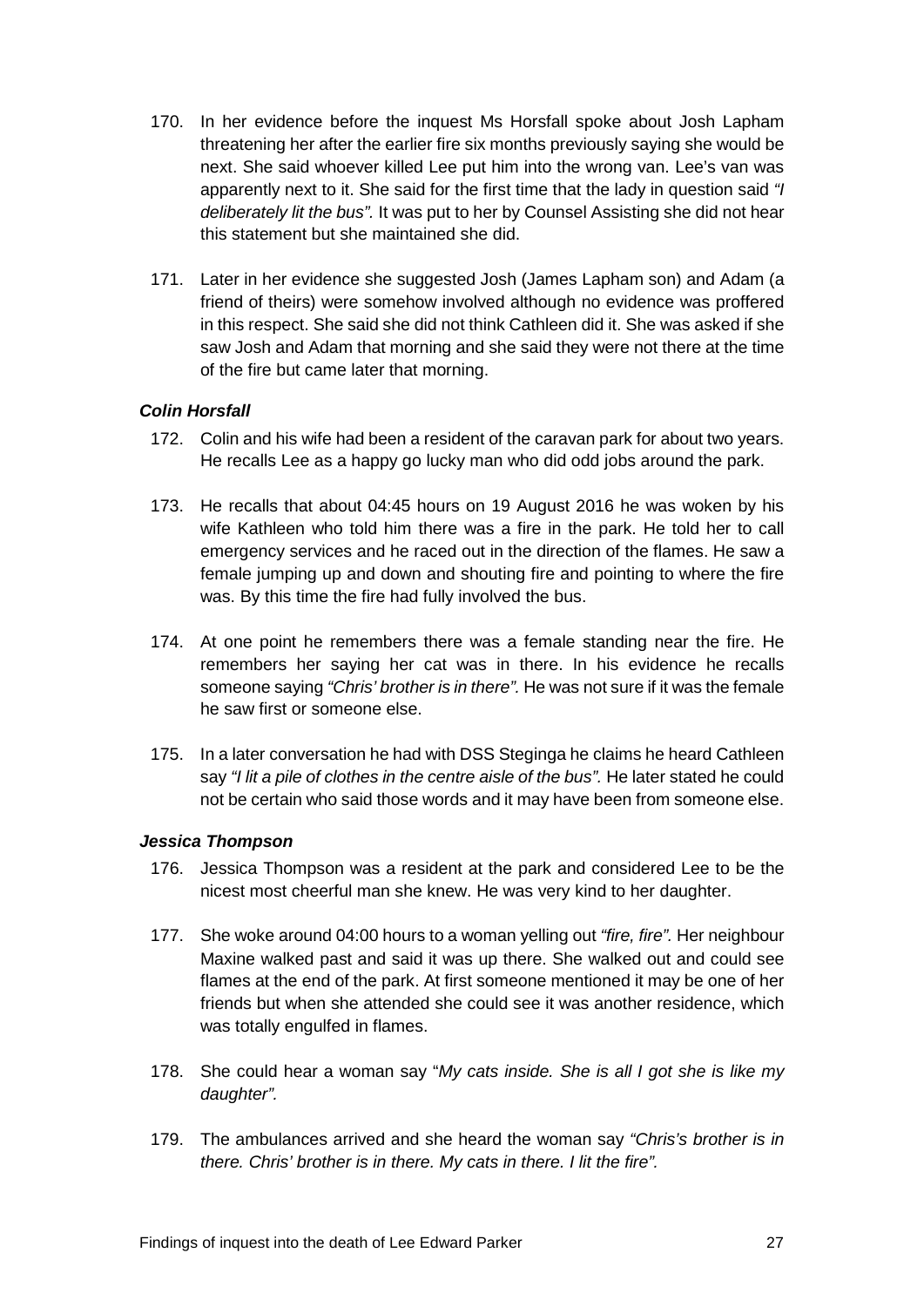- 180. Ms Thompson said the woman was hysterical but she did not recall anything else she said. She learnt later it was Lee in the bus.
- 181. In her evidence at the inquest Ms Thompson said she had blocked out the events of that day and could not recall much. She said she had heard about the case on the news this week and questioned to herself if she heard her say she *"lit the fire".* It is apparent Ms Thompson was outside of the court room reading her statement when she spoke to Kathleen Horsfall. Ms Thompson told Ms Horsfall she had put in her statement that the woman had said she had lit the fire. Ms Horsfall told Ms Thompson that the woman had not said this.

# <span id="page-30-0"></span>*Jody Vickery*

182. Jody Vickery is now deceased. It is apparent that some-time in mid- 2016 he had placed a deposit for a caravan at the Atkinson Dam caravan park. The caravan at the time was being renovated. He subsequently decided to take up another tenancy and asked for the deposit to be paid back. There were a number of angry telephone calls about this. He recalls speaking to a person who had shown them the caravan. There was a lot of background noise and loud music and yelling. It is apparent this is the telephone conversation referred to by a number of witnesses that occurred in the evening around the bonfire.

# <span id="page-30-1"></span>*Benjamin Peters*

- 183. Benjamin Peters had been residing at the caravan park for approximately four months. He knew Lee worked for James Lapham as a maintenance man and would do odd jobs around the park. He did not know Lee well but did not believe he had any enemies in the caravan park. As far as he knew James Lapham and Lee got on well.
- 184. On the evening of the fire he had an early night and went to bed. He was awoken from his sleep at about 03:40 hours to someone bashing on his caravan door. He knows this was the time because he looked at his alarm clock.
- 185. He ignored the bashing as he thought it was just someone playing around or something. This continued for five minutes. He heard a male voice saying something like "*leave him"*. He did not recognise the voice but knows for sure it was not Lee. In evidence he was asked if he knew the male voice and said it did not sound like Lee and he did not think it was James Lapham.
- 186. He then heard a female voice say *"it is the police open up"*. He got out of bed, opened the door and saw a female who he recognised as a new resident of the caravan park. He remembers she was carrying a walking stick. She tried to come inside the caravan and was saying something like "*where does Chris and Maxine live"*. He blocked her entry and told her to leave. He told her Maxine lives in the caravan behind him and Chris was on the other side of the park. He heard the female say sorry after he closed door and went back to his bed. He got the impression she was "off her face".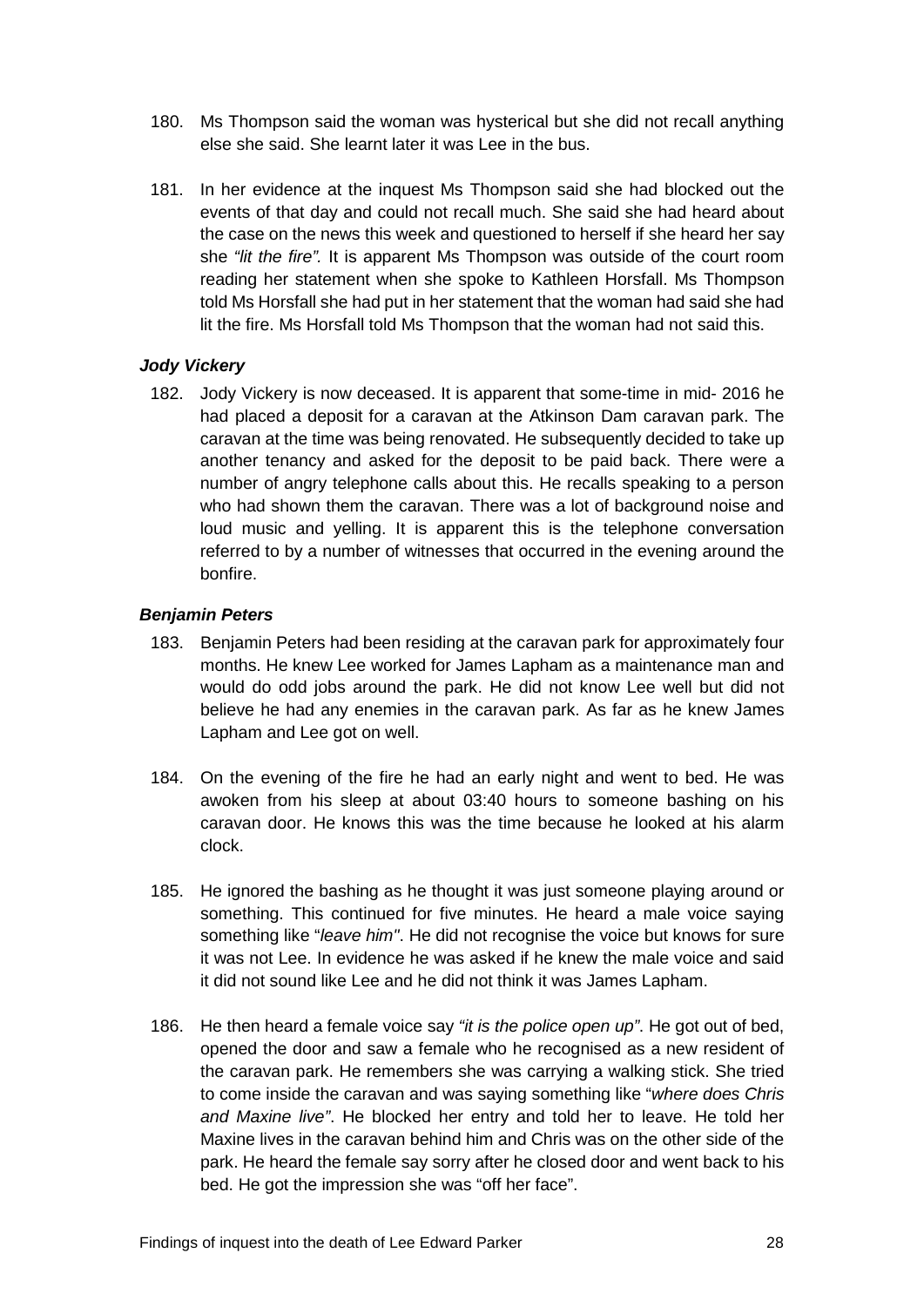- 187. In evidence at the inquest he says she asked him if he had any stuff, and presumed she meant drugs. He says this was not in his statement as possibly there was too much going on at the time and he forgot this. He says the lady was behaving as if she was drunk or drug affected. He could not smell alcohol. The video CCTV recording of Patricia White was played and he agrees he thinks he heard a woman's voice say "Police open up".
- 188. About three minutes later he heard a female voice, who he believes to be the same female who had just been at his door, screaming "fire" over and over. He remained in bed until about 04:20 hours when he got up to go to the toilet block and at that stage could see there was a fire at the bus of the female who had been knocking on his door.
- 189. Mr Peters had previously stayed in that bus and said there no smoke alarms in the bus or other vans at the park. They were installed a few weeks later.

#### <span id="page-31-0"></span>*Jody Bailey*

- 190. Jody Bailey knew Lee as a fairly quiet person who had a drinking problem.
- 191. On the 18/19 August 2016 she was at home with her partner Shayne Fairclough. She woke up to yelling and went outside and heard someone saying *"fire fire".* She saw one of the buses on fire and Shayne grabbed a hose and started using it.
- 192. In her statement she says she freaked out herself and Kim Brock tried to calm her. She then says she heard Cathleen saying *"I left the heater on, open the door my cats in there"*. Cathy then went quiet and said *"oh I don't have a heater"*. At some stage Ms O'Loughlin continued talking about her cat and *"Chris' brother"* being in there.
- 193. Ms Bailey said she also heard someone else say *"she lit it herself. She lit up a purple mat on fire"* She thought it was a female voice from behind her. At this stage people were getting angry with Cathy. Cathy was wailing but she did not look as if she was actually crying tears.
- 194. Later Ms Bailey says she saw Cathleen talking to the police and smiling and she heard her say *"I hope he is dead."* In her evidence she added she recalled Cathleen saying *"I am not a one night stand".*
- 195. Ms Bailey provided other information based on hearsay, often third hand hearsay about events that occurred earlier.

#### <span id="page-31-1"></span>*Shayne Fairclough*

196. Shayne Fairclough was in a relationship with Jody Bailey. He also helped out on work at the park for the owner. He knew Lee and described Lee's relationship with James Lapham as good and there had been no falling out between them. He stated Lee had a drinking problem.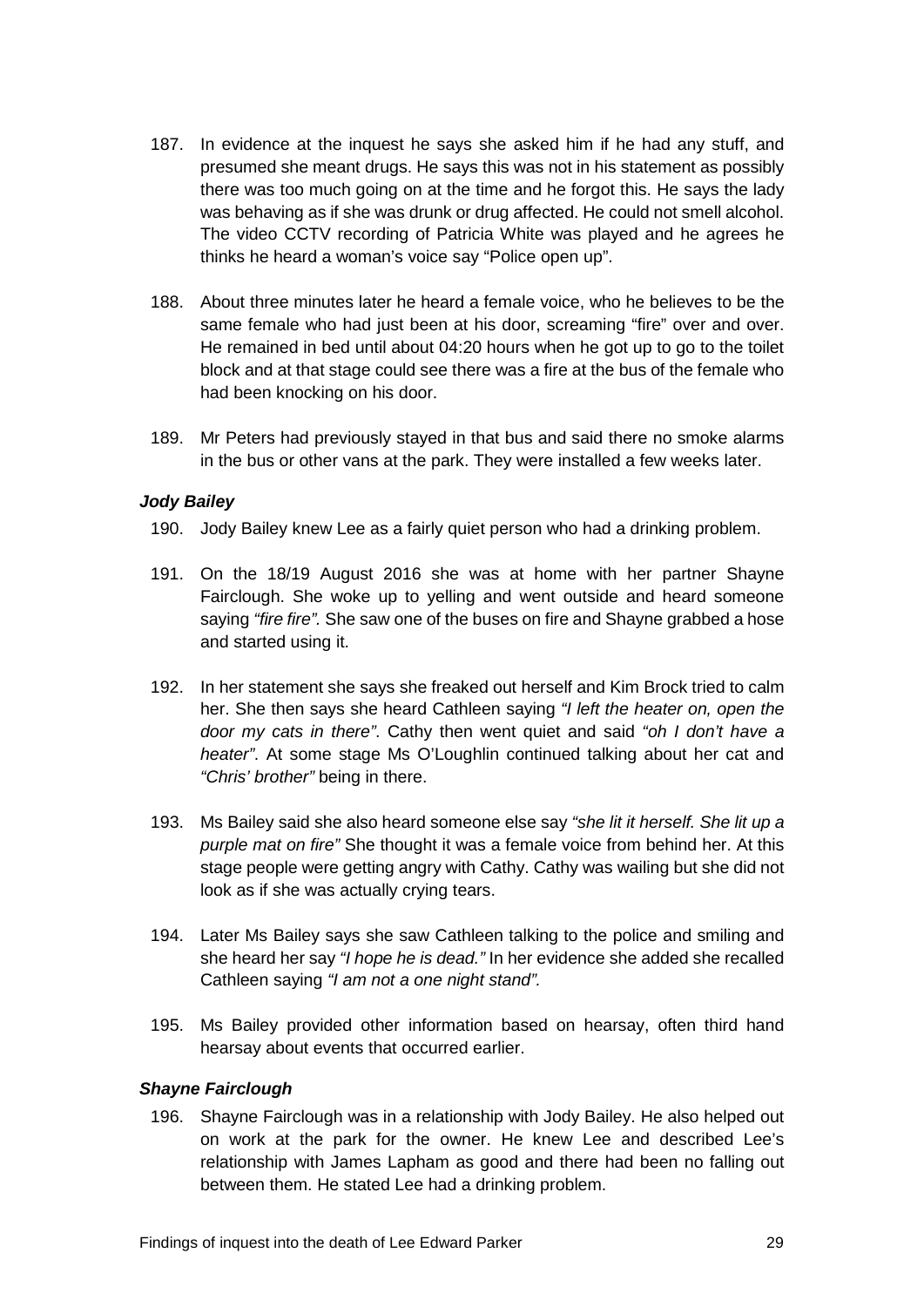- 197. At about 04:00 hours he was watching television and heard a commotion of someone yelling in the distance and from behind his residence. He thought they were saying *"fight fight".*
- 198. Shayne says he went out the front of his cabin and realised people were yelling *"fire fire".* He grabbed a hose and ran to the back of his fence and started watering the back of the bus that was on fire. When he first saw the bus he could see the flames in the middle and they were high. He tried to open the back door of the bus but the slide lock prevented him from doing so.
- 199. He did not hear any conversations others were having with Ms O'Loughlin as he was concentrating on the fire. He basically heard stories of what had happened that night from others and there was gossip around the park and other information from his partner Jody who heard them second-hand herself.

# <span id="page-32-0"></span>*Damion Carpenter*

- 200. Damion Carpenter had been a resident of the park for two years. He stated that Lee was a kind man who helped him and his family out. He said James Lapham and Lee got on fine together. Lee had no enemies in the park.
- 201. Sometime between 03:30 hours and 03:45 hours he heard his dogs and more than the usual other dogs barking and he went outside to investigate. He saw a big orange glow and on further investigation saw a bus on fire. The bus was completely on fire and it was big. He ran up to the bus and heard a male voice coming from the rear yelling out the bus was on fire. He thought the person was trying to get some attention. He tried to check if anyone was inside but the fire was too intense. A number of people then gathered. He noticed the park owner was not present so he called James Lapham who sounded as if he had just woken and James attended soon after.
- 202. Mr Carpenter saw Maxine holding another woman who was yelling that she wanted to get back into the bus. People were accusing her of lighting the fire. He saw ambulances arrive and they took care of the woman being held by Maxine. He thought the woman may have been intoxicated and she was only wanting to care about her cat.

#### <span id="page-32-1"></span>*Claire McKay*

- 203. Claire McKay had been at the park since June 2016. She and friends had been at the bonfire earlier and left at 21:30 hours. She saw Lee and Chris down there. They had been clearing out a container near the bonfire.
- 204. Later she heard someone yelling fire and went outside to investigate. She says a woman she knows as Cathleen was yelling out *"fire, fire"*. Cathleen smelt of alcohol and she grabbed her arm and said *"I hope that is not my bus on fire."*
- 205. Cathleen continued towards the bus/van and Ms McKay followed and could see the whole bus was on fire. The same woman said "*Oh my bus and my*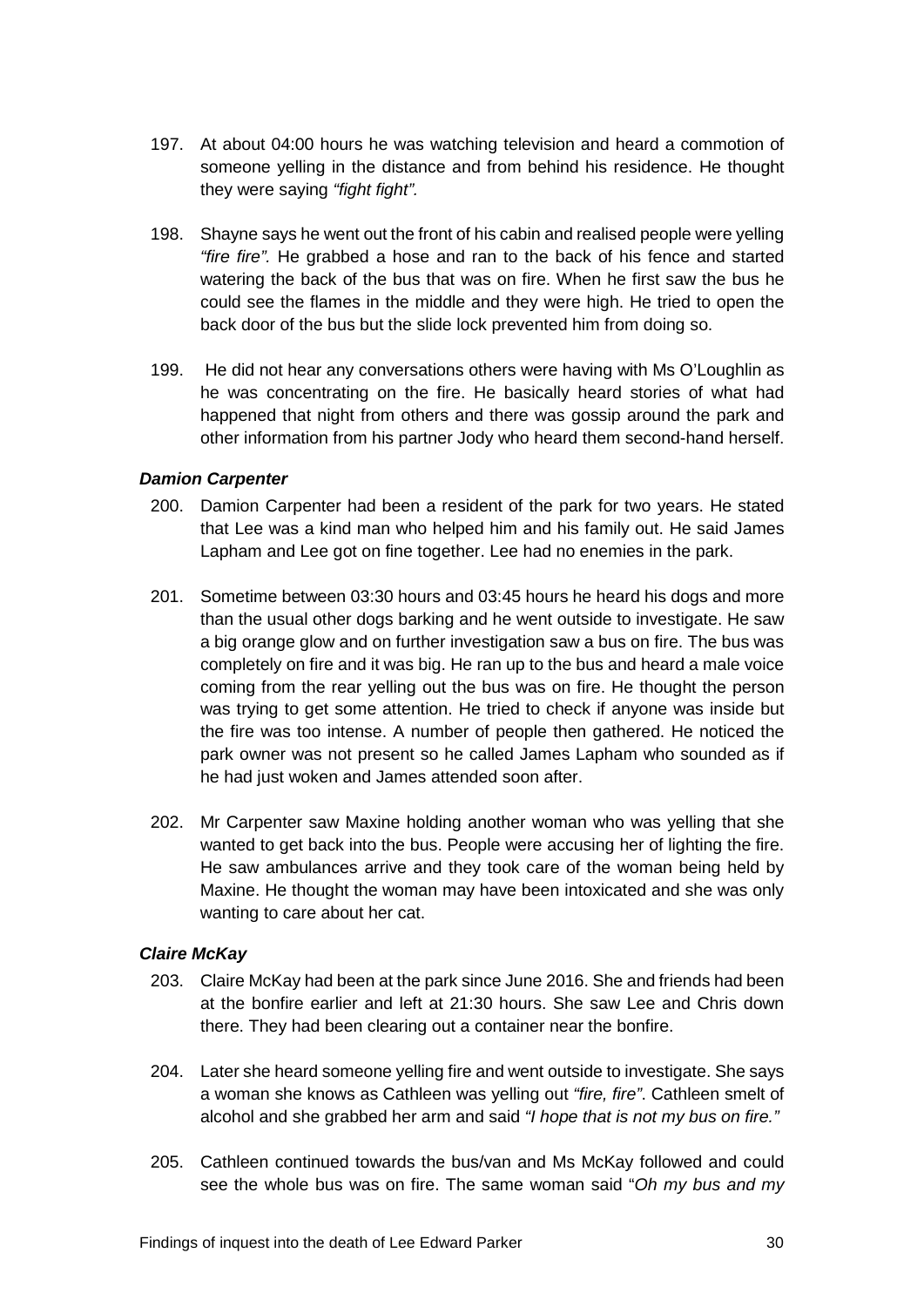*cat".* She was screaming and hysterical. Ms McKay did not have any other conversation with Cathleen.

# <span id="page-33-0"></span>*Clarissa Scott*

- 206. Clarissa Scott was staying with friends Sereena and Joel at the park. Ms Scott told the inquest she had seen Cathy earlier flirting and trying to get on to all the males. They were up watching television when sometime between 03:30 and 04:00 hours she heard muffled yelling. Two other friends went to investigate and returned to say there was a fire. She then went to investigate.
- 207. Ms Scott says she saw an older lady with a crutch and knitted blanket walking out of the toilet area, look up at the fire and saw her face drop.
- 208. Ms Scott says this woman she now knows as Cathy say "*My cat my cat, I locked my cat in so it couldn't get out"*. She also said *"Chris' brother is in there".* Ms Scott describes Cathy as hysterical and wailing but did not see any tears and did not appear to show any remorse. Her statement states she saw Cathy with a smile on her face and there was a weird laugh.

#### <span id="page-33-1"></span>*Andrew Yarrow*

- 209. Andrew Yarrow was on his mobile phone when sometime between 03:00 and 04:00 hours he heard a lady yelling *"fire fire"*. He saw a woman with a crutch. He says he asked the woman where the fire was and she said she did not know. He looked to his left and saw a big orange glow about 20 metres away and he ran off to it. As he ran up to the corner he could see the fire was huge. He grabbed a hose but was told by someone to get away from the bus.
- 210. He then saw the manager Kim dealing with the woman*.* He heard the woman say *"I don't care about him. I just want my cat."* He rang the fire brigade who were already aware and on their way. He heard someone say *"I am pretty sure she lit the fire herself".* He is not sure who said this but it was not Kim.
- 211. After speaking to Kim he then rang 000 and this time requested the police attend. He could hear people arguing but could not recall what it was about.

# <span id="page-33-2"></span>*Deborah Yarrow*

- 212. Deborah Yarrow said Lee was a kind and gentle man. She considered Lee and James Lapham got on well. Ms Yarrow had cleaned the bus in question just before Ms O'Loughlin moved in. She described the carpet colour as grey. She did not think there were smoke alarms but thought the owner was in the process of installing alarms before the fire.
- 213. She woke to the sound of someone yelling out *"fire"* around 04:00 hours. She saw an inferno up past the amenities block. She could see people gathered up at the fire. She saw Maxine cuddling a woman who she now knows as Cath. She went over to help Maxine and could smell alcohol on Cath's breath. Cath told her to go away but she stayed. Ambulances attended and they took over caring for Cath.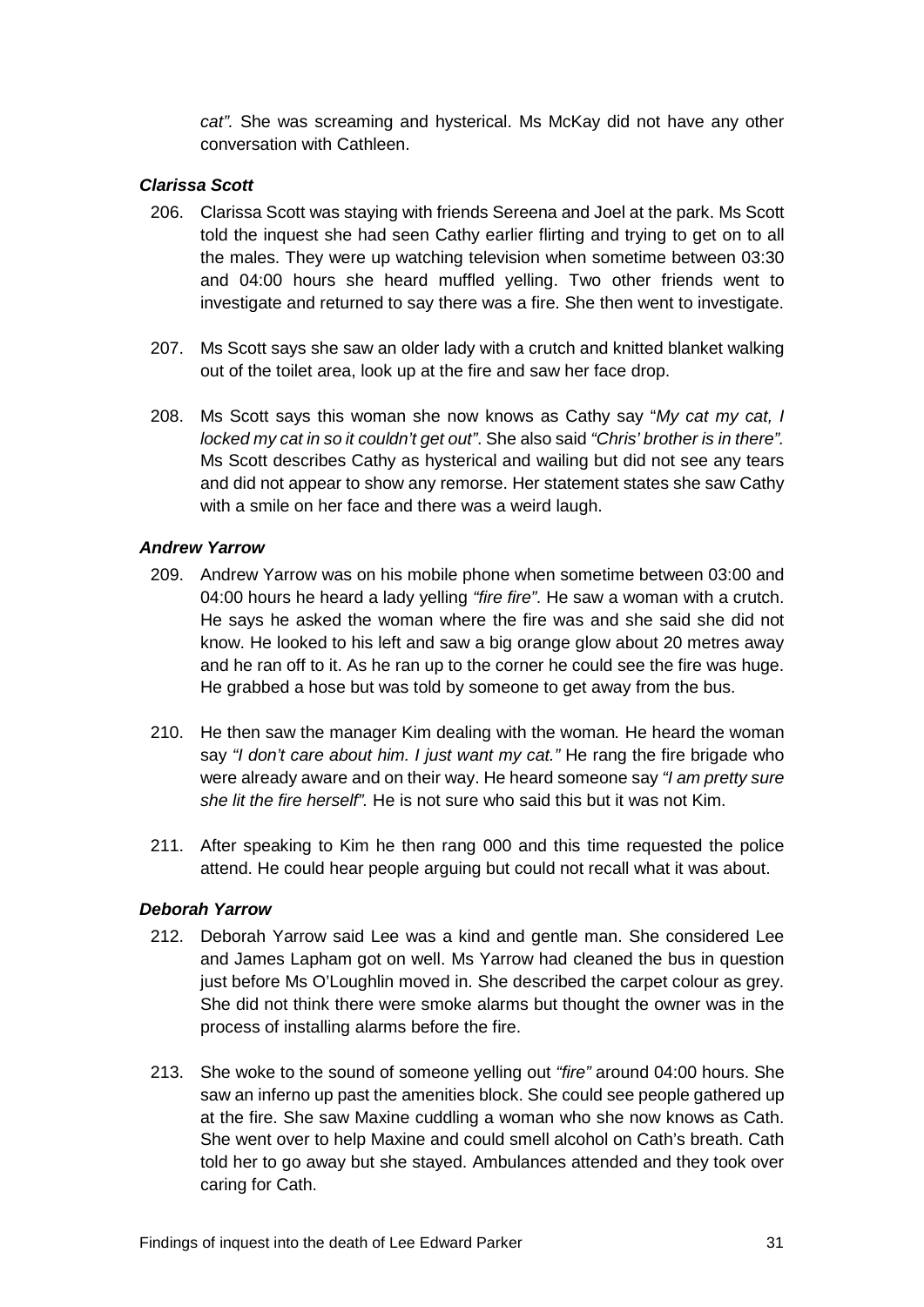- 214. Ms Yarrow says she then took Cath a glass of water. She put in her statement that Cath said *"there's someone in the bus".* Ms Yarrow asked who and Cath said *"Chris's brother".* Cath stated "*I've locked the windows and doors on the bus so my cat cannot get out. I want my cat. I don't care about him. I want my cat. I don't care if he's dead or alive, I want my cat".* Ms Yarrow described her expression as blank as if without any remorse.
- 215. Ms Yarrow says she saw Cath had a set of keys in her hand, which she recognised as Lee's. She says Cath told the ambulance officer she had found the keys and did not know who they belonged to and gave them to the ambulance officer.

#### <span id="page-34-0"></span>*Joel Yarrow*

- 216. Joel Yarrow recalls Lee and James Lapham had a good relationship and he had not seen any problems between them.
- 217. Joel was watching television with his partner Sereena Edwards and recalls the time as 04:05 hours when he heard a female voice yelling *"fire, fire".* He also heard a popping noise like an explosion. He went outside and saw an orange glow down at the buses. He ran to the office area to try and raise the manager Ian but was not able to.
- 218. He then ran back in the direction of the fire. He passed a woman with a blanket who appeared drunk talking about a fire and her cat. When he got to the fire he could see James Lapham and Chris were there with hoses and Chris was removing gas bottles. In his statement he says the woman was now with Maxine and was screaming about her cat being in there and that Chris' brother being in there. In evidence he stated he had been told she had said this but had not heard her say this directly.
- 219. He recalls the woman was at times pretty calm but became hysterical again when his partner Sereena approached her.
- 220. Joel was recorded by SC Faulks at one point describing the lady he had seen with a crutch and a blanket. He had asked her what happened and she said something about she 'did not do it' and started talking about not leaving the heater on. Mr Yarrow no longer recalls this conversation with police or the conversation about the heater.

# *Christopher Collins*

- 221. Christopher Collins had lived at the caravan park since February 2013. It is apparent he has had a falling out with James Lapham since the fire.
- 222. He had been helping James and Sam at the park on a largely non-payment basis. He said he helped as it gave him something to do. James had tried to pay him at times but he did not want payment. He spoke about James being involved in fights at the park and physically removing people from the park. On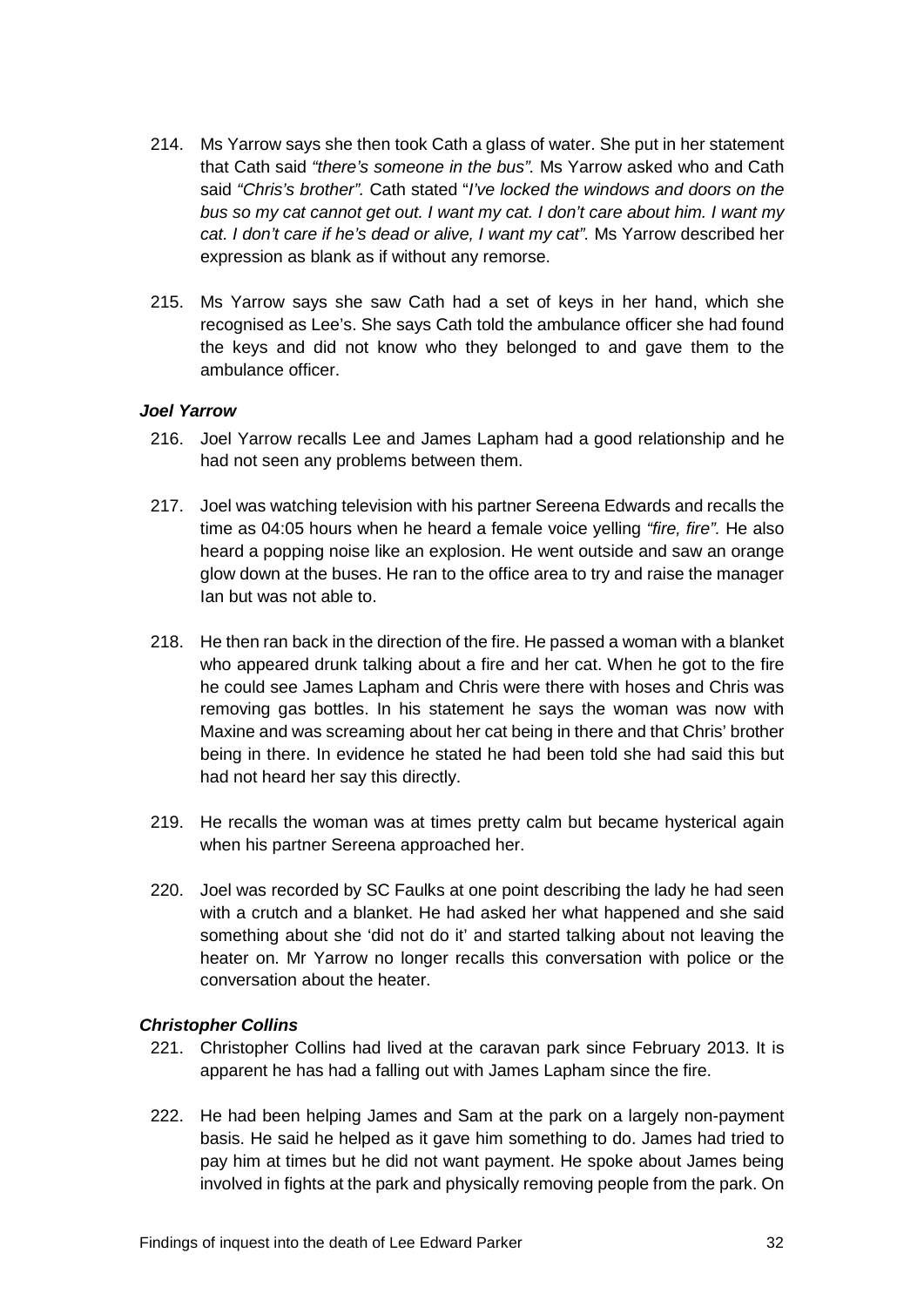one occasion Mr Collins also intervened when James was out-numbered and someone had a screw driver and was attacking James.

- 223. He described Lee as his 'brother' and was very emotional when speaking about Lee. He said Lee's relationship with James was supposed to be good. He said there were disagreements but nothing physical. He said on the day of the fire James was angry with him and Lee drinking but again there was nothing physical.
- 224. The reference by Ms O'Loughlin as Lee being Chris Collins' brother is clearly related to Mr Collins speaking about Lee in those terms. Although not referred to in his statement, in evidence he said he had told Ms O'Loughlin that if she wanted to have sex with his brother he was happy for her to do so.
- 225. On the day and evening before the fire, Lee and Mr Collins were packing up their belongings up as he was intending to go to the Sunshine Coast where James Lapham and his wife Sam were setting up another accommodation business. James was in the process of handing over the caravan park to Kim and Ian Brock. Lee was also going to move with them to the Sunshine Coast.
- 226. Because they were moving they were throwing out belongings they did not want and this was being placed on a bon fire. At about 21:00 hours he and Lee went to a local hotel and bought some take away alcohol. They each bought a bottle of scotch and Mr Collins had a pack of Woodstock mixers. They got back at around 22:00 hours or a little after. He was with Lee, Kim, and Kim's son and girlfriend.
- 227. Cathy then came down. She had some beers she carried in a brown coloured vinyl bag. He had helped move Cathy to the park
- 228. At some point they went back to the fire pit and Kim, Cathy, Lee and himself were there. Lee was throwing folders and papers into the fire. He recalls drinking two thirds of his own bottle of scotch and Lee had drunk all of his and was drinking some of his bottle.
- 229. At one point Kim told him that Cathy thought he would be upset if Lee and Cathy had sex. Cathy said to him "*I want to fuck Lee but I like you".* He told Cathy that would not be a problem because they were not in a relationship. He did not know why she would feel bad because he has had nothing to do with Cathy. In evidence he stated that a few days previously Cathy had tried to kiss him but he was not interested in her.
- 230. At one point Lee fell asleep at the fire. When he woke, Lee again asked Cathy if she wanted to have sex and she said she did but wanted to have one more drink. Chris says he was having a serious conversation with Kim who was worried about the responsibility of looking after the park and concerns regarding drug use that had been occurring at the park. At this point he thought it was not appropriate for Cathy be involved in the conversation. Lee had got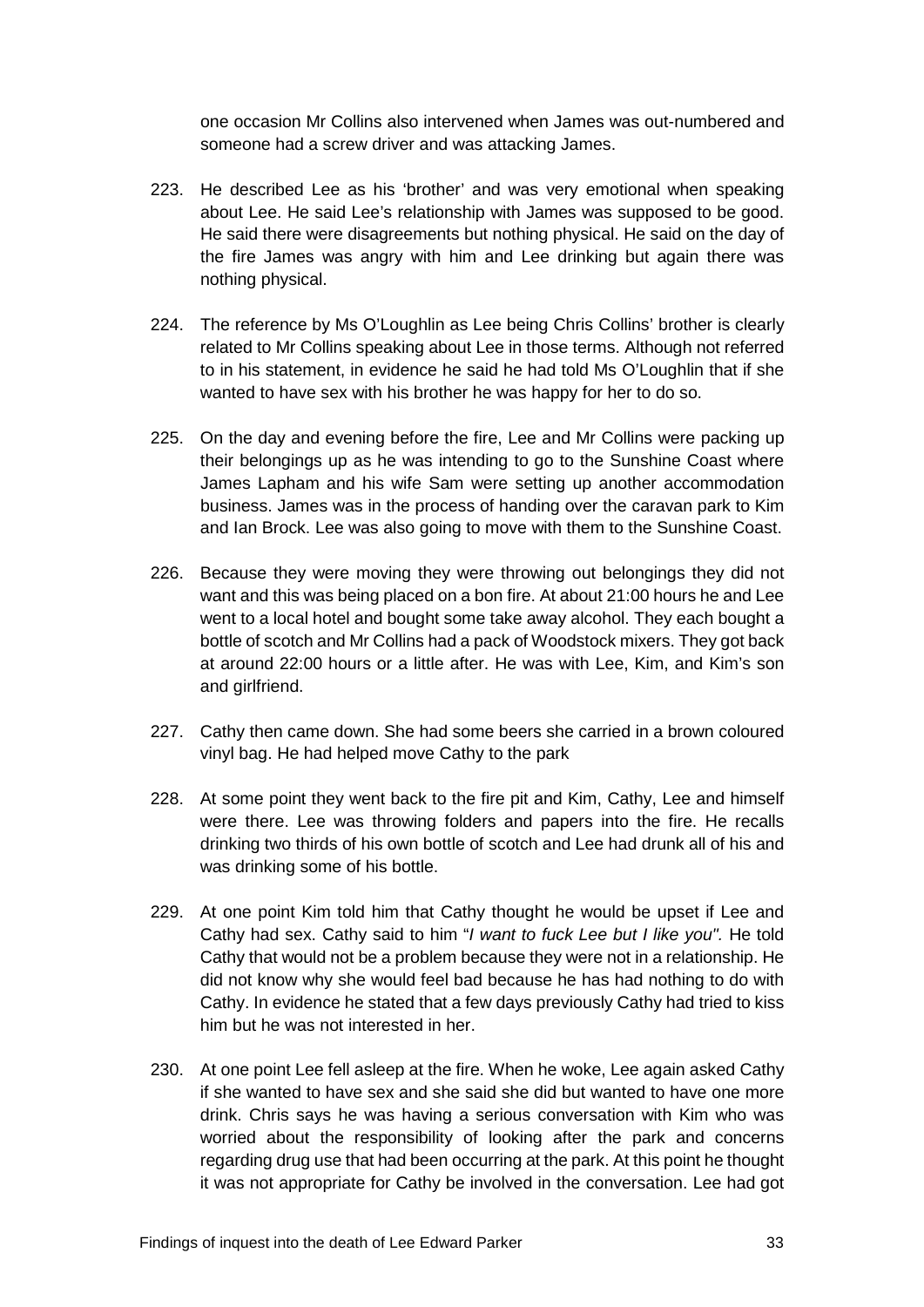up halfway through this conversation and as he was leaving he said to Cathy "*if you want to fuck, come along do you want to fuck or not.*" Lee did not say this in an angry voice.

- 231. Mr Collins recalls he told Cathy to "*go and fuck my brother*". Lee then left and headed off in the direction of his residence. This is also the direction he would take to go to Ms O'Loughlin's bus.
- 232. Cathy stayed and would not leave despite his prompting so he decided to get up and walk away. He says he ran into Kim around the back of the storage container and they got into the container and closed the door to stop Cathy from finding them. After about 10 or 15 minutes they snuck out and went to the park shop. It was only a couple of minutes that passed when he saw a glow from inside the shop. He ran outside and realised it was a fire.
- 233. He ran over and removed a gas bottle and then rang emergency services. He started to use a hose to water the bus. James came over and took the hose of him and told him to go and find Lee. He thought would have been at his place or Lee's place but he was not at either. He then found out that everyone was saying Lee was in the bus. Kim told him Cathy had said she started the fire and was worried about her cat. She further stated that Chris's brother was in there.
- 234. Chris Collins stated he would have last seen Cathy at about the 03:45 hours and he had seen Lee at about 03:30 hours. Chris stated that over the night he would have drunk half a bottle of scotch and two cans of Woodstock.
- 235. Mr Collins did not hear any conversations Ms O'Loughlin was having at the bus fire site and had not seen her at the fire site until she was with the police.
- 236. Shortly prior to the inquest Mr Collins made some concerning allegations to my investigations officer to the effect Lee Parker had died by way of 'blunt force trauma' to the back of the head. I requested DSS Steginga to obtain further details from Mr Collins.
- 237. Mr Collins indicated to DSS Steginga that if Lee 'had blunt force trauma to his head' then James Lapham did it. Mr Collins was asked if that was 'fact' or his 'belief' and he indicated it was his 'belief'. When asked about the source of this information, he indicated it was Joel Fairclough who told him, and that Joel was told by James's son Jacob. Mr Collins was not told this information directly. Mr Collins stated that James had been hiding whilst they were at the bonfire, after Lee had accidently pocket dialled James and had said some things about him. He was then told that when Lee left the fire, he was confronted by James up the track a bit and Lee being drunk would have told him where to go and James pushed him, causing Lee to fall back and hit his head on a rock 'or something'. He was told this by a couple of people but could only indicate Joel Fairclough.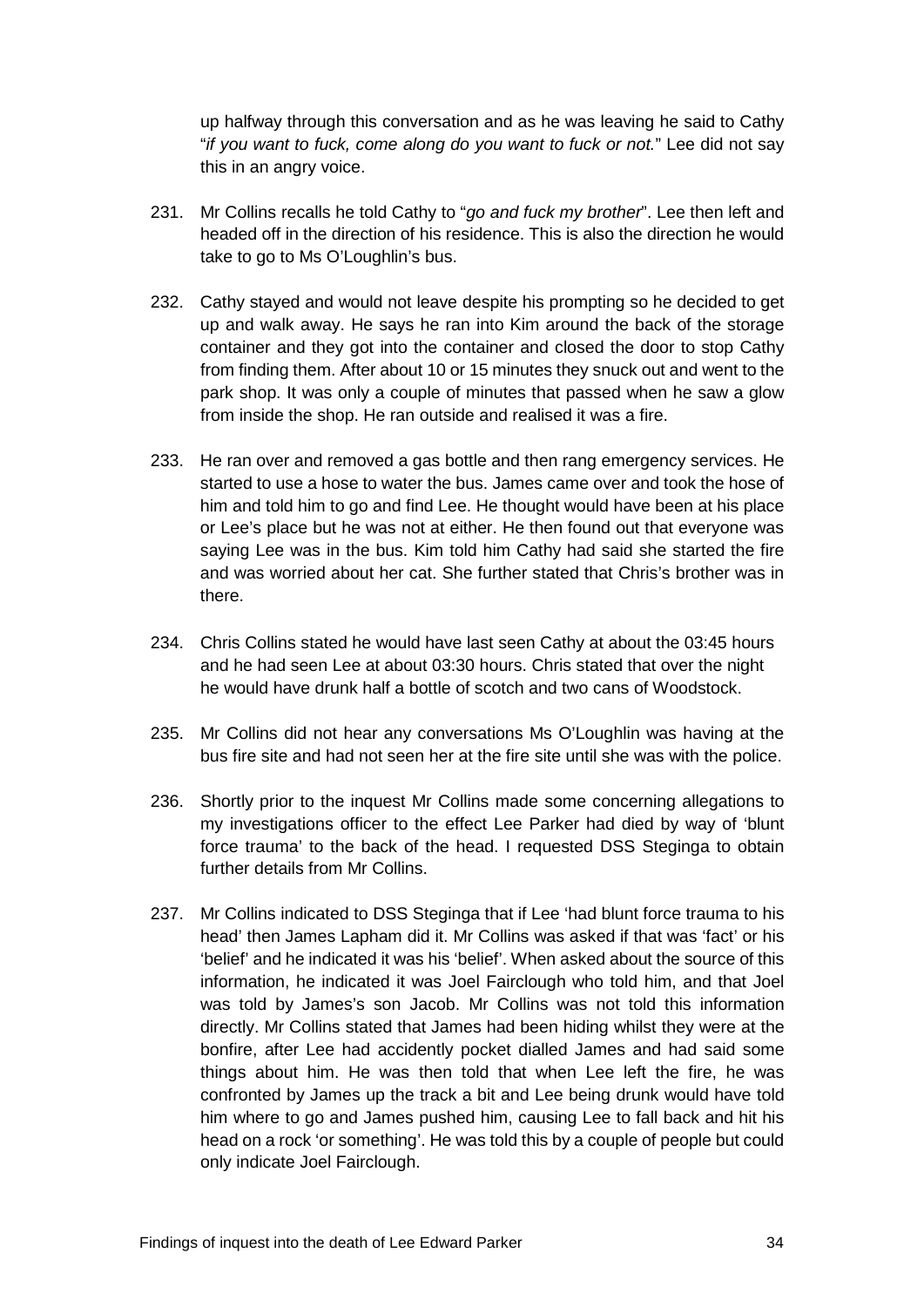- 238. In his evidence at the inquest Mr Collins also said a Michael Lee had also said this to him. In evidence Mr Collins said he had only received this information in the past few weeks.
- 239. Joel Fairclough was also said to have told Mr Collins that he was told by James's son Jacob Lapham that the woman who is said to have lit the fire witnessed it and that James offered her money if she helped him get Lee into the bus and set the bus alight.

# <span id="page-37-0"></span>*Joel Fairclough*

- 240. Joel Fairclough provided a statement dated 26 September 2019. He was not present at the park at the time of the fire. He stated that he would not trust Mr Collins with the truth. He stated that approximately three or four months ago he spoke with Mr Collins on the telephone. Mr Collins told him that on the night of the fire, James Lapham had found out that Lee Parker was having an affair with Sam. Mr Collins said James confronted Lee and there was an altercation, being a shove, which resulted in Lee Parker's death.
- 241. In his evidence at the inquest he stated that at the time he lived there he thought Lee, James Lapham, Sam Savidge and Chris Collins all got on well together. James and Lee were best mates but James did not treat Chris Collins as well.
- 242. He stated there may have been some smoke alarms in some vans but not all and could almost guarantee not in the bus in question.
- 243. James had never spoken to him about the fire other than it was more about having lost his best mate and he was sad about it.
- 244. He had spoken to Chris Collins who contacted him long after it happened and who said Lee and James had an altercation at the amenities block, Lee was pushed and fell and he was placed in the bus and it was set on fire. He said he never told this story to Chris Collins.
- 245. Soon after he was asked by police to provide a statement he says James Lapham rang him and threatened to bash him because he was giving a statement and have him charged over a motor bike that had been stolen from him. James Lapham denies this conversation took place.

#### <span id="page-37-1"></span>*Luke Fuller*

- 246. Luke Fuller was in a relationship with Michelle Purton. He knew Lee Parker to say hello to and said he was a good bloke. He did not know anyone by the name of Cathleen O'Loughlin. He provided a statement two years after the fire but states he remembers it well as it was a few days before his birthday.
- 247. He woke up in the early hours to a woman screaming out *"fire"*. He could see the fire in the distance and ran up towards the bus. There was an old man standing out the front who said the woman was saying there was someone in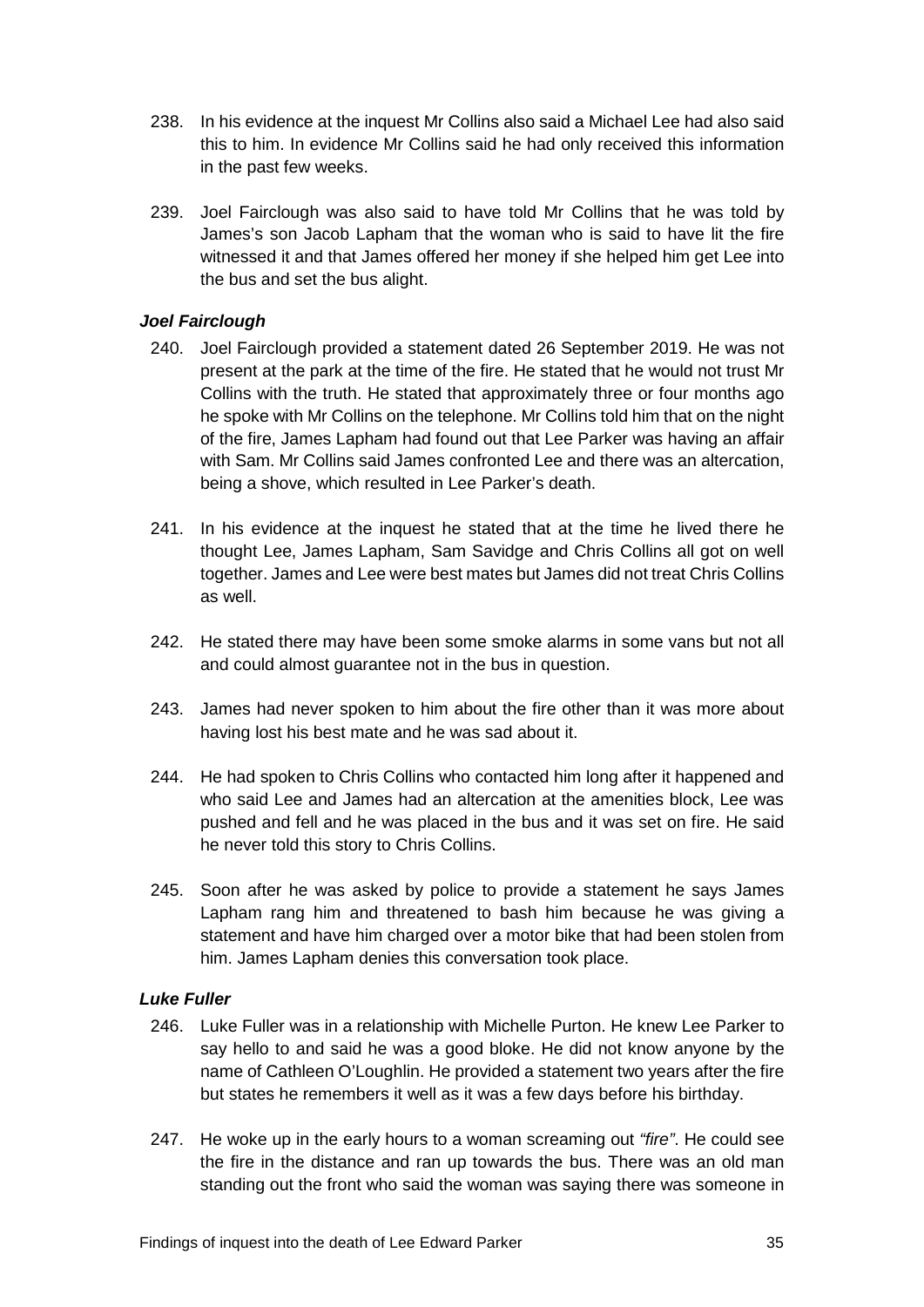there. Mr Fuller put a jumper over his head and tried to run in but it was too hot and he could not breathe and then backed out. Mr Fuller indicated he was able to climb a few steps and enter the bus and looked to his right but could not see anyone and the heat was too much.

- 248. While people were standing around, the woman was continuing to scream and others were trying to calm her down. She was saying her cat was in there.
- 249. He then saw a girl named Sereena swing at this woman at least twice. He and another male person took away some gas bottles that were right out the front of the bus. He then went over to where the group was standing and heard the same woman yelling that someone was in there she had "*lit the carpet on fire".* Mr Fuller confirmed in his evidence he was not 100% sure she said these words but it sounded like her voice. He said in evidence he has a vague memory of this statement now.
- 250. Mr Fuller says the woman he knew as Sereena pulled him aside and told him that the lady who claimed to have lit the carpet had not and that James had started the fire. She told him James did it because James had found Lee in bed with his partner Sam the night before. He states that probably about 5–10 minutes after the fire had started James had arrived with a dressing gown on and his hair was dripping and he was wet.
- 251. Mr Fuller says as they were walking back to their own caravan after the fire brigade arrived, the lady who had been screaming was sobbing and saying *"James had made her do it".*
- 252. He states rumours then went around the caravan park to the effect James had paid this woman to start the fire. James' son Josh told him this was the rumour going around. In his evidence he confirmed he heard the rumours and one source was Josh. In his statement he says Ian Brock was another source but in evidence he said he cannot now recall this.
- 253. Another rumour he had been told by a lot of people is that James had found Sam and Lee in bed together and Lee and James had an argument. Lee then went and got blind rotten drunk and was not listening to James and when James stormed out he lit the fire on the way out. This was confirmed with a couple of people there including the manager of the shop Ian and his partner Kim.
- 254. Mr Fuller states he believes James lit the fire because he lit a fire the year before at the caravan park. It was about an old couple that would not sell.

#### <span id="page-38-0"></span>*Michelle Purton*

255. Michelle Purton was in a relationship with Luke Fuller and also gave her statement two years later. She had been at the caravan park for about 10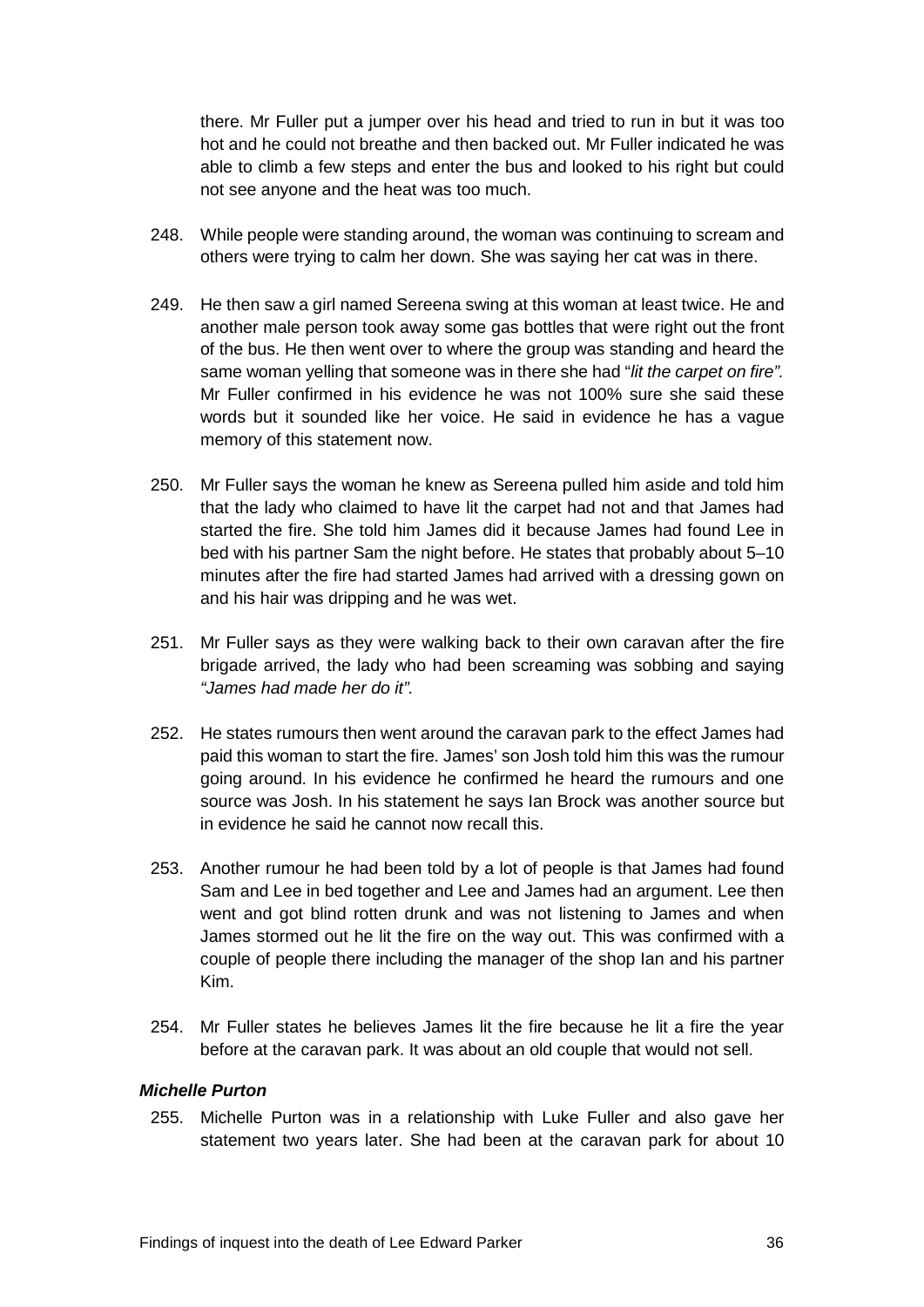months with another partner. They separated and she formed a relationship with Luke Fuller.

- 256. She states she knew Lee Parker but did not get on with him. She stated it was pretty common knowledge in the park that he was using "crack". She also states it was common knowledge that Lee was having an affair with Sam and at some stage James found out. In her evidence she confirmed she had no direct knowledge and this was all rumours going around the park.
- 257. She says however James and Lee were talking just before the fire happened like they were like best mates.
- 258. On the night of the fire she was asleep. Her 18-year-old son woke her to tell her there was a fire. She walked outside and could see a raging fire. By the time she got to it she saw a purple bus was on fire and there were plenty of people standing around. She says she saw her partner Luke running into the fire because the lady that lived there was yelling out that there was someone in there and her cat was in there. She stated her name was Cathleen and she had not long moved in. In evidence she said Luke went through the door and for a moment she could not see him and then he came back out.
- 259. Michelle recalls someone saying Lee was drunk and he was trying to get on with the lady. Someone else was saying she had set the fire and trapped him in there.
- 260. She recalls another lady from park punch Cathleen in the face twice because she would not shut up and kept screaming about her cat.
- 261. People who lived in the park before she got there told her James had burned out an old couple's caravan who he was having a disagreement with.
- 262. In her evidence she also alleged James had said to her he had the will and ways to get rid of her.

#### <span id="page-39-0"></span>*Sereena Edwards*

- 263. Sereena Edwards was the partner of Joel Yarrow. She had moved into the park in March 2016. She knew Lee as he did a lot of maintenance around the park. She said he was friendly and would do anything for anyone.
- 264. She had not met the resident of the purple bus until the morning of the fire. About 04:00 hours she heard yelling and screaming. She thought it was just an argument or fight that normally happens in the park. Her partner and another man ran outside to deal with that.
- 265. She walked outside and could see flames to her right. She saw the purple bus was on fire. She rang 000 on her mobile. She saw people moving gas bottles away from the bus. She saw Luke trying to get into the bus.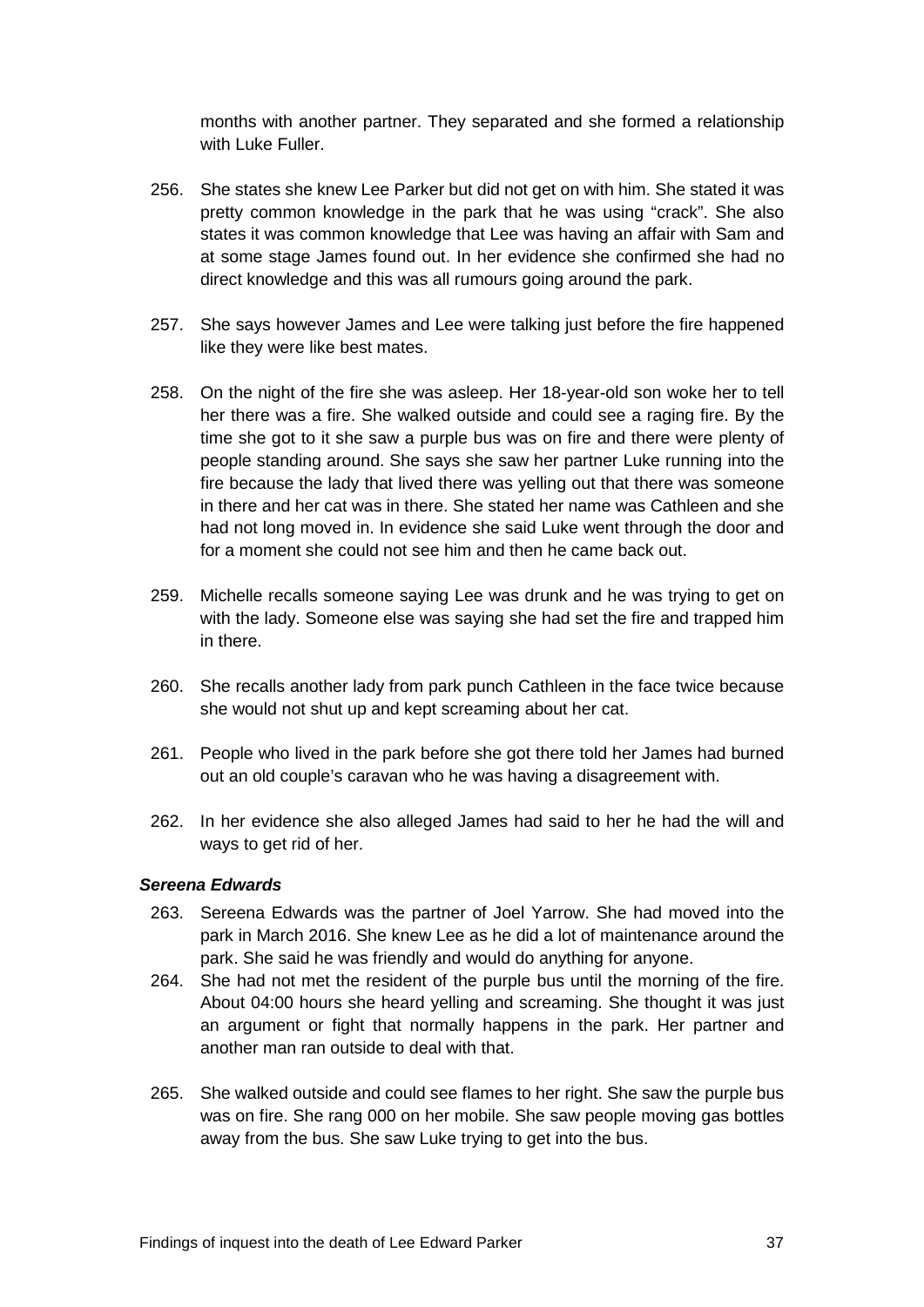- 266. Ms Edwards says she ran towards the bus and met with the woman she now knows as Cath standing with Kim the new owner and manager of the park. Cath was saying *"my cat is in there my cat is in there".* Cath was carrying on and being aggressive towards people. She was talking about wanting to cuddle her friend. She kept repeating *"I do not think I left the heater on I am sure I did not leave a heater on".* In her evidence she said Cath was being verbally abusive to people who were trying to help but she repeatedly went on about her cat and not leaving the heater on.
- 267. In respect to the allegation she (Sereena) punched or threw a couple of swings at Cath she said she was trying to pull her away from people.
- 268. Ms Edwards remembers smelling alcohol on Cath and she seemed to be very drunk. She remembers saying to Cath that they could not save her cat now. Cath then said *"Chris's brother is in there".* They were all talking about Chris and she did not know what she was talking about. Ms Edwards said she only knew Chris by his nickname 'yep yep' at that time. Ms Edwards stated Cath was standing there and going on and would not shut up. She kept going on about her cat.
- 269. Kim Brock was also present and Kim told Ms Edwards Cath had been trying to get onto the Lee all night and they had a couple of drinks. She asked Kim where Lee was and she said she did not know but he may have passed out in the bush or garden somewhere. Along with others they then started looking for Lee in the gardens and elsewhere around the caravan park.
- 270. The evidence of Luke Fuller was put to her to the effect she told Mr Fuller that the lady who claimed to have lit the carpet had not, and that James had started the fire because James had found Lee in bed with his partner Sam the night before. Ms Edwards said in evidence she does not know why she said those things. She said there were stories going around about James and other people but she had no direct knowledge.
- 271. Ms Edwards stated in evidence she did not hear Cath say anything about having lit the fire and only about not leaving the heater on.

# <span id="page-40-0"></span>*Ian Brock*

- 272. Ian Brock stated the relationship with James Lapham was friendly when they first met. He was encouraging him and his wife Kim to become managers over a 12 month period. He said there were no smoke alarms at the park. Kim had brought this up when they took over but it was not until a week after the fire that smoke alarms were provided for installation.
- 273. Ian Brock was doing work in the shop most of the evening. He does not drink. At about 01:00 hours he went down to the fire pit where Chris, Lee, Cathy and Kim were. He could see they were all drunk. Lee was really drunk to the point he was tripping over boxes and hugging and kissing him and telling everyone how he loved them.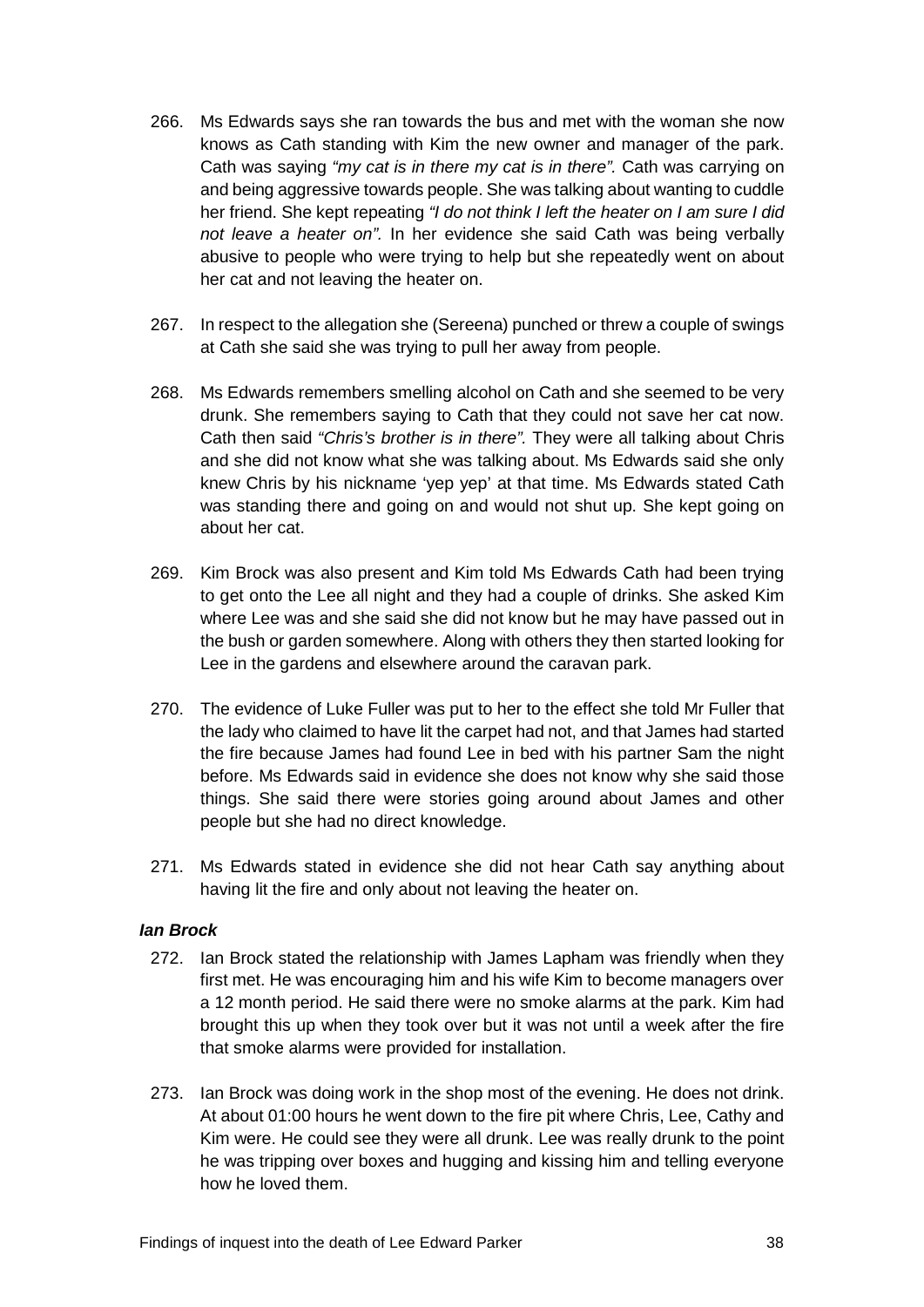- 274. Ian Brock recalls that about 01:15 hours his wife started to receive telephone calls on her mobile from a male person who was looking for Lee. He thinks there were five calls in total. He heard Lee saying *"well you know who I am so why do not you tell me who you are".* He was telling the person to come there and see him. At one point he heard the male person threatening Lee saying *"I will come down and sort you out".* Lee just said well come on them. Lee did not seem to know who it was or if he did he did not tell him.
- 275. Cathy was also as drunk. She was being flirtatious with Lee in that she was very sexual in her talk towards him. He remembers her saying that she had very nice "tits" and asking Lee if he wanted to see them. She saw Cathy start to lift her top up and show her breasts. Kim said something to Cathy about this being inappropriate and they had a small argument. Cathy then went on to say that she was not into one night stands.
- 276. Ian Brock says Lee then said something like *"why did you show me those for, do you want to fuck me."* He says Cathy said *"well yeah I want to fuck you".*  Lee then said he would go back to her place but she said she wanted to have one more drink. This went on for about 10 minutes and then he saw Lee and Cathy start to walk off together.
- 277. He then went over and pulled Lee aside and told him not to go with Cathy because he had been told the park policy was that employees were not to sleep was tenants in the park. He recalls Kim talking to Cathy and saying things like you do not want to sleep with him as he is getting married next week. Lee heard this and started yelling he was not getting married. Ian Brock then decided he was going to bed and noted it was 02:33 hours.
- 278. At around 04:00 hours he heard a knocking and yelling and another resident Colin Horsfall was yelling that the bus was on fire. Ian went to the scene and the whole park seemed to be there and he saw James with a garden hose.
- 279. At one point he saw Cathy crying and asked if she was alright. She said she was worried about her cat being in the bus. He told her he did not think the cat would make it. She started crying again it and said *"Chris's brother is in there, but fuck him I am more worried about my cat."* He says he asked her to repeat what she had said which she did. He recalls these were her exact words. Mr Brock confirmed this evidence at the inquest.
- 280. He walked off confused because he knew Chris did not have a brother and then he realised she was referring to Lee. He started looking for Lee.
- 281. Mr Brock was asked about the earlier fire at the park before they were managers. The source of any information was from Joel and Tyler Fairclough.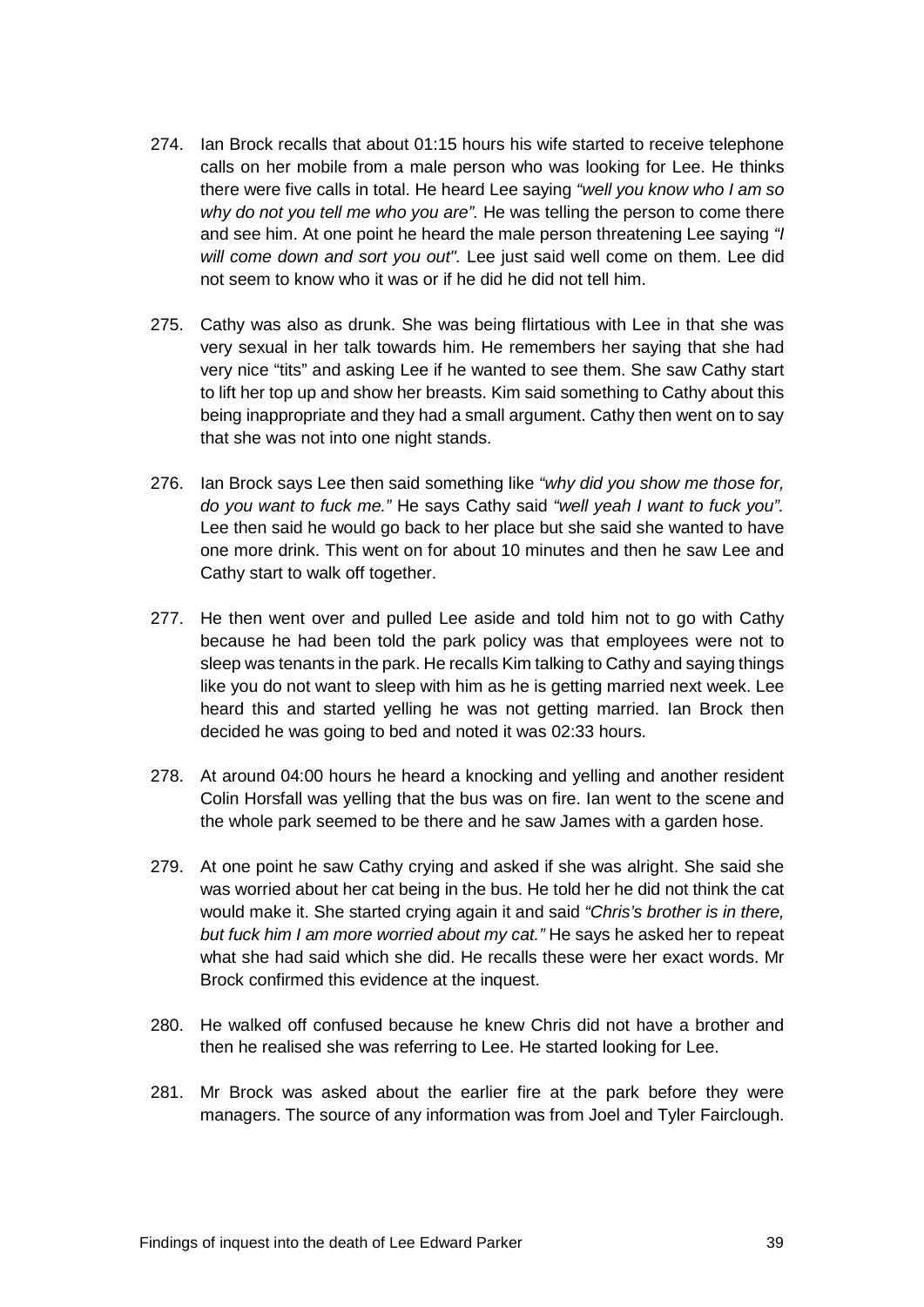282. Mr Brock stated he thought it unusual that James Lapham was fully dressed and suggested he was wearing a business jacket. He said James had told him not to speak to the police.

# <span id="page-42-0"></span>*Kim Brock*

- 283. Kim Louise Brock stated she had been a resident of the caravan park for about 4 ½ months. They had just taken over management of the park from James Lapham and Samantha Savidge. Ms Brock had little recollection of the events when giving her evidence. She said she was pretty intoxicated at the time. Her statement was provided later on the day of the fire and she relied on what was stated there.
- 284. Cathleen O'Loughlin was a new tenant to the caravan park. Christopher Collins who is an employee of James Lapham picked Cathleen up on 12 August 2016 and brought her to the caravan park.
- 285. She had gone to the fire pit at about 22:30 hrs on the night in question. Chris, Cathy and Lee joined herself and her son Jordan and his girlfriend Kayla at the fire pit. They were sitting around talking and drinking. Kim told police she had a bottle of wine and half a bottle of vodka. She felt pretty intoxicated earlier in the night but had started to sober up when the fire started.
- 286. She remembers Cathy and Lee flirting a lot and saying a lot of inappropriate things to each other and Cathy flashing her breasts to Lee. She remembers Lee saying to Cathy *"do you want to fuck".* Cathy replied *"what about Chris I do not want to hurt his feelings".* She think this was because Cathy and Chris had some beers the Sunday before and Cathy told her she had kissed Chris. Lee looked over to Chris and said *"you do not care do you".* Chris said *"no go for it".*
- 287. She then recalls a number came through to her mobile and a male voice said *"where the fuck is Lee".* The telephone was on loud speaker and Lee grabbed the phone and said *"who the fuck is this, bring it on cunt, come out here"*. A couple more of these calls were made.
- 288. Kim Brock said the group kept on drinking. At one stage Lee was so drunk he fell over a small storage box and fell into it. He just sat there and fell asleep. At about 03:30 hrs the fire had died down and Lee got up and started stumbling around and started heading in the direction of his place. She was concerned about him getting home as he does this all the time.
- 289. After Lee left it was only Kim, Chris and Cathy who were there. She stated Cathy was talking nonsense and Chris told her to go home but she would not. In the end Chris and Kim pretended to go home and walked in different directions and they hid in a container for about 15 minutes and then ran towards the park shop. There were both sitting in the shop when Chris shouted out about seeing a fire and they both went outside and could see flames coming from the direction of Cathy's place.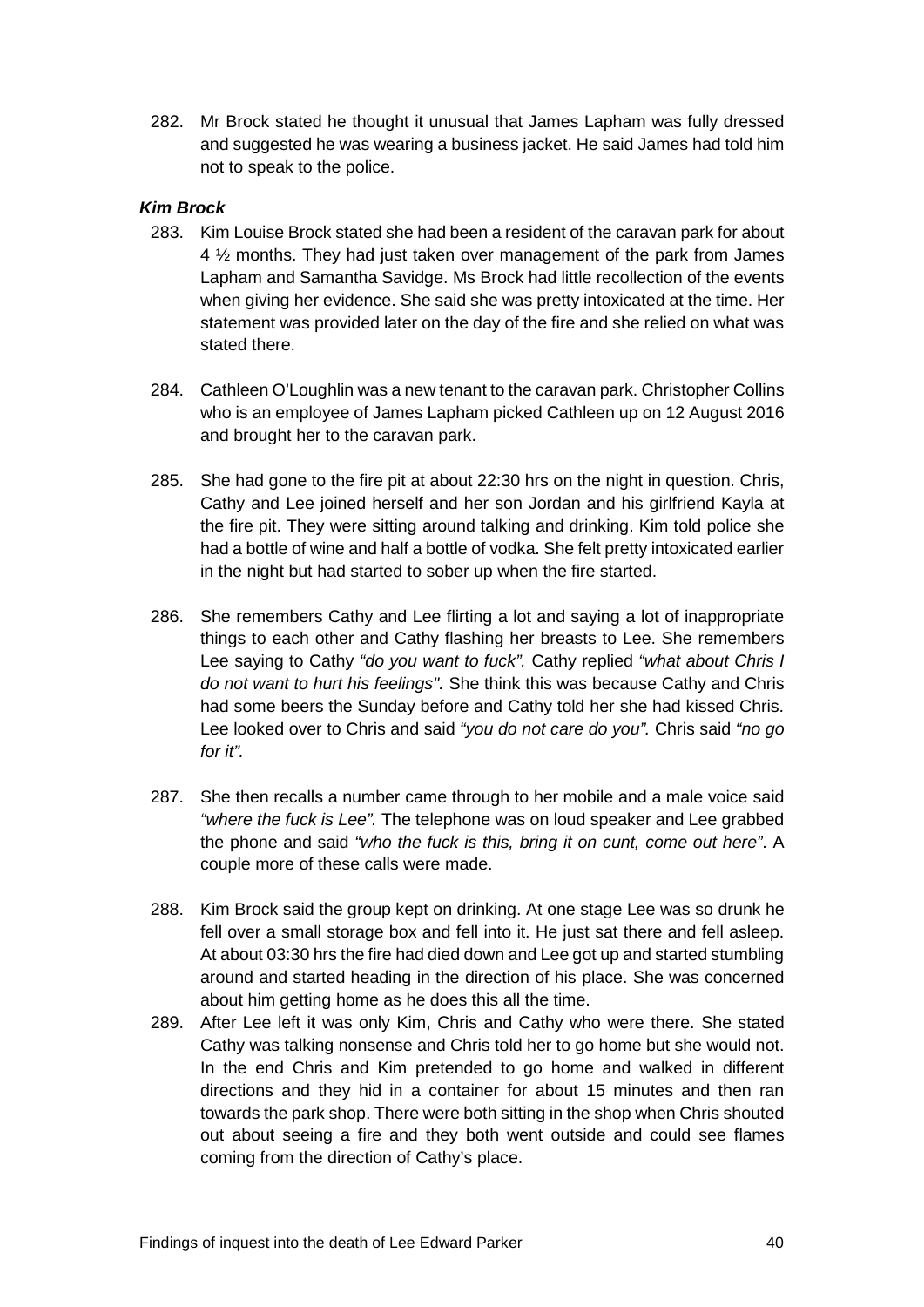- 290. In her statement she stated she remembers someone shouting about Lee and people started looking for him around the park. She says she saw Cathy and it appeared she was smirking "I did it". Kim says she grabbed hold of her and started hitting Cathy until she was pulled off.
- 291. In her evidence she said the words used by Cathy were "*I did it I lit the fire'.*  Ms Brock said there was a lot of talk going around and some of what she recalls may have been from others.
- 292. Ms Brock stated James had asked them to unblock a toilet that had been blocked for a long time. He had told her not to speak to the media but he did not tell her to not speak to the police. Ms Brock said it was now all a blur.

# <span id="page-43-0"></span>*Lesley Hill*

- 293. Lesley Hill was a resident of the caravan park. In her statement she said on the evening of 18 August 2016 she was watching a movie with a neighbour who was also at her place that night. Some-time in the early hours they heard a loud bang. They walked out and saw redness coming from further up the street. They walked up and could see the purple bus was on fire.
- 294. Ms Hill says she saw a lady walking around from a side street. The lady was staggering and had a crochet blanket wrapped around her. Ms Hill says in her statement she cannot remember the exact conversation but remembers her saying "my cats inside". She also said something like *"I do not know if I left my heater on or I lit the mat on fire"*. She was not 100% sure but thinks the lady make mention about a purple mat. Ms Hill knows the lady was saying something about lighting the mat on fire. She could smell alcohol strongly on her.
- 295. In a conversation she had with DSS Steginga. Lesley Hill stated she thinks Cathleen made these statements in the presence of either Kim or Sereena Edwards. She also recalls Cathleen saying *"I light the fire under the front seat".*
- 296. In her evidence at the inquest she recalled the relationship she observed about Lee, James, Sam and Chris was it was all okay. She had at one stage cleaned the bus in question and there was no smoke alarm. She stated she and her partner had put their own smoke alarm in and sometime later the fire department came and tested them.
- 297. Ms Hill recalled the woman staggering up the lane way and was very loud. She appeared very drunk. She is confident she heard her say her cat was inside and referencing a heater and lighting a purple mat. She agreed the woman sounded confused. By this time other people were arriving.

# <span id="page-43-1"></span>*Patricia Anne White*

298. Patricia Anne White was a resident in a caravan located at the western end of the caravan park and away from most of the other residents. Ms White provided a statement to police dated 1 October 2016. She had attended the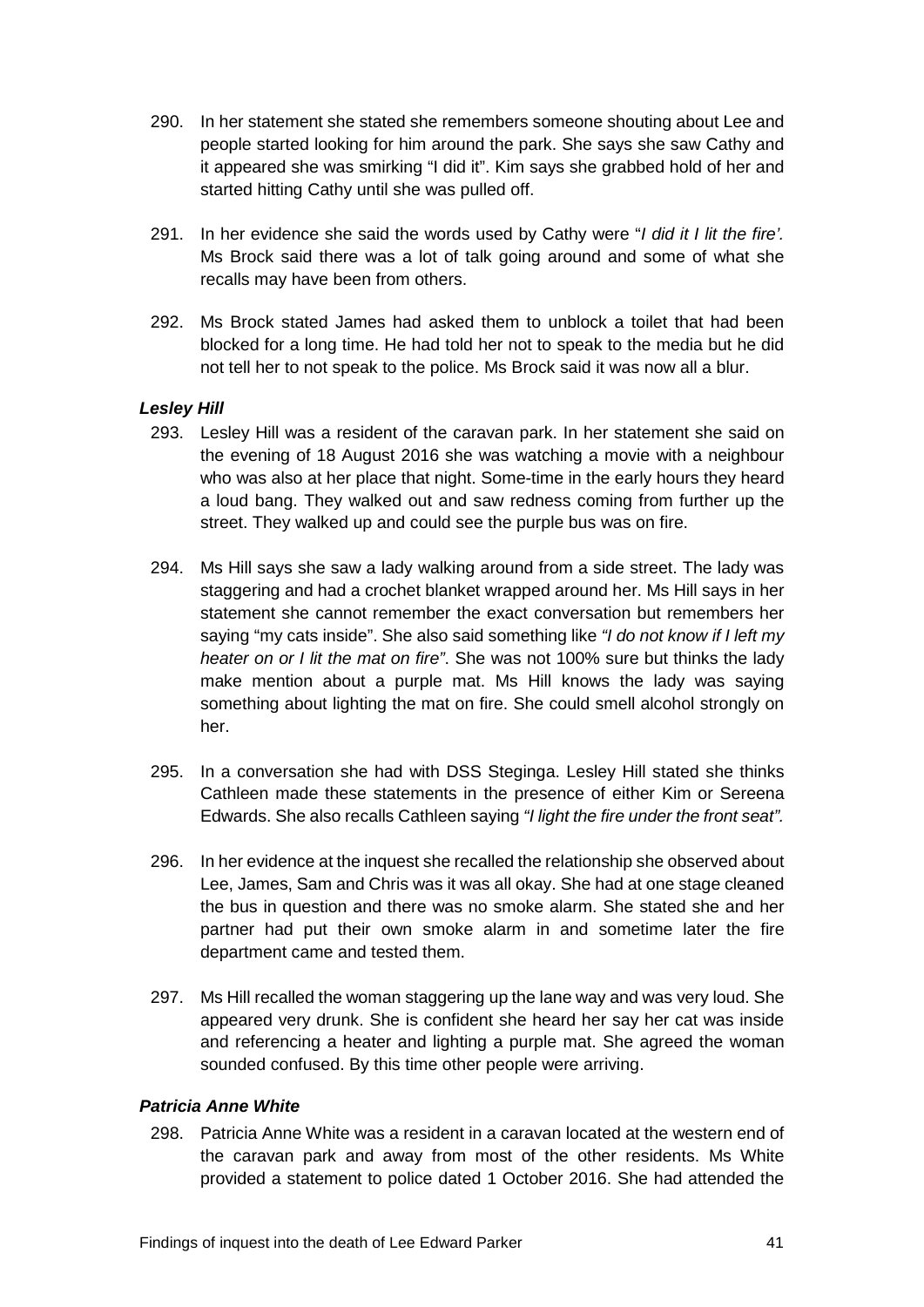Lowood Police station on 17 September 2016 and spoke to PCSC Edwards who took details in his police notebook and from these notes he compiled her statement. PCSC Edwards also took possession of a CCTV recorder. On 8 August 2019 Ms White provided an addendum statement.

- 299. In her evidence before the inquest she indicated on a Google photograph that her caravan bus was close to the area where the bonfire was that night and morning. She also said she could see the bonfire from her van and could see Lee and Chris but could not see Kim and Ian. Importantly she recalls at about 01:00 hours hearing voices that woke her to the rear of their caravan bus. She recognised the voices as belonging to Lee, Chris, Kim and Ian. She also heard the voice of a female. She did not recognise the female voice but heard Lee talking to her. Patricia got the impression Lee wanted to go with the female and heard him ask her for sex. Patricia stayed up for a while and went outside for a smoke. She could hear Lee talking to a girl he referred to as "Kat" and saying "*let's go to your place and fuck"*. She heard Chris tell Lee to cut the "F" words. Her statement notes she heard Lee reply "Chris, it's in my nature." In her evidence she added that Lee said "*I am a deviant, it is just in my nature.*" In her second statement Ms White added by way of clarification she heard Lee say words to the effect of *"Show me your tits Kat".*
- 300. In her evidence at the inquest she added (this not being contained in either statement) she heard Lee arguing with someone but could not hear any other person and assumes Lee was speaking to this person on the phone. She recalls Lee saying he spent years in the military and nothing scares him.
- 301. In her first statement she said at 03:00 hours she opened her door and went outside but in her second statement and in her evidence she says she opened her door and looked to the left and could see the group had dispersed and the park was all quiet.
- 302. At about 03:25 hours (in her evidence she said it was 03:30 hours) she came outside again and saw a glow and heard a voice she recognises to be Cathleen yelling out "fire". She woke her partner Noel and they approached the bus on fire and could see Cathleen being held by people as she was being frantic. She heard her say *"Chris's brother is in there".* In her second statement she says she did not hear Cathleen say these words but says Cathleen was hysterical and saying *"my cat, my cat is inside".* In her evidence she stated the bus was fully gutted at the time she arrived. She is not sure why she corrected the words she heard and explained it maybe something she heard from others or the police officer taking her statement got it wrong.
- 303. Later she and her partner recalled they had installed a CCTV camera at the front of their bus, which also records audio. She then listened to the recording and could hear the commotion outside the bus at about 01:00 hours. She told the police about the recording.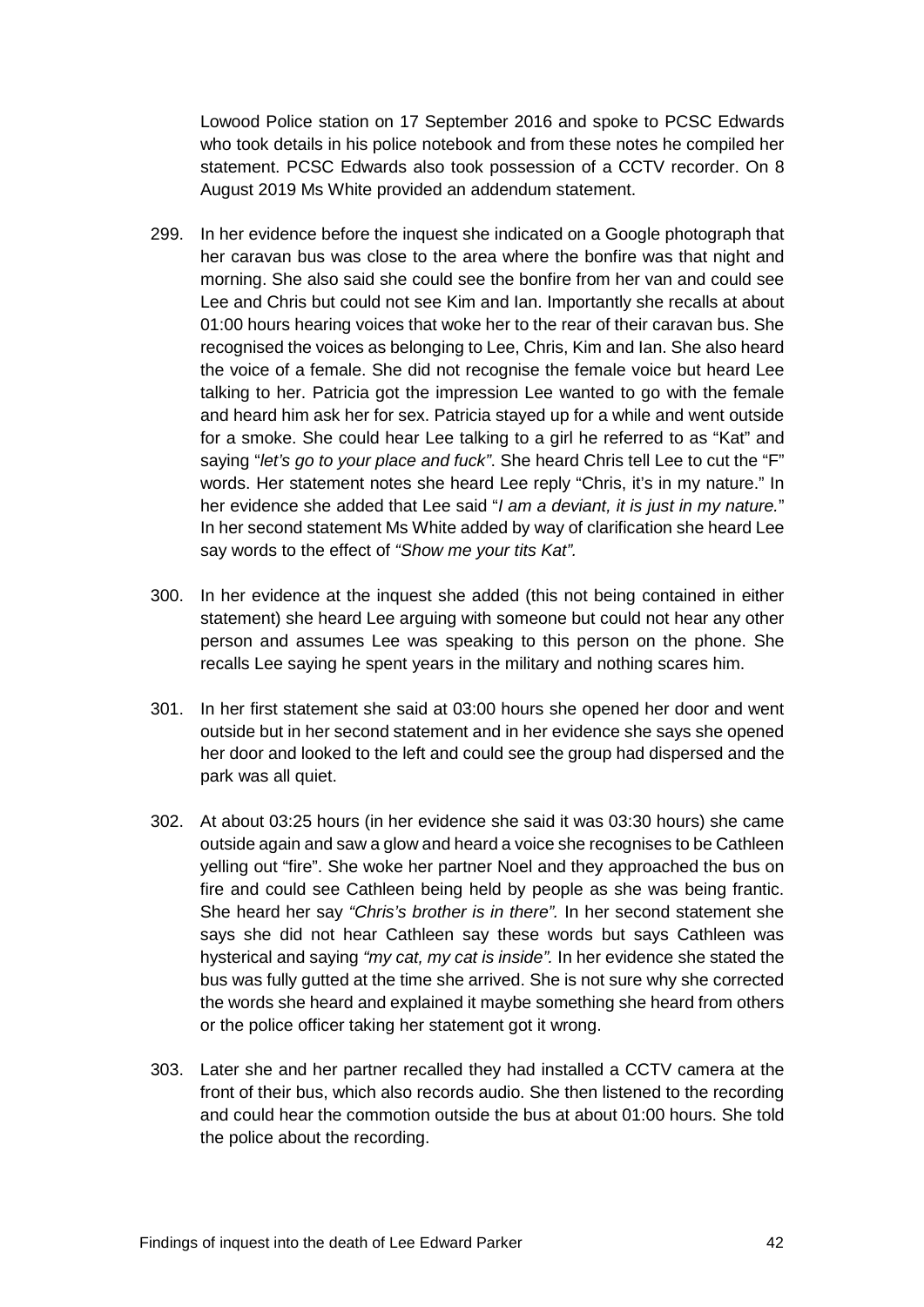- 304. She also listened to the recording at about the same time as the fire by playing the recording up to her ear. In her first statement and in her evidence she says she could hear someone knocking and someone asking *"Lee open the door"*  and then a long pause of nothing. She then heard an argument between three males. She could hear Lee being one as he is was not as loud as the other two. After the argument there was another long pause. She says the next thing she heard was *"help help I am on fire".* After a long pause she then heard another argument but could not hear what was being said. There was another pause before she heard a female voice yelling *"fire fire".*
- 305. In her evidence (and not contained in either statement) she says one voice was an angry Shayne Fairclough, a second was Chris (nickname Yep Yep) and there was Lee. She also then proffered there was another voice with an accent she says is James Lapham.
- 306. Ms White was asked why she had not provided this information to Police on either of the occasions of her providing a statement and she said she has been completely traumatised by this event and has not been thinking properly and is scared of James.

# <span id="page-45-0"></span>*CCTV Recording*

- 307. PCSC Edwards took the statement of Patricia White on 17 September 2016. Although Ms White appeared to be critical in her evidence of how the statement was taken it is fair to say the statement reflects what was recorded by PCSC Edwards in his notebook.
- 308. PCSC Edwards stated he viewed and listened to a black Uniden recorder from the CCTV camera. He recalls on a file named 040130-1 at 7:30 there were faint voices yelling "fire". At 7:50 he could hear a male voice yelling "fire" multiple times.
- 309. PCSC Edwards provided a later report to the coroner having reviewed and scanned his notes made during the investigation onto the associated Qprime occurrence (QP1601555405). He can confirm that the recording (CCTV) provided did not have any visual component to the file and was only faint audio. He also recalls the times stamped on the file was incorrect (possibly the date as well) and did not correspond with the events on the day. He cannot be certain, however believes Patricia White did play the file at her home address and he was unable to hear what she believed to be on the file and requested a copy of the recordings. Ms White was unable to copy the requested file and he then took the device and made a copy of it. Whilst in his possession he reviewed the recordings, however cannot recall if they were from the original device or the copy made. He can confirm the recording and the copy he made were the same and reviewed the copy prior to returning the device to Ms White.
- 310. The court asked Police to see if their technical section could enhance the recording and this has been provided. It is fair to say the recording is still faint and making a positive conclusion as to what was said is difficult. It does appear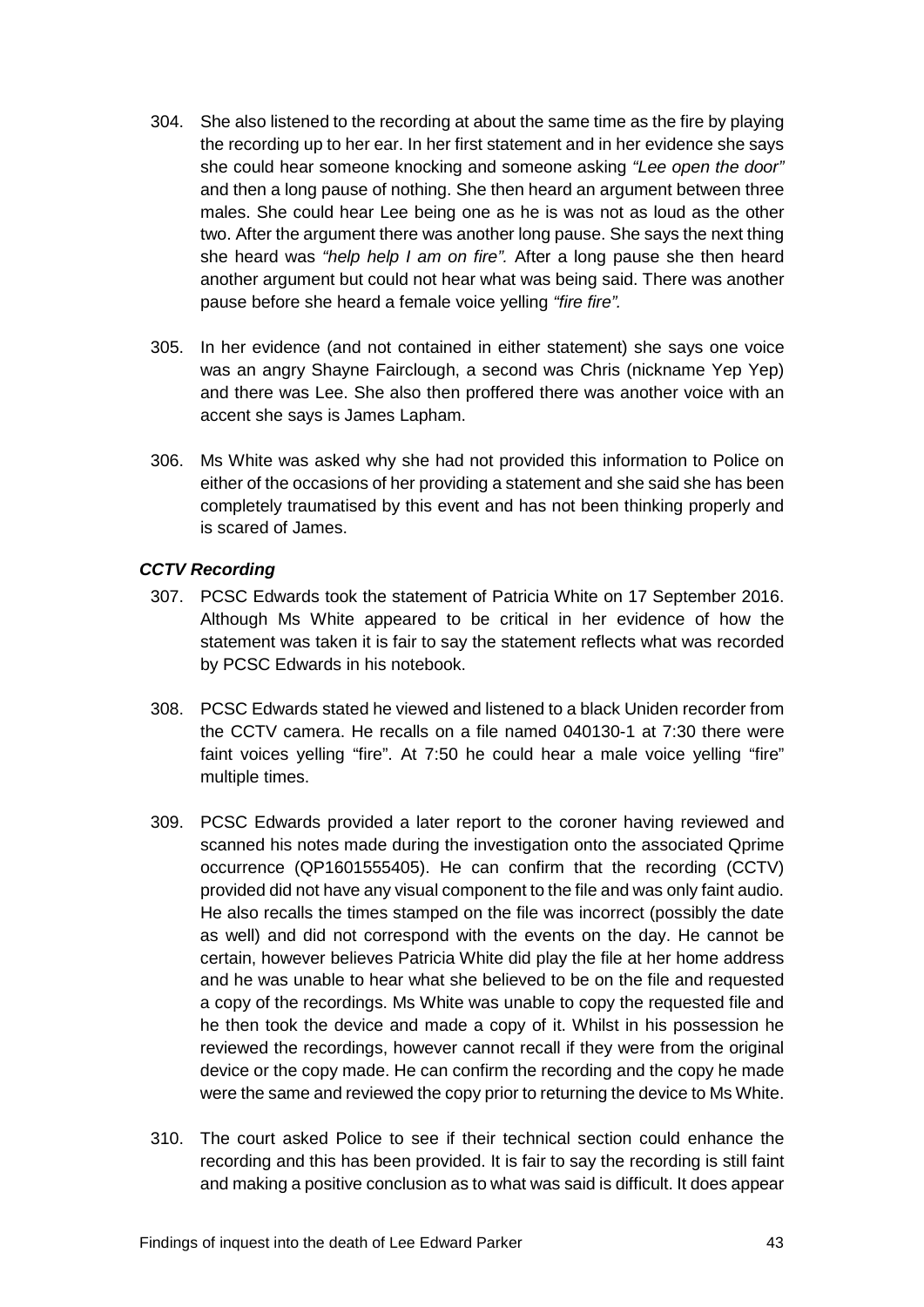that around 3:20 minutes into the recording one can hear a voice saying what is likely the word "police" but could also be "Lee" followed by the words "open up" about 13 seconds later.

- 311. At about 3:52 minutes up to about 4:40 minutes there is a voice which certainly can be heard to say "open the door" and appears to say "police open the door" a few times.
- 312. At about 7:30 minutes one can hear a voice yelling "help" and "bus on fire" in a distressing manner. Lee's family believe that is Lee's voice which is heard. Ashlee Parker provided a statement that she has listened to the audio recording and states she can recognise her father's voice yelling in the audio from seven minutes 32 seconds to about eight minutes. She states she can distinctly hear her father's voice. She states it sounds to her that he was screaming out the words "help", "let me out", and "fire" repeatedly but not necessarily in that order. She can hear him screaming words and there is then a really distressed part where he yells out fire again and it sounds that he is screaming out in pain and panic.

#### <span id="page-46-0"></span>*Samantha Savidge*

- 313. Samantha Savidge also provided a statement confirming that she and James Lapham has owned the caravan park since 2011. She recalls that Lee Parker moved into the caravan park sometime between 2013 and 2014. She recalls Lee moving into a few sites at the park over his time there.
- 314. During the time at the park she had spoken to Lee on and off and became associated with him more often when he became involved in the park's shop. She stated that Lee and she got on well and became friends through their shared military experience.
- 315. Within the shop Lee took on the role of making pizzas. Prior to that he appeared a bit of a loner. She recalls at some point Lee telling her he had been kicked out of his house by his partner and that is why he ended up in the park. He recalls his partner's name as Kirsty or Kristie and that she called in a few times and they were introduced. She recalls they had matching silver coloured Jeep Cherokees and she got the impression they were going to get back together but he needed to get better and stop drinking.
- 316. Over time Lee became involved in the administration of the park. The more he did the more he came out of his shell. She stated she spent a lot of time with Lee doing the admin of the park and thinks this is where the rumours of them having an affair came from. This came out years before Lee died in the fire. This was also not the only rumoured affair she was reported to be having. She stated it was also rumoured she had been a Gold Coast 'hooker' and that James had rescued her from the streets.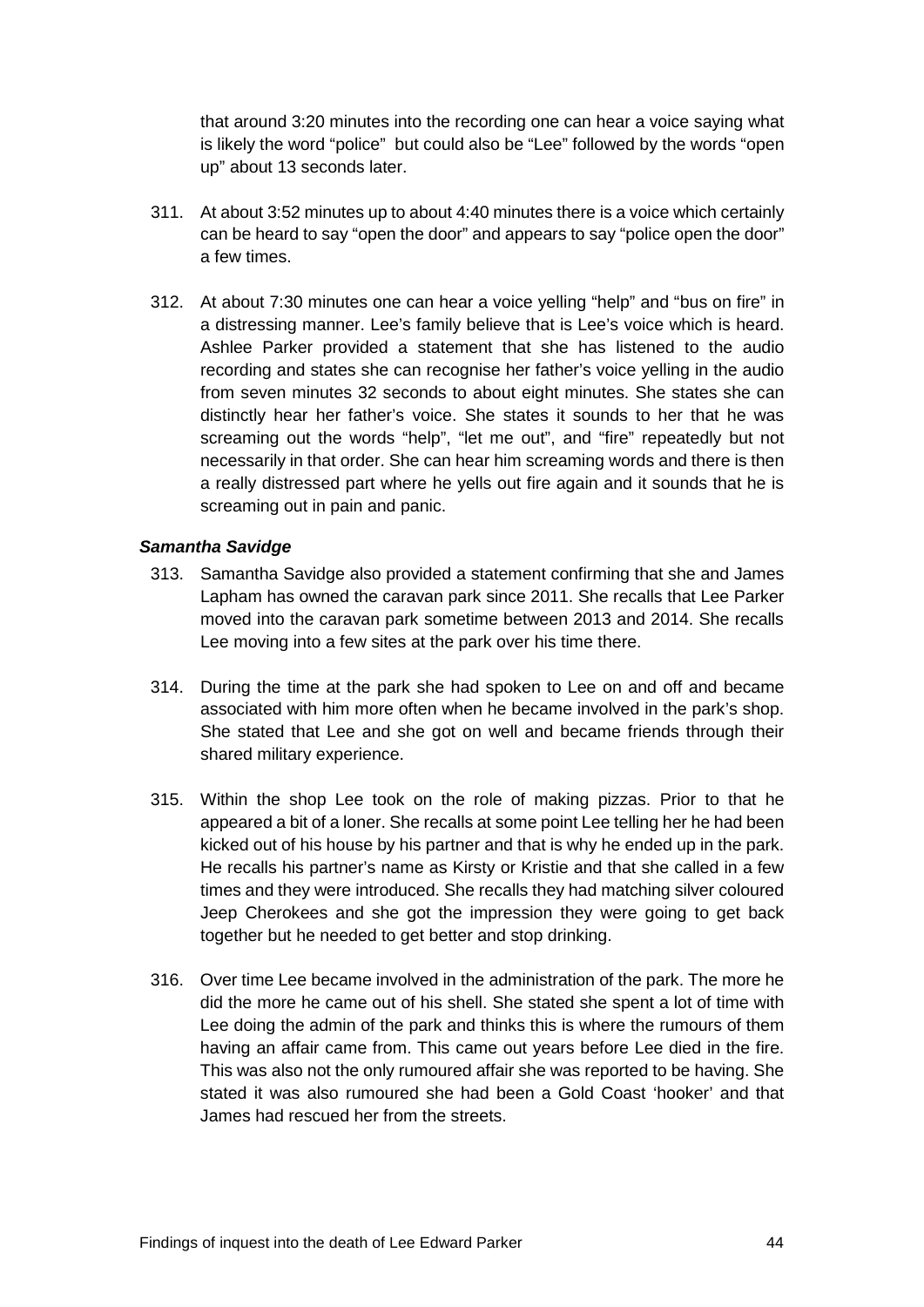- 317. At the inquest she denied any affair between her and Lee. They had worked closely together on some of the business paperwork which is where the rumours may have emanated but she never paid any attention to the rumours.
- 318. She was aware that Lee had slept with at least three women in the park and James, herself and Chris had told him not to as they were worried the women would get messed up and leave the park and they would lose tenants.
- 319. Ms Savidge stated Lee was definitely an alcoholic and also had informed her he suffered from PTSD and other mental health problems. She said he remained a heavy smoker.
- 320. Before Lee died he moved into a three bedroom house they had built. Lee was very close to James and herself and she saw him as a brother and James saw him as a best mate. They got close to him like a family member, so much so he went overseas with them to Bali in 2016.
- 321. At the time of the fire she was in Toowoomba. She had never met with the woman who lived in the bus as Ms Savidge had left the park shortly after she arrived. Ms Savidge explained she had gone to Toowoomba to spend some time with their accountant doing the books for the business.
- 322. Ms Savidge stated Lee and James were fine at the time and she knew of noone with a motive to harm Lee.
- 323. Samantha also stated that she knew that if there had been a woman involved and Lee had been drinking there would be only one reason why he would have been at the location, and that was to have sex.
- 324. On the issue of the lack of smoke alarms Ms Savidge disagreed with the statements of a number of witnesses who said there were no smoke alarms in the various cabins and vans. Ms Savidge stated she had bought thousands of alarms over the years. She disagreed with the suggestion from Mr Brock and Mr Peters that one week after the fire, smoke alarms were installed. She stated she had no knowledge of whether there was a fire alarm in the bus that burnt down.

# <span id="page-47-0"></span>*James Arthur Lapham*

- 325. James Lapham provided statements to police on 20 August 2016, 20 November 2017 and 9 October 2019.
- 326. Mr Lapham stated he had owned the caravan park for about 5  $\frac{1}{2}$  years. He had recently started leasing the caravan park to Ian and Kim Brock. He was planning on moving to the Sunshine Coast to another accommodation venture and Chris Collins and Lee Parker were going to move with him and his wife Sam. Chris was a friend who helps out in the park and was also very close with Lee Parker.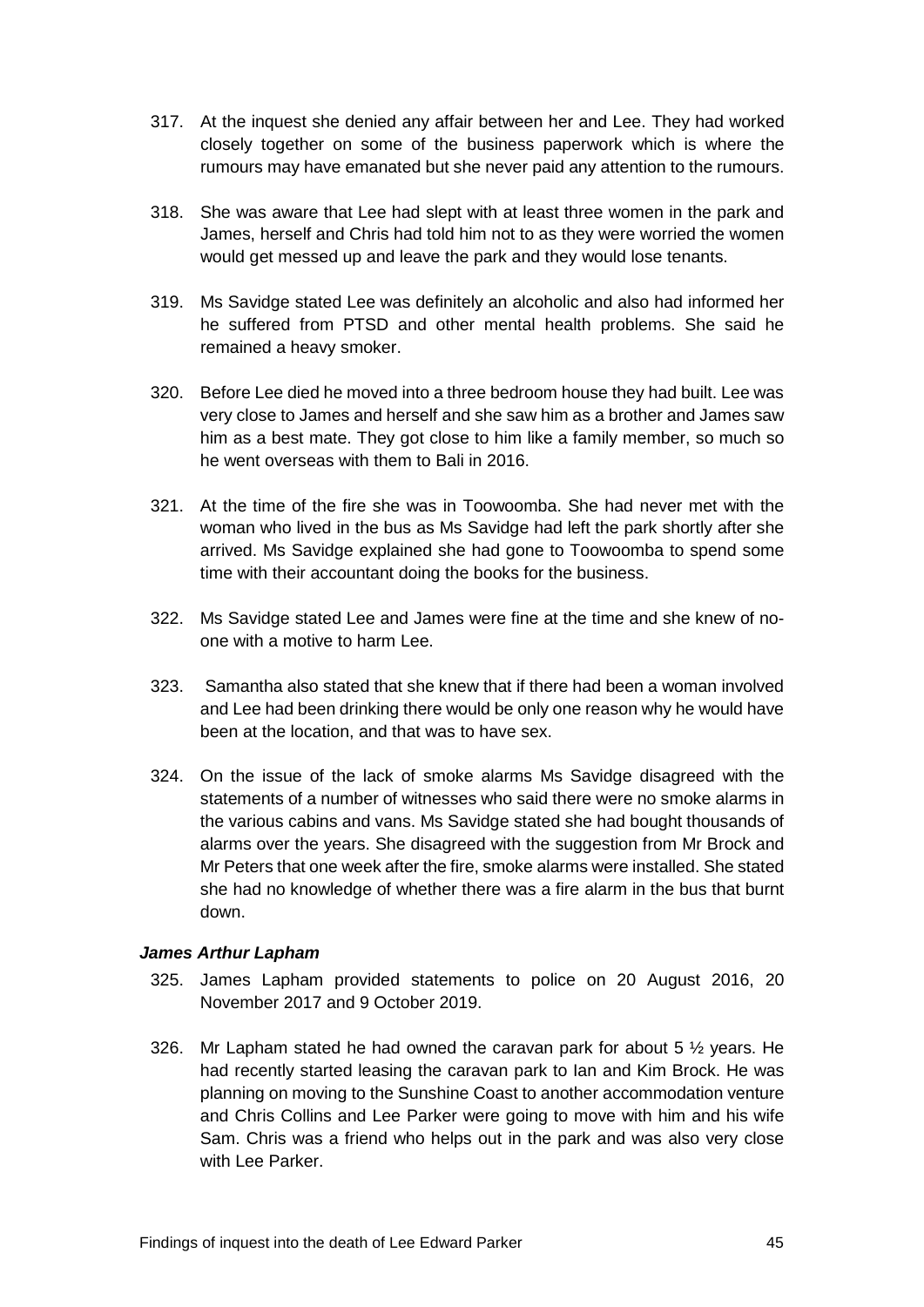- 327. James stated that Lee came to the caravan park around two years ago and they became friends. He helped him start to control his drinking problem. Lee started coming to help at the shop and ended up being there for the last year and a half. He was not a staff member but a good friend. James says he took Lee to Bali on holiday as thanks for Lee's help. Lee was also taking copious amounts of prescription medications three months ago but he had stopped taking those tablets for his drinking problem completely. Lee was also a heavy smoker and he had emphysema
- 328. Lee had keys for the house where he lived in and shared with James and his wife. He also had keys for the shop and other sheds on the property as well as for his motor vehicle.
- 329. In his second statement James Lapham provided details of the Moveable Dwelling Tenancy Agreement entered into with Cathleen O'Loughlin on 12 August 2016. He describes the interior of the bus to consist of a carpet being purple/blue in colour. Entry to the bus was via the door at the front right hand side. He states the bus was installed with a fire alarm which was located on the ceiling near the driver's seat.
- 330. With respect to smoke alarms generally it was put to Mr Lapham there was no practice to put in smoke alarms prior to the time of the fire. He denied this. He denied that alarms were only being put in routinely after the fire. He spoke about having bought thousands of smoke alarms because residents would routinely pull them out so they could smoke in their vans. The evidence of Joel Fairclough, Benjamin Peters, Kim Brock, Jessica Thompson that there was no smoke alarm in the bus was answered in the basis this was his practice. He stated that after the fire they checked the vans and every one of the vans had smoke alarms removed hence why they ordered a number to be installed.
- 331. He also states he had several conversations with Cathleen O'Loughlin which are recorded on 7 November 2017. On 20 November 2017 he provided a further statement to DSS Steginga. Mr Lapham says he sent the conversations to DSS Steginga by text or email but they were not able to be produced by him. He said he was trying to bait Cathy into saying something about the fire but she made no admissions in those conversations. DSS Steginga stated he was unable to say if her received the recordings and agreed he should have checked this.
- 332. Whilst at the station DSS Steginga provided him with a set of keys. He subsequently viewed these keys and confirm that the black car key is Lee Parker's Jeep key as well as keys for locks within the caravan park and keys to his other business on the Sunshine Coast. He gave those keys to Lee Parker and had seen them in his possession on many a time. DSS Steginga advises the keys are still held by Police as an exhibit and produced them at the inquest.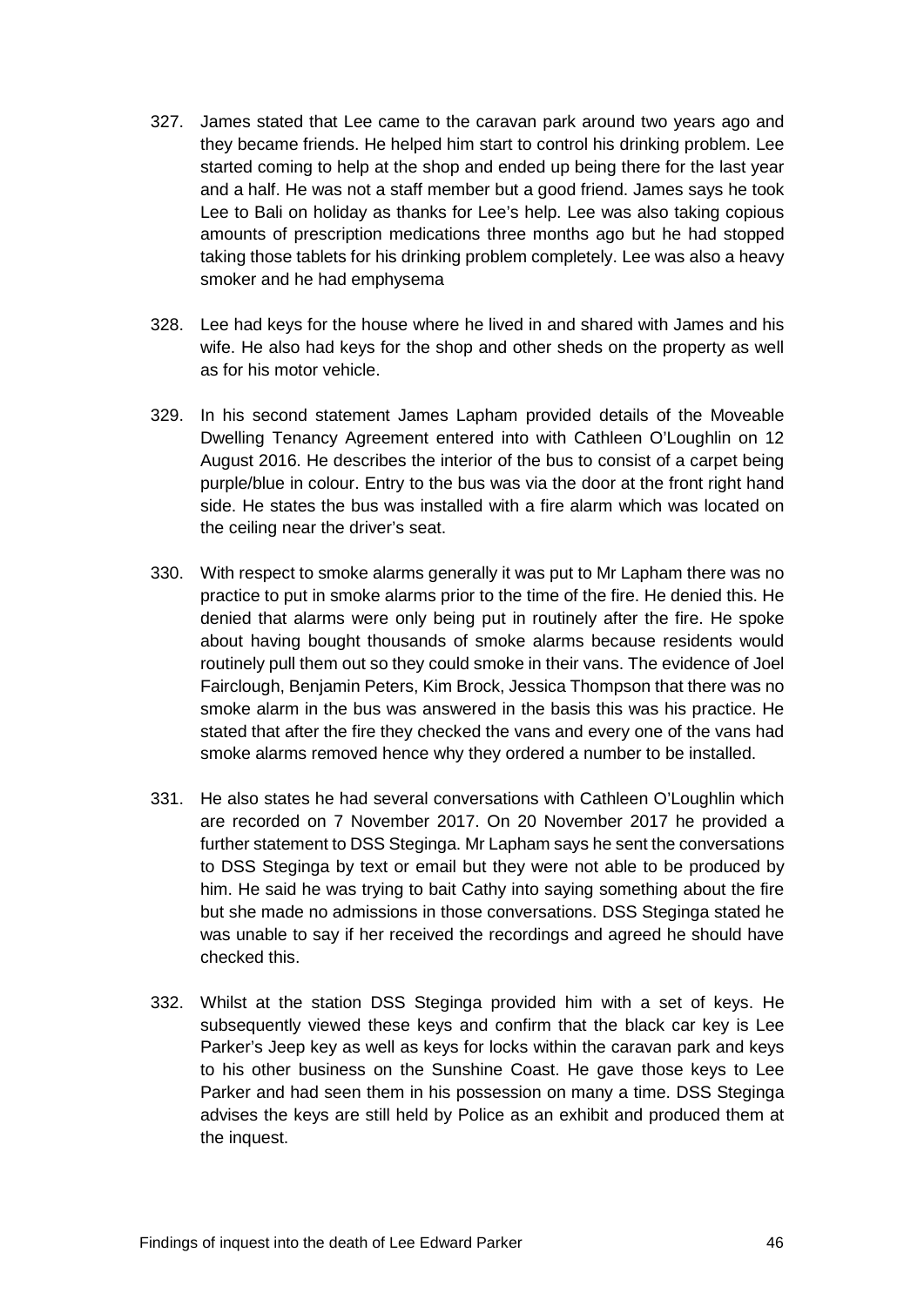- 333. In his first statement James Lapham says that on the night in question he had gone to bed at around 23:00 hours and was woken by his telephone at about 03:36 hours. He noted he had a missed call from Lee at 01:11 hours and he then received another telephone call and heard someone screaming 'fire'. He immediately attended to the area and spoke with those around. He screamed out if anyone was in the bus that they know of and heard people say *"no she is okay she is down towards the toilet"*. He was relieved when he heard this. He then heard Cathy screaming out *"I do not give a fuck about him I am just worried about my cat".* He yelled out what was she talking about and someone said *"Chris's brother is in there".*
- 334. He approached Cathy and asked her if anyone was in the bus when she left and she again stated *"I do not give a fuck about him all I am worried about is my cat".* He said *"are you saying there is someone in that bus*". Cathy said "*I think Chris's brother could be in there"*. He then said "*do you mean Lee* ?" and she said *"if that's Chris's brother".*
- 335. James then spoke to Chris Collins and others and asked them to go and look in all the empty vans and containers to see if they could find Lee. He then checked the house.
- 336. He did not have any further conversations with Cathy. A lot of people were threatening her but he told them to leave it to the police.
- 337. At the inquest Mr Lapham was visibly upset when he was asked if he had any direct involvement in the death of Lee. He stated he was angry the people including Kim and Chris Collins were drinking. He said he was not told by them that Lee may have been with Cathy O'Loughlin in the bus and he would have ripped open the back of the bus if he had known. He denied having threatened Joel Fairclough after he heard he was giving police a statement.
- 338. James Lapham provided a third statement on 9 October 2019. He confirmed he had been in a defacto relationship with Samantha Savidge for 10 years. He describes his relationship with her on the basis that she is the most decent, honest and respectful woman he has ever met.
- 339. Over the nine years that Sam and he owned the caravan park he has heard many rumours including the one that Lee and Sam were having an affair. He was also meant to be having affairs with many females. All of this was untrue.
- 340. James Lapham stated that over the time of owning the caravan park he had to deal with many people who are unemployed and have lots of spare time. Stories generally start small and then turn into bigger 'garbage'. Over the years he has had to remove many people and he believes this is why rumours about him start.
- 341. On the day before the fire and the day of the fire he had little contact with Lee. He recalls in the evening waking in bed after hearing Lee's motor vehicle drive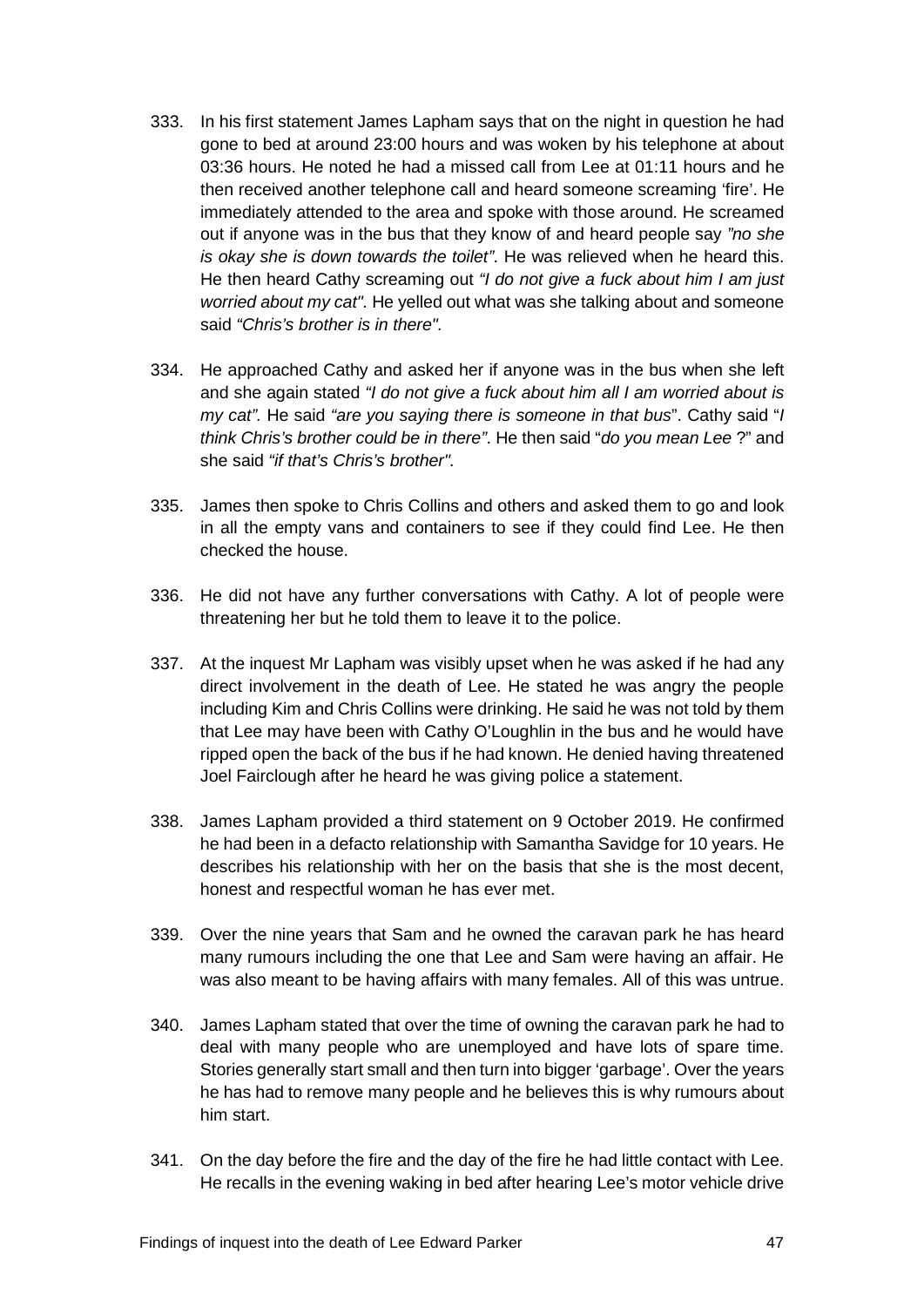into the driveway. He recalls speaking to Lee who said something to the effect that they were heading down the road to get something. He went back to bed as he was feeling unwell. He did not see Lee again and had no further contact with anyone else that evening including Cathleen O'Loughlin.

342. Sometime around 03:30 hrs the following morning he remembers someone yelling '*fire, fire, fire, James fire'*. He cannot remember if this was someone yelling or a telephone call. He had taken medication for his sickness and was dazed. He recalls then getting dressed and running to the fire.

# <span id="page-50-0"></span>*Cathleen O'Loughlin*

- 343. Cathleen O'Loughlin provided a record of interview on 20 August 2016 after being warned of her right to remain silent. The interview was long and rambling commencing at 14:12 and finishing at 17:12 with a couple of breaks. The interview was conducted by DSC Max Gardener and DSS Steginga.
- 344. She informed police she suffered from depression and anxiety and pain from a spinal injury. She took an antidepressant, Kalma (alprazolam) for anxiety and Epilim (sodium valproate) as a mood stabiliser.
- 345. She said she had gone for a walk to the kiosk and spoke to Kim and Ian. Kim said to come down to the bonfire and she took two beers with her. She knew Chris, who had picked her and her furniture up from Beaudesert. They were burning rubbish and old things. Another fellow was there whose name she does not known but was apparently Chris' brother. He was getting flirty with her and she said she was being a bit silly herself. She said she would not have gone through with it. She later explained that he had said he wanted to have sex with her.
- 346. She maintained she did not know who was in her bus as she remained down at the bonfire. She said *"so whether he thought he was going to have sex with me or whatever but I just stayed at the bonfire"*.
- 347. She said she was leaving as the other two (Kim and Chris) were going and she went to go home and she could then see flames and smoke from where the bus was situated. She started screaming 'fire, fire' but she did not know it was her bus.
- 348. When she got there she could see it was her bus but she did not know there was anybody in there but she wanted her cat, which was locked in.
- 349. She stated the police lady kept stopping her from going to get her cat. She maintained she did not know the name of Lee other than he was Chris' brother. She described him as having a shaved head, tattoo on his arm and he said he had been in the army and had been to East Timor. She said she had drunk some beer before she went and took two stubbies with her and drank them. Chris also poured some of his scotch into her stubbie.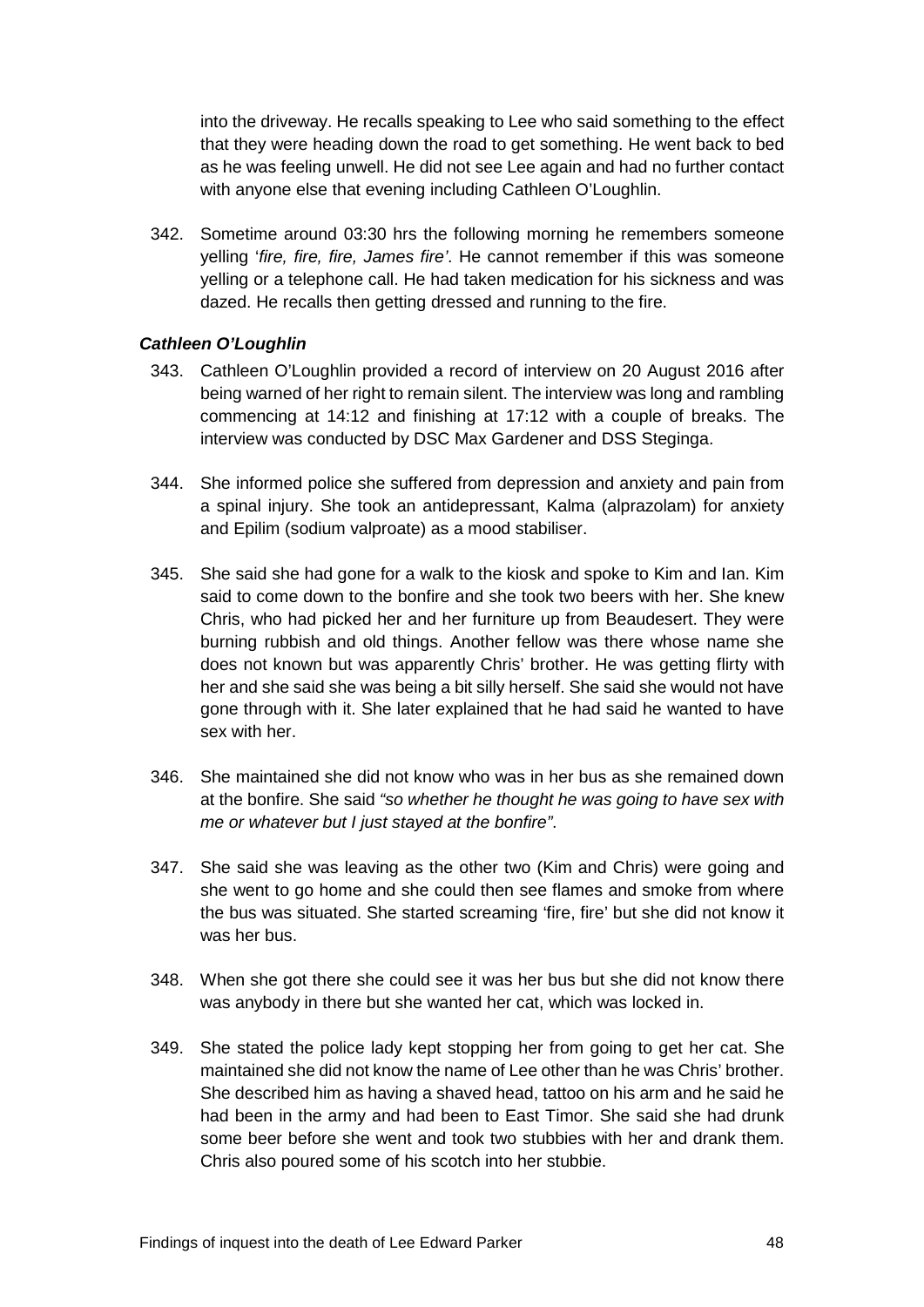- 350. Cathleen also maintained she did not think the person actually went to her bus. She was asked how he would know her bus and she said he asked her but she was not expecting him to go there.
- 351. She described the interior of the bus having a greyish looking carpet. She said she had bought a heater from Coles but she had put it on only for one night. It was placed on the middle of the table but nowhere near a curtain or anything like that.
- 352. She told police the door did not lock and she tied a couple of bells on her door( presumably as a warning device to deter anyone coming in).
- 353. She was asked about the set of keys given by her to police after the fire. She stated she had no idea where she got the keys from and said she did not recall them. She said she did not recall giving the keys to police.
- 354. Police then referred her to particulars contained in a number of witness statements. Diane Dimitrov had stated she heard a male voice first shouting "fire". Ms O'Loughlin stated she thought she was the first one to yell out "fire".
- 355. Similarly Ivan Ward heard a male voice yelling and then a high pitched female voice screaming out. Ivan Ward stated he heard this female yelling out a heater had started the fire. Ms O'Loughlin stated this was incorrect. It was suggested by Ivan Ward that in the next breath he overheard the woman yell out she had started it saying she lit the carpet on fire. Ms O'Loughlin stated that was totally false and suggested there was a schizophrenic woman in the park who does a lot of this sort of talk.
- 356. She said the only words she used were "fire, fire". It was put that Mr Ward said she sounded confused as she was saying these things because immediately after this she would again say the heater started the fire. Ms O'Loughlin responded this was incorrect and she had no heater on.
- 357. The statement of Chris Collins was put to her to the effect that Kim had told him that Cathy had told her she had started the fire and was worried about her cat. Mr Collins also said she further stated that Chris' brother was in there. Ms O'Loughlin stated that was incorrect and she was at the bonfire and was there with them the whole time and she never left them. She said she and Michelle (she later realises references to her are in fact Kim) and Chris were the last three down there.
- 358. It was put to her that there were two people saying there is a woman saying she started the fire. Ms O'Loughlin responded by saying that was not her and there was a loud schizophrenic woman named Alice roaming around. She was asked if she saw this woman that morning and Ms O'Loughlin said no and she did not know what she looked like. She said it was absolute crap when it was said witnesses referred to a woman Cathy saying she had started the fire and was worried about her cat.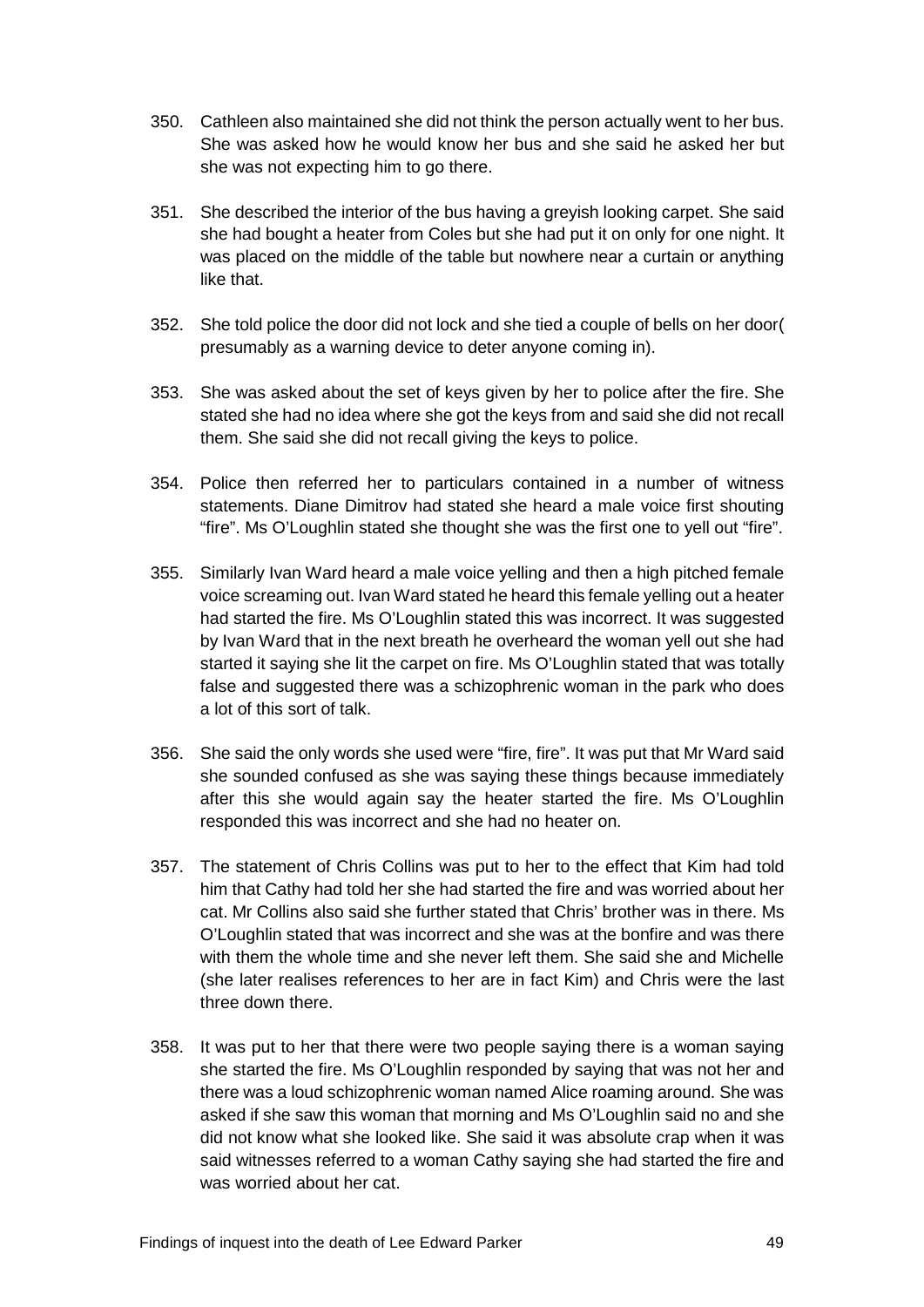- 359. Ms O'Loughlin was asked if there was anyone ahead of her as she made her way to the fire and she said she did not know it was her bus and was simply yelling out "fire".
- 360. Ms O'Loughlin said she did not know the name of 'Chris' brother' and he had not introduced himself even in the flirty stage.
- 361. She was asked how did this person, Lee, get into her bus and she said the door did not lock and she was not with him. It was suggested the overall picture is there was some sort of flirty chat between the two of them and he has somehow ended up in her caravan. There were people saying they have heard a female saying she lit the fire and her cat was in the caravan. She responded by saying that was incorrect and she would not light up her own cat.
- 362. She was asked if she knew how the fire started and she said she had no idea and had only left a light on.
- 363. She was asked how she came into possession of the car keys and she said she had no idea and she did not steal keys. She had during the interview suggested Kim had something to do with the keys but did not particularise what Kim had done other than she had a nasty side and drinks wine.
- 364. The statement of Kim to the effect that Lee was asking Cathy to fuck and Cathy said she did not want to hurt Chris' feelings because she had kissed him the Sunday before, was acknowledged by Ms O'Loughlin as true but that was as far as it went. She maintained she did not hear Lee ask Chris if he cared if they had sex and Chris saying "no go for it".
- 365. Ms O'Loughlin says she does not recall the call made to Kim's phone and the argument Lee had with the caller. She denied the statement of Kim where she said she was with Cathy who smirked at her and said "I did it". Ms O'Loughlin stated Kim called her a "cunt" at the fence and said again she had a nasty side when she drinks wine.
- 366. Ms O'Loughlin denies the statement of Kathleen Horsfall that it was her when Ms Horsfall said she was close to Kim and Maxine and the lady was nearby and this lady said she had deliberately lit the bus and Chris' brother was in there.
- 367. Ms Horsfall says the woman responded by saying Chris does not have a brother and the woman responded by saying "the tall boy". Ms Horsfall says she responded "that's not Chris' brother that's his best mate" and the woman said "well my cats in there too". Ms O'Loughlin denied this.
- 368. It was put to her a number of people were saying she deliberately lit the bus. Ms O'Loughlin said "no, I was not there. I'm sorry I didn't say that". She denied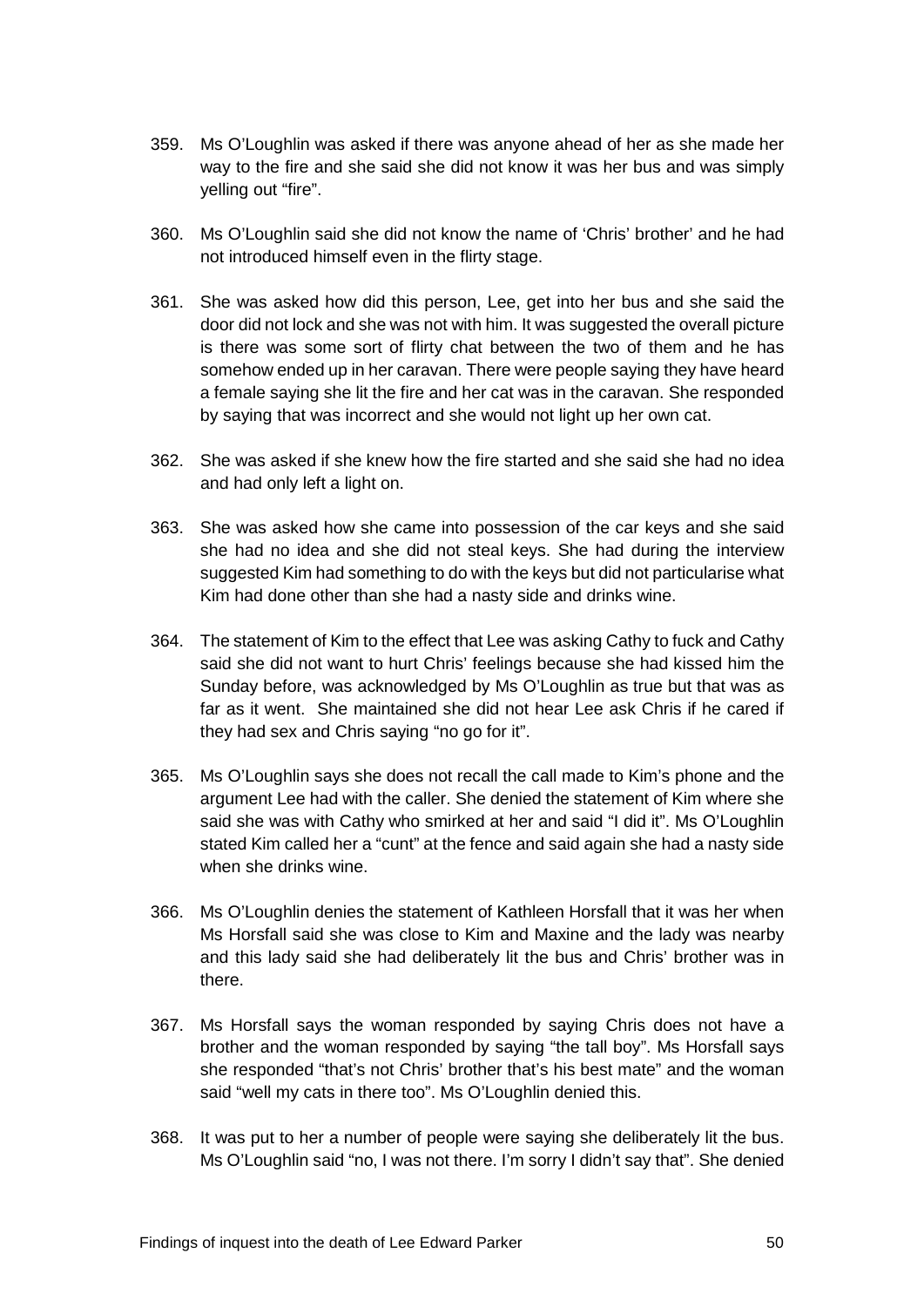having touched Lee intimately. She denied she made any comments to the effect she had lit the bus.

#### <span id="page-53-0"></span>*Cathleen O'Loughlin's evidence at inquest*

- 369. It is fair to say Ms O'Loughlin's evidence at the inquest followed the same rambling route that her interview and recorded statements with police took. She did not claim a right to not answer questions on the basis the answers may incriminate her.
- 370. She stated she was a heavy smoker (25 a day). She had bought a heater from Coles for the van and may have put it on during the third night. It needed feet to be screwed into the heater to stabilise it and she did not have a screwdriver.
- 371. She was able to recall what she was wearing the night of the fire but could not recall other aspects of the night, which she put down to the shock and trauma and losing her cat.
- 372. She maintains she only had a few stubbies of Victoria Bitter and some scotch and was not intoxicated. She recalls the truck with Chris arriving with the other person Chris described as his brother. He was wearing army pants and a slouch hat and she asked if he was in the army. She said to him words to the effect he would make a pretty handsome soldier and he said "Ok do you want to fuck". She said she had felt a little bond with Chris and said "no no Chris would not like that." This man then said to Chris "you don't mind if I fuck her" and Chris said "No no". She said it was as if she was a piece of meat.
- 373. Ms O'Loughlin stated it as a lie that she lifted her shirt and showed her breasts even though this was the evidence of a number of witnesses. She had earlier said she was not wearing a bra. She denied she flirted with Lee Parker
- 374. She stated that at one point Kim turned into a different person and told her to 'fuck off' and go home and Chris parroted these words. She stated she had last seen Chris' brother half an hour after they had pulled up in the truck and this was a few hours from when she left the bonfire.
- 375. Ms O'Loughlin stated she does not recall going back to her bus from the bonfire before the fire. She stated when asked if it was possible she did she said that it could be, but "that man would not have been there as she would have seen him".
- 376. She was unable to explain how she had Lee Parker's keys in her possession. It was a big puzzle to her and she said perhaps she picked them up from the bonfire. She said Lee had not given them to her.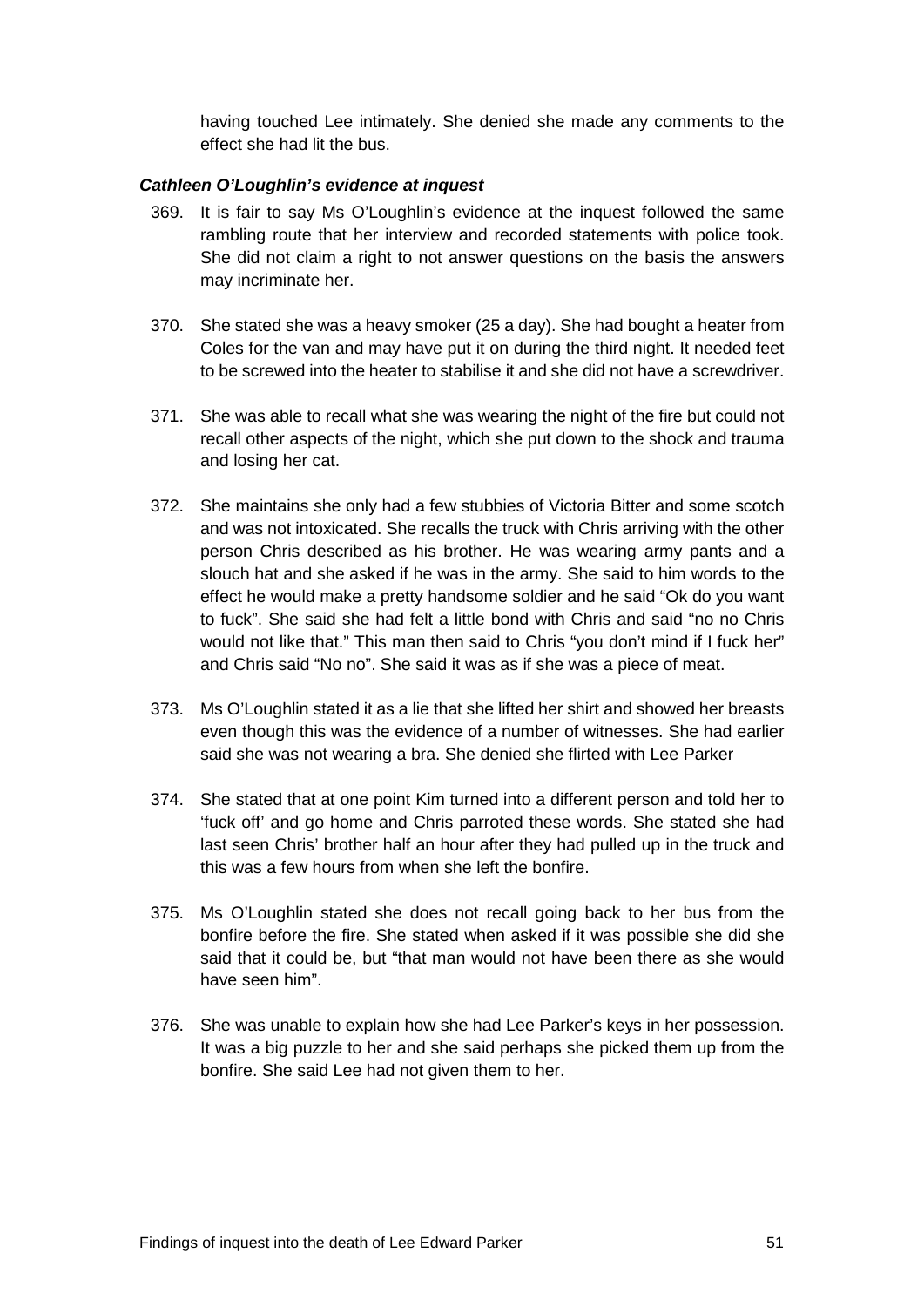- [3](#page-54-1)77. She could not recall the statements she made to QAS officer Colbran <sup>3</sup>but did not deny them if that is what the officer said. She was unable to explain why she had referred to the man heading towards her bus. She denied the versions of events provided by Jason Morrell and Clarissa Scott. She does not recall knocking on Benjamin Peters' door and asking where Maxine and Chris lived or saying "it's the police open up" and asking for any "stuff". She denied the statement of Ivan Ward to the effect she may have knocked over a heater. She denied she had any involvement in the fire at all.
- 378. She denies saying she accidentally 'lit the carpet or mat on fire'. She denies the statement of Maxine Reid who said Ms O'Loughlin stated *"I lit the blanket and threw it and shut the door."* She denied the statements of Kathleen Horsfall as a lie that she said *I deliberately lit the bus"* and *"oh my God, Chris's brother is in there".*
- 379. She also denied knowing Lee was going to her bus despite the evidence of her statements to many witnesses to the contrary.

# <span id="page-54-0"></span>**Conclusions**

 $\overline{a}$ 

- 380. In reaching my conclusions it should be kept in mind the *Coroners Act 2003*  provides that a coroner must not include in the findings or any comments or recommendations, statements that a person is or maybe guilty of an offence or is or maybe civilly liable for something. The focus is on discovering what happened, not on ascribing guilt, attributing blame or apportioning liability. The purpose is to inform the family and the public of how the death occurred with a view to reducing the likelihood of similar deaths.
- 381. A coroner should apply the civil standard of proof, namely the balance of probabilities but the approach referred to as the *Briginshaw[4](#page-54-2)* sliding scale is applicable. This means that the more significant the issue to be determined, the more serious an allegation or the more inherently unlikely an occurrence, the clearer and more persuasive the evidence is needed for the trier of fact to be sufficiently satisfied it has been proven to the civil standard.
- 382. With respect to the *Briginshaw* sliding scale it has been held it does not require a tribunal of fact to treat hypotheses that are reasonably available on the evidence as precluding it from reaching the conclusion a particular fact is more probable than not.
- 383. It has also been stated that *"Evidence of possibility… is admissible and must be weighed in the balance with other factors, when determining whether or not, on the balance of probabilities, an inference… could or should be drawn. Where, however, the whole of the evidence does not rise above the level of*

<span id="page-54-1"></span><sup>3</sup> *"this guy that I know came over earlier in the night. I think that he was after some sex but I am not like that, I am not a slut, I locked up the bus and the cat was inside and I have gone out for a little while. When I returned I found the bus was on fire." "I do not know. I cannot remember if this guy left or stayed when I locked it up."*

<span id="page-54-2"></span><sup>4</sup> *Briginshaw v Briginshaw* (1938) 60 CLR 336 at 361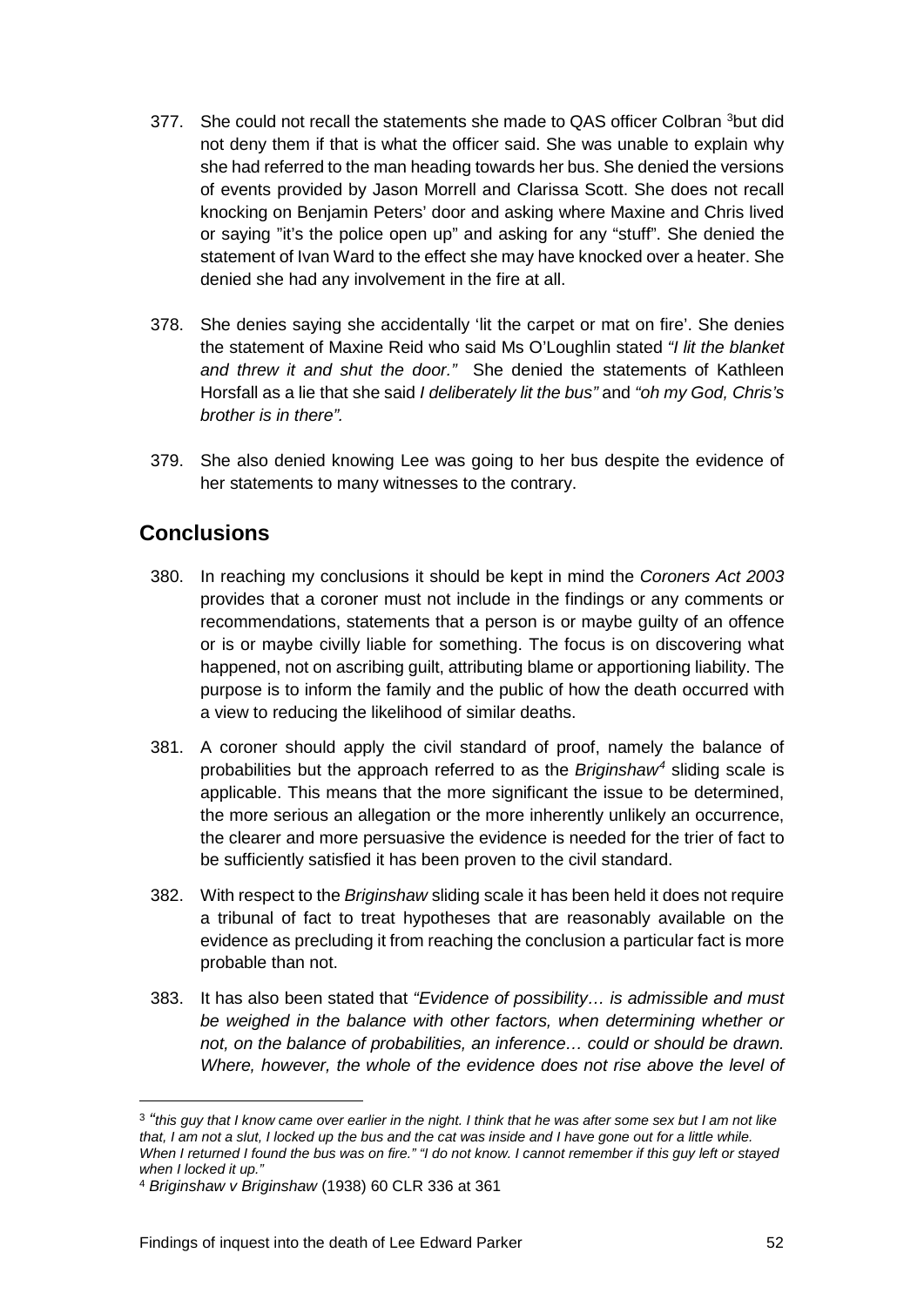*possibility, either alone or cumulatively, such an inference is not open to be drawn."[5](#page-55-0)*

- 384. Section 48 of the *Coroners Act 2003* provides that if from information obtained while investigating a death, a coroner reasonably suspects a person has committed an offence, the coroner must give to information to the Director of Public Prosecutions if the matter may involve an indictable offence.
- 385. There are a number of conclusions that can be readily made from the evidence. It is evident some of the witnesses who were present that evening and early morning of 18/19 August 2016 at the bonfire were drinking heavily and the main players being Ms O'Loughlin, Lee Parker, Ms Brock and Mr Collins were heavily intoxicated.
- 386. I can also conclude James Lapham was in his home that evening and was not present at any point that evening and early morning at the bonfire or the caravan of Ms O'Loughlin prior to the fire. I conclude there is no credible evidence that can remotely suggest he had some involvement in the fire starting or the death of Lee Parker.
- 387. I can readily find that at some point at the bonfire Lee sexually propositioned Ms O'Loughlin and Ms O'Loughlin responded with some flirting behaviour of her own and at one point lifted her top and exposed her breasts.
- 388. Lee Parker then left the bonfire with the intention of heading to Ms O'Loughlin's bus. It is uncertain at what specific time this occurred. Ms O'Loughlin also left the bonfire at some point, again the time of this is uncertain but they do not appear to have left together.
- 389. Based on the many statements made by Ms O'Loughlin to police and ambulance first responders I can also conclude Ms O'Loughlin knew Lee was going to her bus and was present at some point when he was in the bus. She told QAS officer Colbran *"I do not know. I cannot remember if this guy left or stayed when I locked it up."* The totality of the evidence leads to an inference on the balance of probability that at one point Ms O'Loughlin was at the bus with Lee Parker in the bus. There is no other satisfactory explanation for how Ms O'Loughlin came into possession of his keys or how she knew he had headed to her bus. Her statements to many witnesses support that conclusion. It is uncertain, based on the known evidence what occurred when Ms O'Loughlin arrived at the bus and whether she entered the bus or for how long and as to what occurred. Only she can say.
- 390. It is likely Ms O'Loughlin left the bus with Lee Parker still inside but the bus was not at that time well on fire. Her numerous statements to witnesses that *"Chris' brother is in there"* attests to that conclusion. Both she and Lee would have been intoxicated at the time.
- 391. At one point Ms O'Loughlin is seen and heard knocking on the door of Benjamin Peters saying *"Police open up"*. Mr Peters says some three minutes

 $\overline{a}$ 

<span id="page-55-0"></span><sup>5</sup> Chief Justice Spigelman, *Selstam Pty Ltd McGuiness (2000) 49 NSWLR 262* at [79]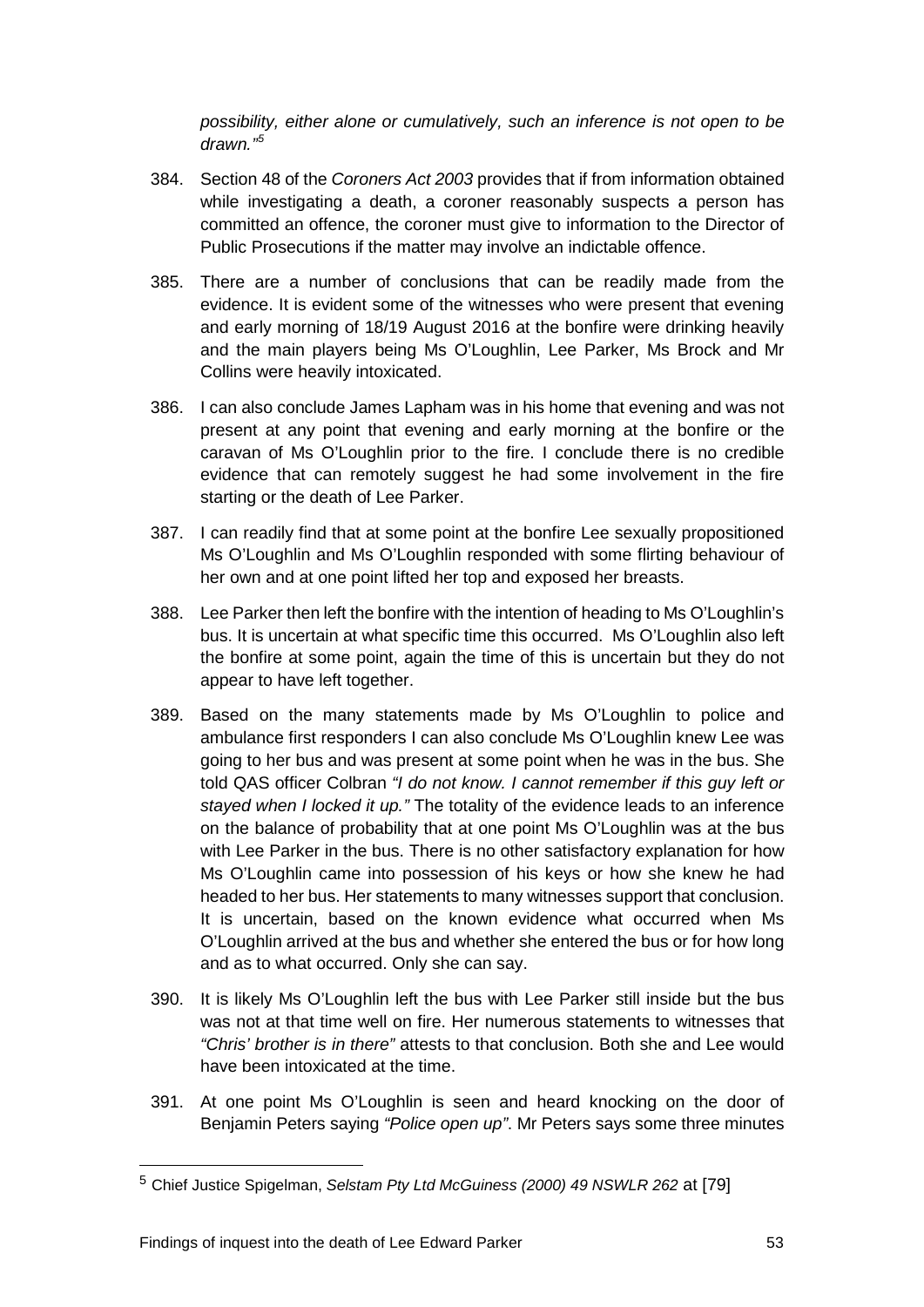later the same woman was heard to be crying out "fire fire". The timing of this event is corroborated by the CCTV (albeit of poor quality) where words which appear to have been said by a woman and suggest the words *"Police open up"* being said and then almost on three minutes it becomes evident the bus had become well involved in the fire. Even disregarding the CCTV evidence, there is no reason to suggest Mr Peters made this story up and it should be accepted.

- 392. As well if one accepts the evidence of Jason Morrell, and there is no reason not to, at some point shortly prior to the bus becoming well lit, Ms O'Loughlin was at the toilet block.
- 393. The totality of the evidence leads to an inference Ms O'Loughlin was some time and distance away from the bus when it was seen to be well lit.
- 394. What can also be concluded is Ms O'Loughlin is heard to say to other residents that *"I lit the purple carpet"* and that she had *"left the heater on".* It is accepted some witnesses who repeat these statements may have heard others say they heard her say this words rather than directly from Ms O'Loughlin. As well she does not repeat such statements to the first responders or Police when they arrived. Some of the evidence from residents may have been affected by gossip that spread quickly through the caravan park, although investigating police commendably endeavoured to take statements from witnesses quickly. However, the evidence is such that I can find on balance she did make such statements and most likely repeated them on a few occasions. The evidence of Diane Dimitrov and Ivan Ward who were one of the first on scene is particularly compelling in that respect.
- 395. In other words the inference that can be drawn is it is likely Ms O'Loughlin was at the bus at some point, knew Lee was present, probably picked up his keys at that point and then left the bus. She was then seen later by Mr Peters and Mr Morrell some distance from the bus, and a few minutes later it is evident the bus was well lit.
- 396. There is some time period where Ms O'Loughlin's movements are not accounted for, but it can be said she was not in the immediate vicinity of the bus when it had become well lit. As well as her documented mental illness there is evidence of her intoxication on the night in question. Accepting she made statements to the effect she '*lit the carpet'* or '*left the heater on'*, it cannot be determined if Ms O'Loughlin intentionally or accidentally did an act, which caused the fire, however it is not excluded that she may have done so. In that respect the finding as to what caused the fire and if Ms O'Loughlin was directly involved, either intentionally or accidentally remains open.
- 397. The fire investigations by QPS and QFES were unable to make a conclusion as to the source of the fire. There is a little more certainty regarding the origin of the fire. QPS officer Sgt Howard concluded the area of origin was the inside front passenger western side. QFES investigator Boreham was unable to determine if the fire had initiated in the annex or the observed damage to the contents in the annex is a result of ignition from a fire propagating in the bus.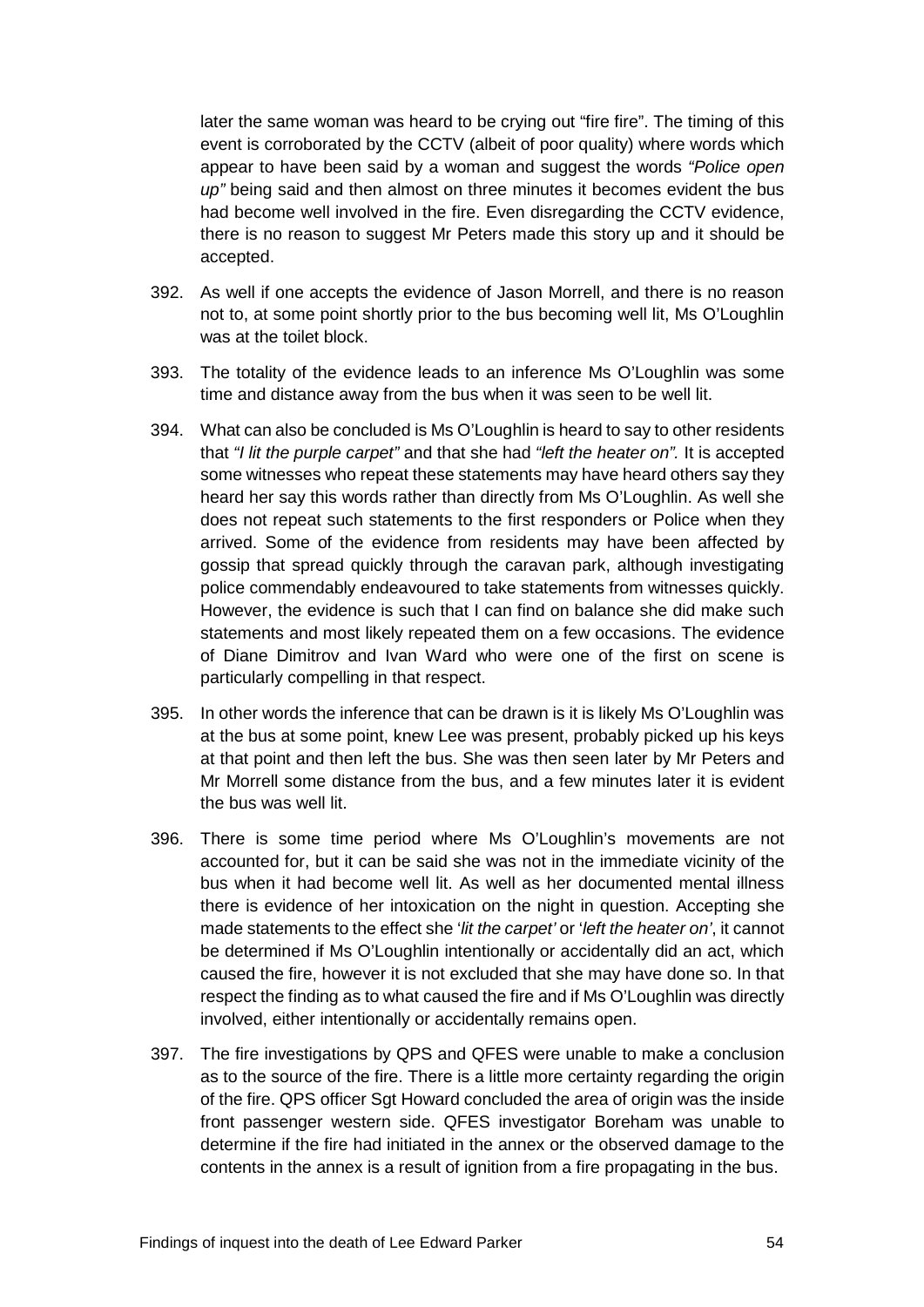- 398. Sgt Howard was of the opinion fire outbreak due to some form of human involvement, either accidental or deliberate, could not be eliminated and was the more plausible cause of the fire. Fire investigator Boreham was unable to categorically rule out human intervention either accidental or malicious.
- <span id="page-57-0"></span>399. Ultimately this may be an issue for determination by others as to whether there is sufficient evidence to conclude otherwise and the evidence is referred to the Director of Public Prosecutions pursuant to s 48 of the *Coroners Act 2003.*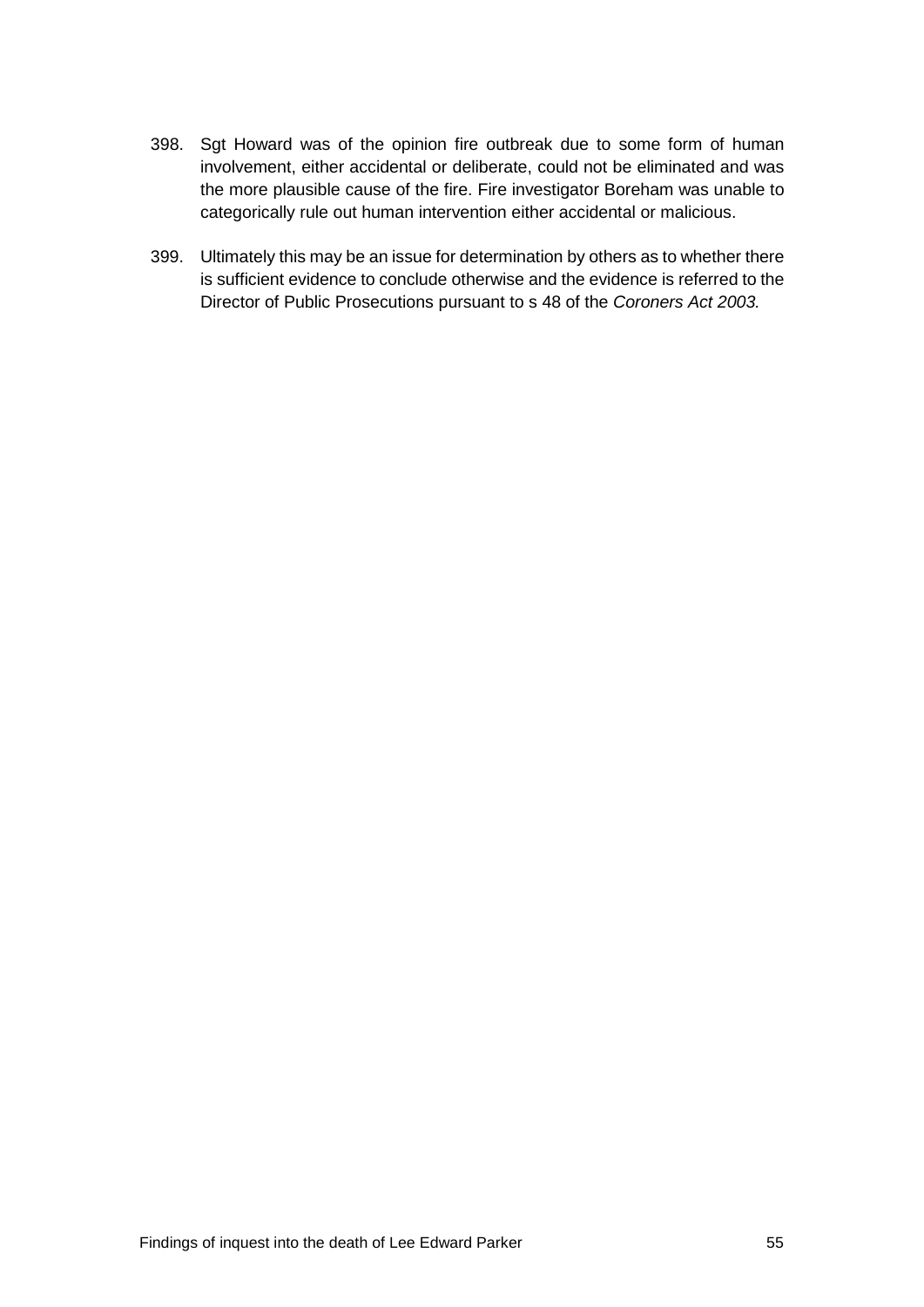# **Findings required by s. 45**

<span id="page-58-0"></span>**Identity of the deceased** – Lee Edward Parker

- <span id="page-58-1"></span>**How he died** – Lee died after the on-site bus/van he had made his way to during the early morning of 19 August 2016 became on fire. The source and origin of the fire has not been determined although human intervention, either intentional or accidental appears the most likely. The occupier of the bus, Cathleen O'Loughlin, at some point prior to the bus becoming well on fire had also made her way to the bus and her statements to numerous witnesses indicates she was aware of Lee's presence in the bus when she left. On the evidence before the inquest the degree of involvement of Cathleen O'Loughlin into how the fire started or if she intentionally or accidentally did an act, which caused the fire, cannot be determined, however it has not been excluded on the evidence that she may have done so.
- <span id="page-58-2"></span>**Place of death** – Lake Atkinson Waterfront Park, Site 36 / 545 Atkinson Dam Road ATKINSONS DAM QLD 4311 AUSTRALIA
- <span id="page-58-3"></span>**Date of death–** 19 August 2016

<span id="page-58-5"></span><span id="page-58-4"></span>**Cause of death** – 1(a) Smoke inhalation and effects of fire

# **Comments and recommendations**

- 400. Evidence was heard that the bus/van in question amongst others at the caravan park was not fitted with a smoke alarm but shortly after fire smoke alarms were retrofitted.
- 401. Although Ms Savidge and Mr James Lapham stated the majority of the various vans, buses and dongas had smoke alarms fitted prior to the fire, it is my finding this is unlikely to have been the case based on the evidence of a number of other witnesses. I can readily find the bus in question was not fitted with a fire alarm at the time. I find it unlikely that Ms Savidge and Mr Lapham had fitted 'thousands" of smoke alarms over the years. I can accept some residents (but not thousands) would remove or disable them so they could smoke in their residences. I find it is more likely smoke alarms were fitted after the fire incident and it may be such practices of residents have occurred since that time.
- 402. This brings into question the issue of what were the regulations at the time concerning fire alarms in vans and other such residences on commercial caravan parks and whether there should be any changes.